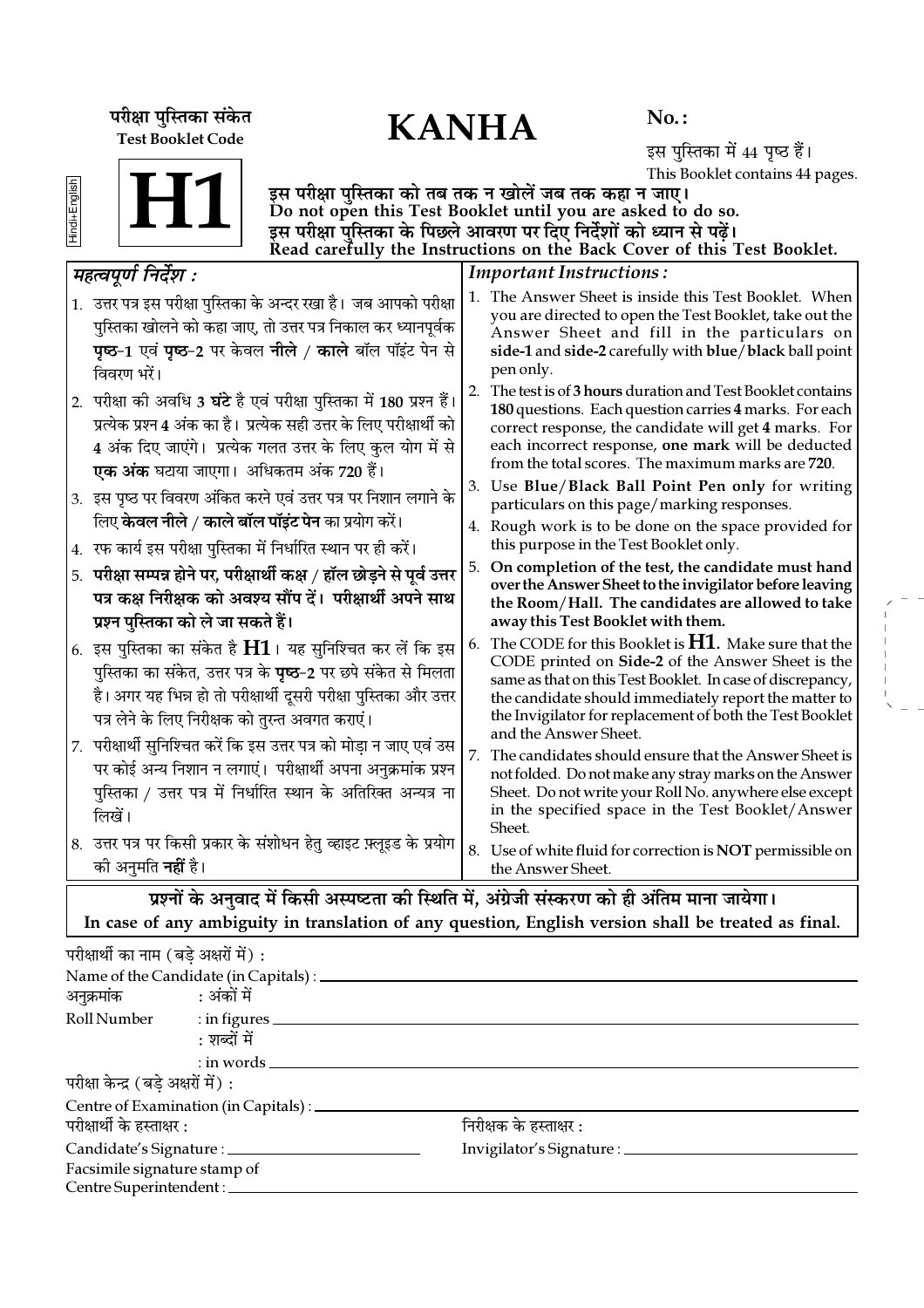$H1$  2

 $1.$  • अभिक्रिया,  $2Cl(g) \rightarrow Cl_2(g)$ , के लिए **उचित** विकल्प है :

- (1)  $\Delta_v H < 0$  और  $\Delta_v S < 0$
- (2)  $\Delta_x H > 0$  और  $\Delta_x S > 0$
- $(3)$   $Δ<sub>r</sub>H > 0$  और  $Δ<sub>r</sub>S < 0$
- (4)  $\Delta_r$ H < 0 और  $\Delta_r$ S > 0
- 2. निम्नलिखित में से अणुओं के किस समुच्चय का शून्य द्विध्नुव आघूर्ण होता है ?
	- (1) बोरॉन टाइफ्लुओराइड, बेरिलियम डाइफ्लुओराइड, कार्बन डाइऑक्साइड, 1,4-डाइक्लोरोबेन्ज़ीन
	- (2) अमोनिया, बेरिलियम डाइफ्लुओराइड, जल,  $1.4$ -डाइक्लोरोबेन्ज़ीन
	- (3) बोरॉन टाइफ्लुओराइड, हाइडोजन फ्लुओराइड, कार्बन डाइऑक्साइड, 1,3-डाइक्लोरोबेन्ज़ीन
	- (4) नाइट्रोजन ट्राइफ्लुओराइड, बेरिलियम डाइफ्लुओराइड, जल,  $1.3$ -डाइक्लोरोबेन्ज़ीन
- 3. किसी आदर्श गैस के रुद्धोष्म परिस्थिति में मुक्त प्रसरण के लिए उचित विकल्प है:
	- $(1)$  q > 0, ΔT > 0 और w > 0
	- $(2)$  q = 0, ΔT = 0 और w = 0
	- $(3)$  q = 0, ΔT < 0 और w > 0
	- $(4)$  a < 0, ΔT = 0 और w = 0
- 4. <sup>→</sup> पहचानिए कि कौन−से अण का अस्तित्व **नहीं** है।
	- $(1)$   $O_2$
	- $(2)$  He<sub>2</sub>
	- $(3)$   $Li<sub>2</sub>$
	- (4)  $C_2$
- 5. निम्नलिखित को सुमेलित कीजिए और **उचित** विकल्प पहचानिए।

| (a)                       | $CO(g) + H2(g)$ |               |      | (i)  | $Mg(HCO3)2 +$<br>Ca(HCO <sub>3</sub> ) <sub>2</sub> |
|---------------------------|-----------------|---------------|------|------|-----------------------------------------------------|
| (b)                       |                 | जल की अस्थायी |      |      | एक इलेक्ट्रॉन न्यून                                 |
|                           | कठोरता          |               |      |      | हाइड्राइड                                           |
| $\left( \text{c} \right)$ |                 | $B_2H_6$      |      |      | संश्लेषण गैस                                        |
| (d)                       |                 | $H_2O_2$      |      |      | असमतली संरचना                                       |
|                           | (a)             | (b)           | (c)  | (d)  |                                                     |
| (1)                       | (i)             | (iii)         | (ii) | (iv) |                                                     |
| (2)                       | (iii)           | (i)           | (ii) | (iv) |                                                     |
| (3)                       | (iii)           | (ii)          | (i)  | (iv) |                                                     |
| (4)                       | (iii)           | (iv)          | (ii) | (i)  |                                                     |
|                           |                 |               |      |      |                                                     |

- 
- 1. For the reaction,  $2Cl(g) \rightarrow Cl_2(g)$ , the **correct** option is :
	- (1)  $\Delta_r H \leq 0$  and  $\Delta_r S \leq 0$
	- (2)  $\Delta_r H > 0$  and  $\Delta_r S > 0$ (3)  $\Delta_r H > 0$  and  $\Delta_r S < 0$
	- (4)  $\Delta_r H \leq 0$  and  $\Delta_r S \geq 0$
- 2. Which of the following set of molecules will have zero dipole moment ?
	- (1) Boron trifluoride, beryllium difluoride, carbon dioxide, 1,4-dichlorobenzene
	- (2) Ammonia, beryllium difluoride, water, 1,4-dichlorobenzene
	- (3) Boron trifluoride, hydrogen fluoride, carbon dioxide, 1,3-dichlorobenzene
	- (4) Nitrogen trifluoride, beryllium difluoride, water, 1,3-dichlorobenzene
- 3. The correct option for free expansion of an ideal gas under adiabatic condition is :
	- (1)  $q > 0$ ,  $\Delta T > 0$  and  $w > 0$
	- (2)  $q = 0, \Delta T = 0 \text{ and } w = 0$
	- (3)  $q = 0, \Delta T < 0 \text{ and } w > 0$
	- (4)  $q < 0$ ,  $\Delta T = 0$  and  $w = 0$

### 4. Identify a molecule which does not exist.

- $(1)$   $O_2$
- $(2)$  He<sub>2</sub>
- $(3)$  Li<sub>2</sub>
- (4)  $C_2$
- 5. Match the following and identify the correct option.

| (a)                        |       | $CO(g) + H2(g)$                   |            |           | $Mg(HCO3)2 +$<br>Ca(HCO <sub>3</sub> ) <sub>2</sub> |
|----------------------------|-------|-----------------------------------|------------|-----------|-----------------------------------------------------|
| (b)                        |       | Temporary<br>hardness of<br>water |            |           | An electron<br>deficient hydride                    |
| $\left( \mathrm{c}\right)$ |       | $B_2H_6$                          |            |           | Synthesis gas                                       |
| (d)                        |       | $H_2O_2$                          |            |           | Non-planar<br>structure                             |
|                            | (a)   | (b)                               | (c)        | (d)       |                                                     |
| (1)                        | (i)   | (iii)                             | (ii)       | (iv)      |                                                     |
| (2)                        | (iii) | $\rm(i)$                          | (ii)       | (iv)      |                                                     |
| (3)                        | (iii) | (ii)                              | (i)        | (iv)      |                                                     |
| (4)                        | (iii) | (iv)                              | $\rm (ii)$ | $\rm (i)$ |                                                     |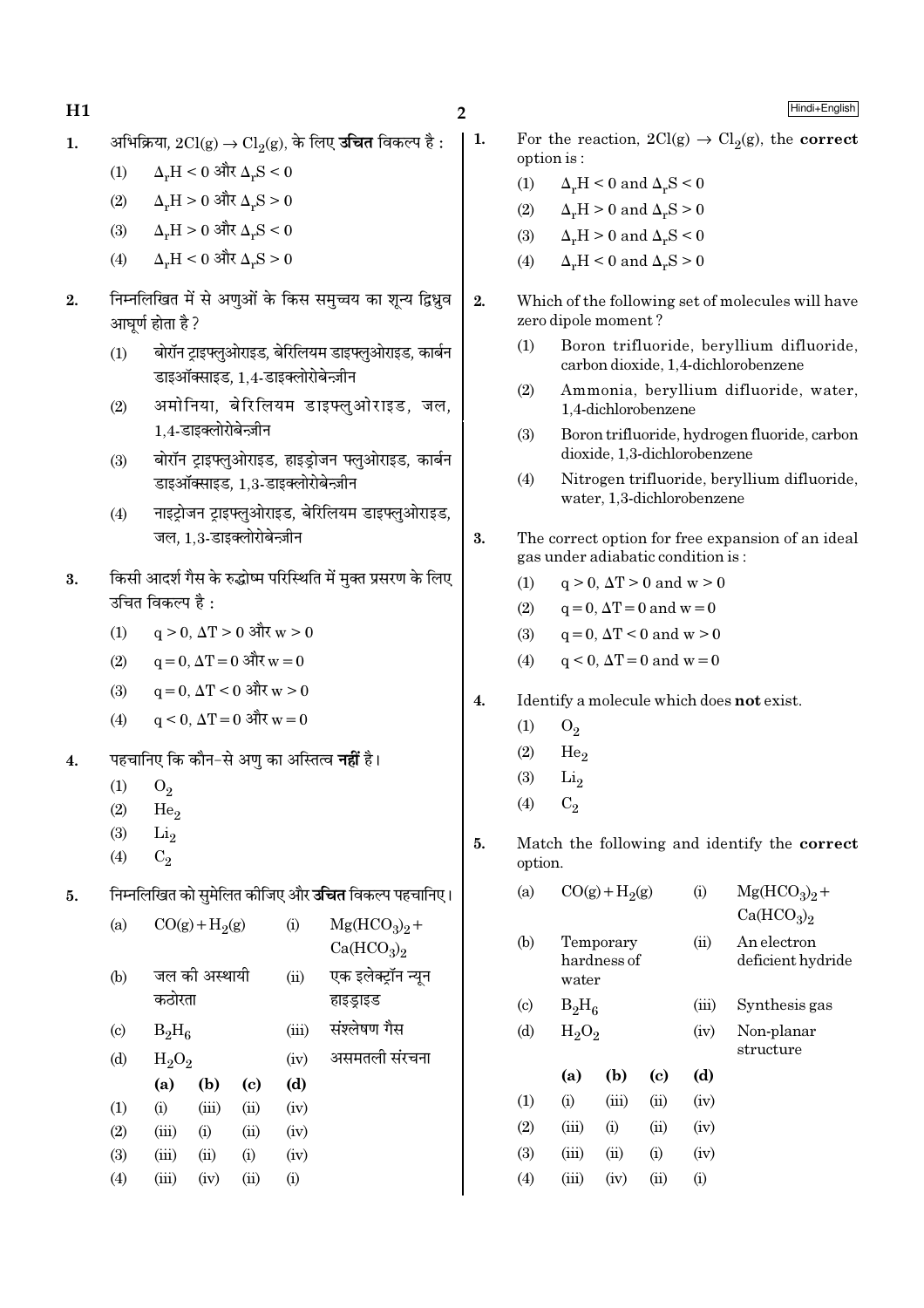# $\frac{\text{Hindi} + \text{English}}{\text{H1}}$

- 6. Fमिलिखित में से सही कथन पहचानिए:
	- $(1)$   $\,$  कच्चे लोहे को विभिन्न आकारों में ढाला जा सकता है।
	- (2) Fuza ँलोहा 4% कार्बन वाला अशुद्ध लोहा होता है।
	- $\left( 3\right)$   $\equiv$  फफोलेदार तांबा,  $\overline{\text{CO}_{2}}$  के निकास के कारण फफोलेदार लगता है।
	- (4) निकैल के लिए वाष्प प्रावस्था शोधन वैन आर्केल विधि द्वारा किया जाता है।
- 7. बेन्ज़ीन का हिमांक अवनमन स्थिरांक ( $\mathrm{K_{f}}$ )  $5.12\,\mathrm{K\,kg\,mol^{-1}}$ है। बेन्ज़ीन में एक विद्युत्-अनपघट्य विलेय वाले  $0.078 \text{ m}$ मोललता वाले विलयन का हिमांक अवनमन (दो दशमलव स्थानों तक निकटित), है $\cdot$ 
	- $(1)$  0.60 K
	- $(2)$  0.20 K
	- $(3)$  0.80 K
	- $(4)$  0.40 K
- $8.$  निम्नलिखित को समेलित कीजिए:

|                             | ऑक्साइड                 |           |       | प्रकृति                                         |
|-----------------------------|-------------------------|-----------|-------|-------------------------------------------------|
| (a)                         | CO                      |           | (i)   | क्षारीय                                         |
| (b)                         | BaO                     |           | (ii)  | उदासीन                                          |
| $\left( \mathrm{c} \right)$ | $\text{Al}_2\text{O}_3$ |           | (iii) | अम्लीय                                          |
| (d)                         | $Cl_2O_7$               |           | (iv)  | उभयधर्मी                                        |
|                             |                         |           |       | निम्नलिखित में से कौन–सा <b>सही</b> विकल्प है ? |
|                             | (a)                     | $(b)$ (c) |       | (d)                                             |
| $\left(1\right)$            | (iv)                    | (iii)     | (ii)  | (i)                                             |

| $\rm(1)$ | (iv)  | (iii) | $\overline{u}$ | $\rm (i)$ |
|----------|-------|-------|----------------|-----------|
| (2)      | (i)   | (ii)  | (iii)          | (iv)      |
| (3)      | (ii)  | (i)   | (iv)           | (iii)     |
| (4)      | (iii) | (iv)  | $\rm (i)$      | (ii)      |

9. सुक्रोस का जल-अपघटन निम्नलिखित अभिक्रिया द्वारा दिया जाता है $\cdot$ 

सुक्रोस+ $H_2O \rightleftharpoons H_3$ कोस+फ्रक्टोस

यदि 300 K पर साम्य स्थिरांक (K $_{\rm c}$ )  $2\!\times\!10^{13}$  हो, तो उसी ताप पर  $\Delta_r G^\ominus$  का मान होगा :

(1)  $-8.314 \,\mathrm{J} \,\mathrm{mol}^{-1} \mathrm{K}^{-1} \times 300 \,\mathrm{K} \times \ln(4 \times 10^{13})$ 

- (2)  $-8.314 \,\mathrm{J} \,\mathrm{mol}^{-1} \mathrm{K}^{-1} \times 300 \,\mathrm{K} \times \ln(2 \times 10^{13})$
- (3)  $8.314 \text{ J} \text{ mol}^{-1} \text{K}^{-1} \times 300 \text{ K} \times \ln(2 \times 10^{13})$
- (4)  $8.314 \text{ J mol}^{-1}\text{K}^{-1} \times 300 \text{ K} \times \ln(3 \times 10^{13})$
- 6. Identify the correct statement from the following :
	- (1) Pig iron can be moulded into a variety of shapes.
	- (2) Wrought iron is impure iron with 4% carbon.
	- (3) Blister copper has blistered appearance due to evolution of CO<sub>2</sub>.
	- (4) Vapour phase refining is carried out for Nickel by Van Arkel method.
- 7. The freezing point depression constant  $(K_f)$  of benzene is 5.12 K kg mol−1. The freezing point depression for the solution of molality 0.078 m containing a non-electrolyte solute in benzene is (rounded off upto two decimal places) :
	- $(1)$  0.60 K
	- $(2)$  0.20 K
	- $(3)$  0.80 K
	- (4) 0.40 K
- 8. Match the following :

|                             | Oxide                   |           | <b>Nature</b>                                    |
|-----------------------------|-------------------------|-----------|--------------------------------------------------|
| (a)                         | CO.                     | $\rm (i)$ | Basic                                            |
| (b)                         | BaO                     | (ii)      | Neutral                                          |
| $\left( \mathrm{c} \right)$ | $\text{Al}_2\text{O}_3$ | (iii)     | Acidic                                           |
| (d)                         | $Cl_2O_7$               | (iv)      | Amphoteric                                       |
|                             |                         |           | Which of the following is <b>correct</b> option? |

|     | (a)   | (b)    | (c)       | (d)   |
|-----|-------|--------|-----------|-------|
| (1) | (iv)  | (iii)  | (ii)      | (i)   |
| (2) | (i)   | $\sin$ | (iii)     | (iv)  |
| (3) | (ii)  | (i)    | (iv)      | (iii) |
| (4) | (iii) | (iv)   | $\rm (i)$ | (ii)  |

9. Hydrolysis of sucrose is given by the following reaction.

 $Sucrose+H_2O \rightleftharpoons Glucose+Fructose$ 

If the equilibrium constant (K<sub>c</sub>) is  $2 \times 10^{13}$  at 300 K, the value of  $\Delta_r G^\ominus$  at the same temperature will be :

- (1)  $-8.314 \,\mathrm{J} \,\mathrm{mol}^{-1} \mathrm{K}^{-1} \times 300 \,\mathrm{K} \times \ln(4 \times 10^{13})$
- (2)  $-8.314 \text{ J mol}^{-1} \text{K}^{-1} \times 300 \text{ K} \times \ln(2 \times 10^{13})$
- (3)  $8.314 \text{ J} \text{ mol}^{-1} \text{K}^{-1} \times 300 \text{ K} \times \ln(2 \times 10^{13})$
- (4)  $8.314 \text{ J mol}^{-1}\text{K}^{-1} \times 300 \text{ K} \times \ln(3 \times 10^{13})$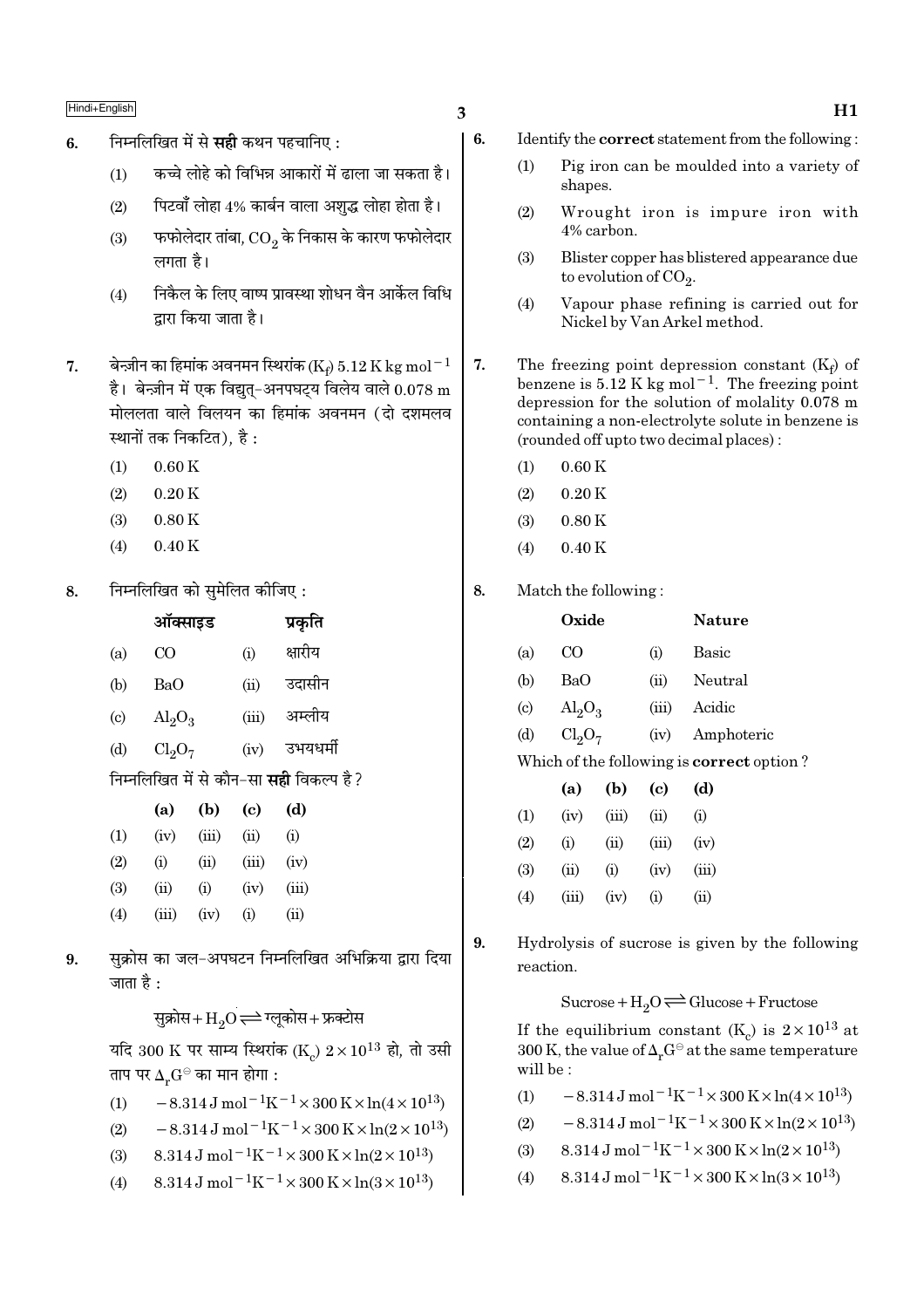| H1  |                                                                                                                                                                                                                      |                                                                                                                                                                 | $\boldsymbol{4}$ |                                                                                                                                                                                                     | Hindi+English                                                                                                                                                                       |  |
|-----|----------------------------------------------------------------------------------------------------------------------------------------------------------------------------------------------------------------------|-----------------------------------------------------------------------------------------------------------------------------------------------------------------|------------------|-----------------------------------------------------------------------------------------------------------------------------------------------------------------------------------------------------|-------------------------------------------------------------------------------------------------------------------------------------------------------------------------------------|--|
| 10. | यूरिया जल के साथ अभिक्रिया द्वारा A बनाता है जो विघटित<br>होकर B बनता है। जब B को $Cu^{2+}$ (जलीय) से गुज़ारा<br>जाता है, तब C का गहरे नीले रंग का विलयन प्राप्त होता है।<br>निम्नलिखित में से $C$ का सूत्र क्या है? |                                                                                                                                                                 |                  | Urea reacts with water to form A which will<br>decompose to form B. B when passed through<br>$Cu^{2+}$ (aq), deep blue colour solution C is formed.<br>What is the formula of C from the following? |                                                                                                                                                                                     |  |
|     | (1)                                                                                                                                                                                                                  | CuCO <sub>3</sub> ·Cu(OH) <sub>2</sub>                                                                                                                          |                  | (1)                                                                                                                                                                                                 | CuCO <sub>3</sub> ·Cu(OH) <sub>2</sub>                                                                                                                                              |  |
|     | (2)                                                                                                                                                                                                                  | CuSO <sub>4</sub>                                                                                                                                               |                  | (2)                                                                                                                                                                                                 | CuSO <sub>4</sub>                                                                                                                                                                   |  |
|     | (3)                                                                                                                                                                                                                  | $[Cu(NH_3)_4]^{2+}$                                                                                                                                             |                  | (3)                                                                                                                                                                                                 | $[Cu(NH_3)_4]^{2+}$                                                                                                                                                                 |  |
|     | (4)                                                                                                                                                                                                                  | Cu(OH) <sub>2</sub>                                                                                                                                             |                  | (4)                                                                                                                                                                                                 | Cu(OH) <sub>2</sub>                                                                                                                                                                 |  |
| 11. |                                                                                                                                                                                                                      | निम्नलिखित में से कौन–सा एक क्षारीय ऐमीनो अम्ल है ?                                                                                                             | 11.              |                                                                                                                                                                                                     | Which of the following is a basic amino acid?                                                                                                                                       |  |
|     | (1)                                                                                                                                                                                                                  | लाइसीन                                                                                                                                                          |                  | (1)                                                                                                                                                                                                 | Lysine                                                                                                                                                                              |  |
|     | (2)                                                                                                                                                                                                                  | सेरीन                                                                                                                                                           |                  | (2)                                                                                                                                                                                                 | Serine                                                                                                                                                                              |  |
|     | (3)                                                                                                                                                                                                                  | ऐलानिन                                                                                                                                                          |                  | (3)                                                                                                                                                                                                 | Alanine                                                                                                                                                                             |  |
|     | (4)                                                                                                                                                                                                                  | टाइरोसीन                                                                                                                                                        |                  | (4)                                                                                                                                                                                                 | Tyrosine                                                                                                                                                                            |  |
| 12. |                                                                                                                                                                                                                      | कागज़ वर्णलेखिकी, उदाहरण है :                                                                                                                                   | 12.              |                                                                                                                                                                                                     | Paper chromatography is an example of:                                                                                                                                              |  |
|     | (1)                                                                                                                                                                                                                  | स्तंभ वर्णलेखिकी का                                                                                                                                             |                  | (1)                                                                                                                                                                                                 | Column chromatography                                                                                                                                                               |  |
|     | (2)                                                                                                                                                                                                                  | अधिशोषण वर्णलेखिकी का                                                                                                                                           |                  | (2)                                                                                                                                                                                                 | Adsorption chromatography                                                                                                                                                           |  |
|     | (3)                                                                                                                                                                                                                  | विपाटन वर्णलेखिकी का                                                                                                                                            |                  | (3)                                                                                                                                                                                                 | Partition chromatography                                                                                                                                                            |  |
|     | (4)                                                                                                                                                                                                                  | पतली परत वर्णलेखिकी का                                                                                                                                          |                  | (4)                                                                                                                                                                                                 | Thin layer chromatography                                                                                                                                                           |  |
| 13. |                                                                                                                                                                                                                      | निम्नलिखित धातु आयन अनेक एंज़ाइमों को सक्रियित करता है,<br>ग्लूकोस के ऑक्सीकरण से ATP के उत्पादन में और Na के<br>साथ शिरा संकेतों के संचरण के लिए उत्तरदायी है: | 13.              |                                                                                                                                                                                                     | The following metal ion activates many enzymes,<br>participates in the oxidation of glucose to produce<br>ATP and with Na, is responsible for the<br>transmission of nerve signals. |  |
|     | (1)                                                                                                                                                                                                                  | पोटैशियम                                                                                                                                                        |                  | (1)                                                                                                                                                                                                 | Potassium                                                                                                                                                                           |  |
|     | (2)                                                                                                                                                                                                                  | आयरन                                                                                                                                                            |                  | (2)                                                                                                                                                                                                 | Iron                                                                                                                                                                                |  |
|     | (3)                                                                                                                                                                                                                  | तांबा (कॉपर)                                                                                                                                                    |                  | (3)                                                                                                                                                                                                 | Copper                                                                                                                                                                              |  |
|     | (4)                                                                                                                                                                                                                  | कैल्शियम                                                                                                                                                        |                  | (4)                                                                                                                                                                                                 | Calcium                                                                                                                                                                             |  |
|     |                                                                                                                                                                                                                      |                                                                                                                                                                 |                  |                                                                                                                                                                                                     |                                                                                                                                                                                     |  |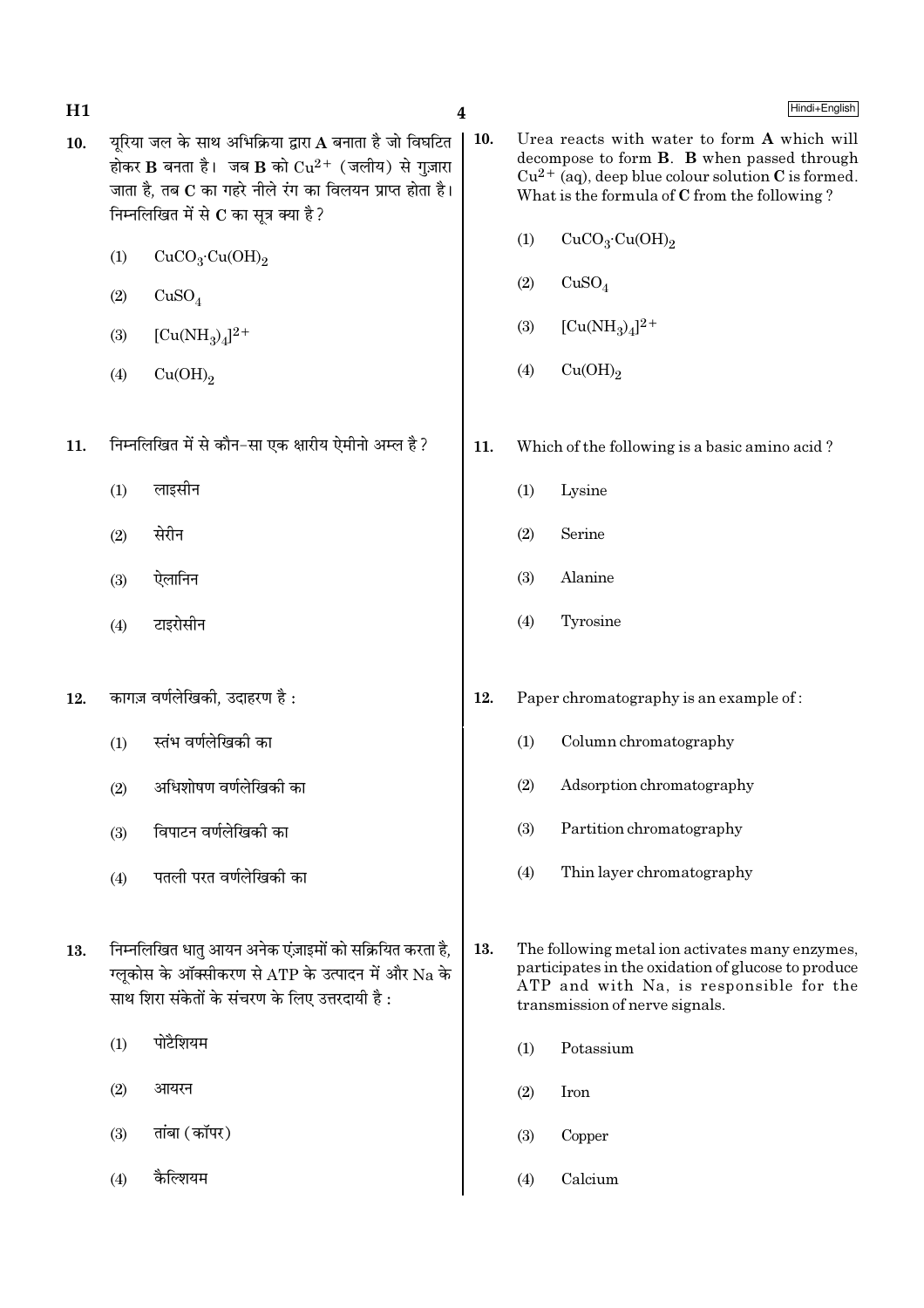अभिक्रियाओं के निम्नलिखित क्रम में X यौगिक को 14. पहचानिए :







 $(4)$ 

- निम्नलिखित में से **उचित** कथन पहचानिए:  $15.$ 
	- $CO<sub>9</sub>(g)$  को आइसक्रीम और हिमशीतित खाद्य के लिए  $(a)$ प्रशीतक के रूप में उपयोग किया जाता है।
	- $\mathrm{C}_{60}$  की संरचना में, बारह छ: कार्बन वलय और बीस  $(b)$ पाँच कार्बन वलय होते हैं।
	- ZSM-5, एक प्रकार का जिओलाइट है जो ऐल्कोहॉल  $\left( \mathrm{c}\right)$ को गैसोलीन में रूपांतरित करने में उपयोग किया जाता है।
	- CO रंगहीन और गंधहीन गैस है।  $(d)$
	- केवल (c) और (d)  $(1)$
	- केवल  $(a)$ ,  $(b)$  और  $(c)$  $(2)$
	- केवल (a) और (c)  $(3)$
	- केवल (b) और (c)  $(4)$

14. Identify compound X in the following sequence of reactions:



- 15. Identify the correct statements from the following:
	- $(a)$  $CO<sub>2</sub>(g)$  is used as refrigerant for ice-cream and frozen food.
	- The structure of  $C_{60}$  contains twelve six  $(b)$ carbon rings and twenty five carbon rings.
	- ZSM-5, a type of zeolite, is used to convert  $(c)$ alcohols into gasoline.
	- $(d)$ CO is colorless and odourless gas.
	- $(1)$  $(c)$  and  $(d)$  only
	- $(2)$  $(a)$ ,  $(b)$  and  $(c)$  only
	- $(3)$  $(a)$  and  $(c)$  only
	- $(4)$ (b) and (c) only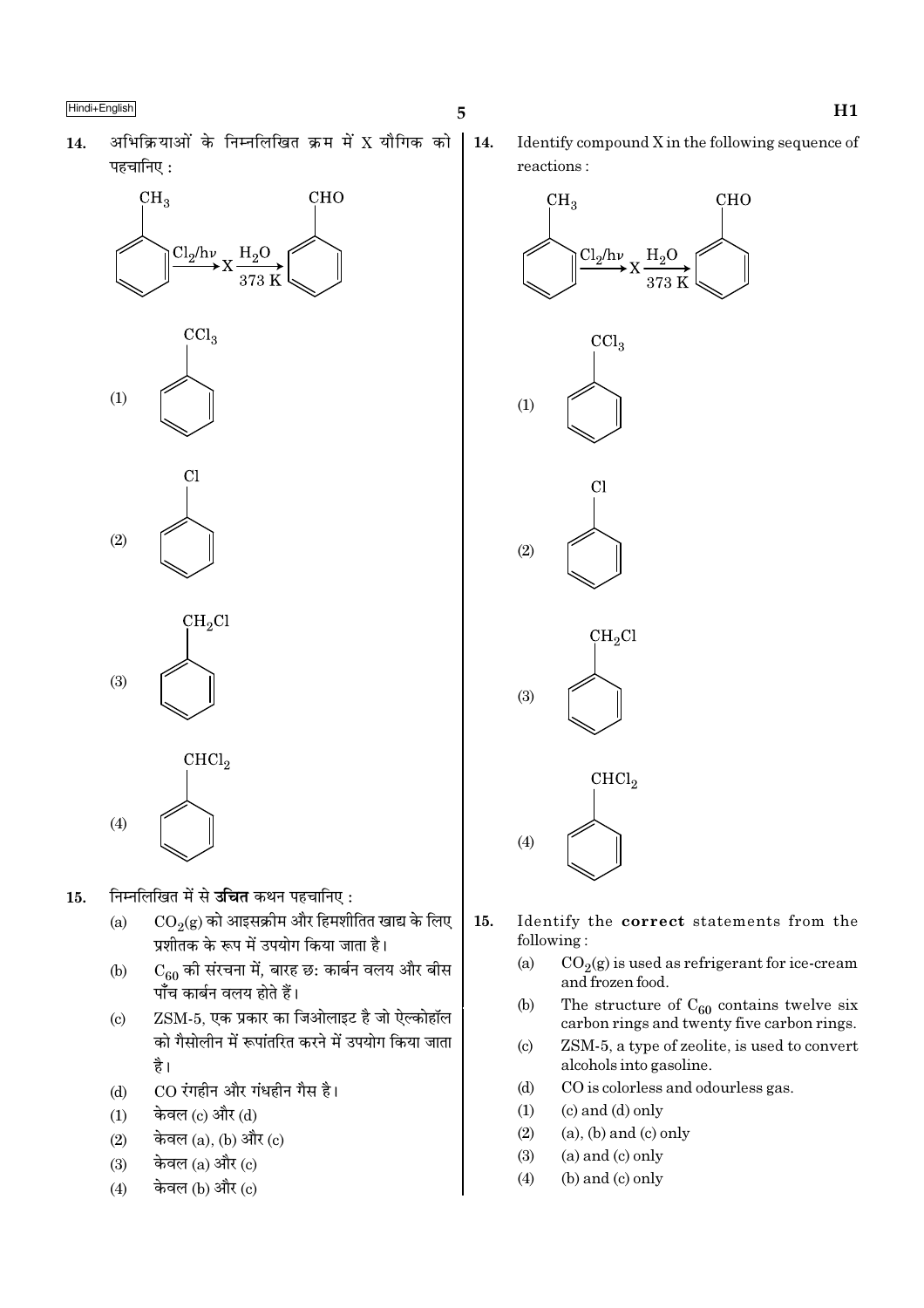| H1  |                                                                                                  | 6                                                                                                                    |     |                                                                                  | Hindi+English                                                                                                                         |  |
|-----|--------------------------------------------------------------------------------------------------|----------------------------------------------------------------------------------------------------------------------|-----|----------------------------------------------------------------------------------|---------------------------------------------------------------------------------------------------------------------------------------|--|
| 16. | निम्नलिखित में से कौन-सी ऐल्केन वुर्ट्ज़ अभिक्रिया द्वारा<br>अच्छी लब्धि में नहीं बनाई जा सकती ? |                                                                                                                      | 16. | Which of the following alkane cannot be made in<br>good yield by Wurtz reaction? |                                                                                                                                       |  |
|     | (1)                                                                                              | n-ब्यूटेन                                                                                                            |     | (1)                                                                              | n-Butane                                                                                                                              |  |
|     | (2)                                                                                              | n-हैक्सेन                                                                                                            |     | (2)                                                                              | n-Hexane                                                                                                                              |  |
|     | (3)                                                                                              | 2,3-डाइमेथिलब्यूटेन                                                                                                  |     | (3)                                                                              | 2,3-Dimethylbutane                                                                                                                    |  |
|     | (4)                                                                                              | n-हेप्टेन                                                                                                            |     | (4)                                                                              | n-Heptane                                                                                                                             |  |
| 17. |                                                                                                  | निम्नलिखित में से कौन–सा एक प्राकृतिक बहुलक है ?                                                                     | 17. |                                                                                  | Which of the following is a natural polymer?                                                                                          |  |
|     | (1)                                                                                              | पॉलि (ब्यूटाडाईन-ऐक्रिलोनाइट्राइल)                                                                                   |     | (1)                                                                              | poly (Butadiene-acrylonitrile)                                                                                                        |  |
|     | (2)                                                                                              | <i>सिस</i> -1,4-पॉलिआइसोप्रीन                                                                                        |     | (2)                                                                              | $cis-1,4$ -polyisoprene                                                                                                               |  |
|     | (3)                                                                                              | पॉलि (ब्यूटाडाईन-स्टाइरीन)                                                                                           |     | (3)                                                                              | poly (Butadiene-styrene)                                                                                                              |  |
|     | (4)                                                                                              | पॉलिब्यूटाडाईन                                                                                                       |     | (4)                                                                              | polybutadiene                                                                                                                         |  |
| 18. |                                                                                                  | प्लैटिनम (Pt) इलेक्ट्रोड का उपयोग करते हुए तनु सल्फ्यूरिक<br>अम्ल के वैद्युत अपघटन पर, ऐनोड पर प्राप्त उत्पाद होगा : | 18. |                                                                                  | On electrolysis of dil.sulphuric acid using<br>Platinum (Pt) electrode, the product obtained at<br>anode will be:                     |  |
|     | (1)                                                                                              | $\mathrm{SO}_2$ गैस                                                                                                  |     | (1)                                                                              | $SO_2$ gas                                                                                                                            |  |
|     | (2)                                                                                              | हाइड्रोजन गैस                                                                                                        |     | (2)                                                                              | Hydrogen gas                                                                                                                          |  |
|     | (3)                                                                                              | ऑक्सीजन गैस                                                                                                          |     | (3)                                                                              | Oxygen gas                                                                                                                            |  |
|     | (4)                                                                                              | $_{\rm H_2}$ $\rm S$ गैस                                                                                             |     | (4)                                                                              | $H_2S$ gas                                                                                                                            |  |
| 19. |                                                                                                  | ज़ीटा विभव का मापन कोलॉइडी विलयन के किस गुणधर्म के<br>निर्धारण में उपयोगी होता है?                                   | 19. |                                                                                  | Measuring Zeta potential is useful in determining<br>which property of colloidal solution?                                            |  |
|     | (1)                                                                                              | कोलॉइडी कणों का आमाप                                                                                                 |     | (1)                                                                              | Size of the colloidal particles                                                                                                       |  |
|     | (2)                                                                                              | श्यानता                                                                                                              |     | (2)                                                                              | Viscosity                                                                                                                             |  |
|     | (3)                                                                                              | विलेयता                                                                                                              |     | (3)                                                                              | Solubility                                                                                                                            |  |
|     | (4)                                                                                              | कोलॉइडी कणों की विलेयता                                                                                              |     | (4)                                                                              | Stability of the colloidal particles                                                                                                  |  |
| 20. | हुआ/हुए ?                                                                                        | $HCl$ को $CaCl2$ , $MgCl2$ और NaCl के विलयन से गुज़ारा<br>गया। निम्नलिखित में से कौन-सा/कौन-से यौगिक क्रिस्टलित      | 20. |                                                                                  | HCl was passed through a solution of $CaCl2$ , MgCl <sub>2</sub><br>and NaCl. Which of the following compound(s)<br>$crystalise(s)$ ? |  |
|     | (1)                                                                                              | NaCl, MgCl <sub>2</sub> और CaCl <sub>2</sub>                                                                         |     | (1)                                                                              | NaCl, $MgCl2$ and $CaCl2$                                                                                                             |  |
|     | (2)                                                                                              | ${ {\rm MgCl}_2}$ और ${ {\rm CaCl}_2}$ दोनों                                                                         |     | (2)                                                                              | Both $MgCl2$ and $CaCl2$                                                                                                              |  |
|     | (3)                                                                                              | केवल NaCl                                                                                                            |     | (3)                                                                              | Only NaCl                                                                                                                             |  |
|     | (4)                                                                                              | केवल $\rm{MgCl}_2$                                                                                                   |     | (4)                                                                              | Only $MgCl2$                                                                                                                          |  |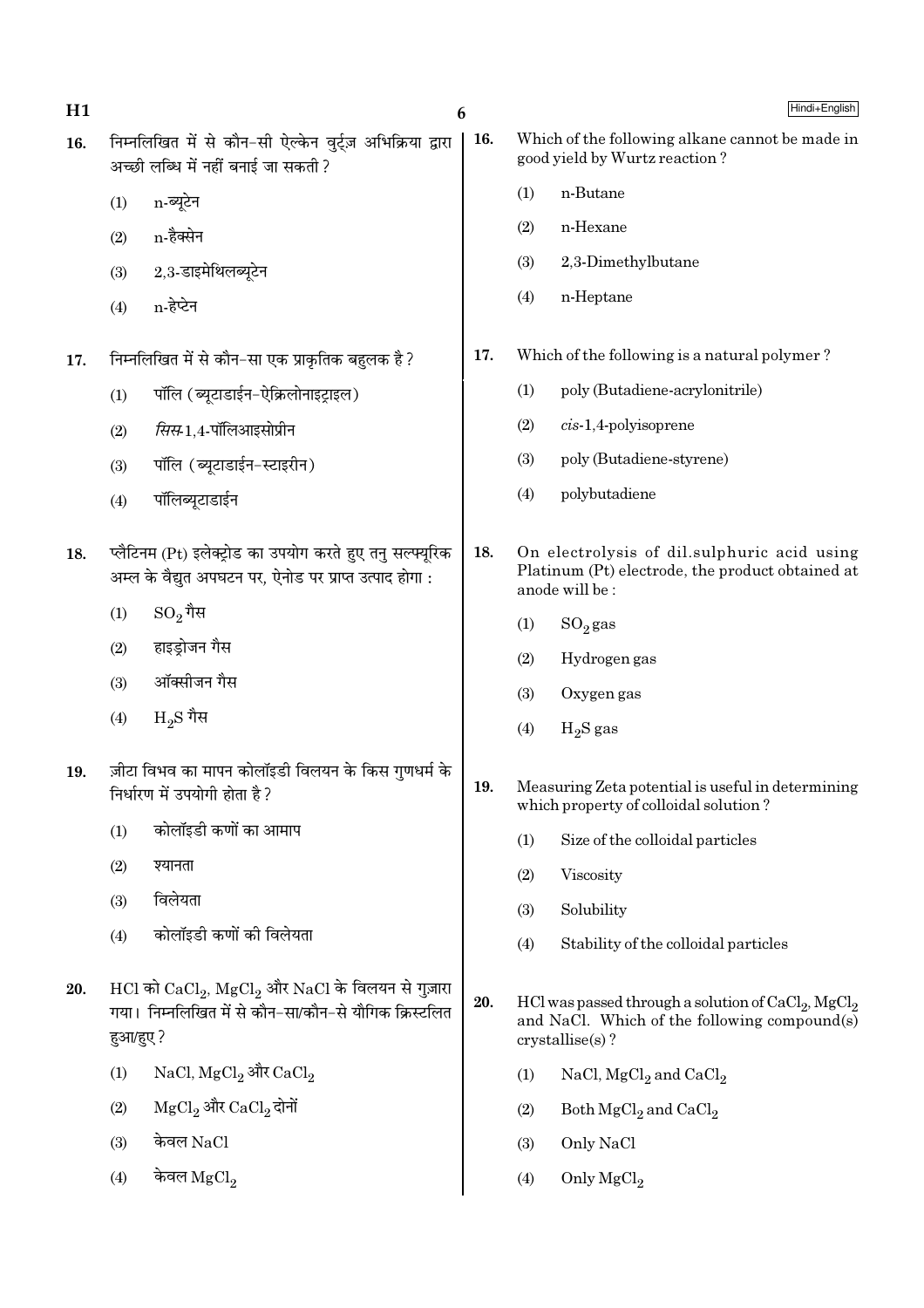निम्नलिखित में से कौन-सी ऐमीन कार्बिलऐमीन परीक्षण देगी ? 21.



- वह मिश्रण जो राउल्ट नियम से धनात्मक विचलन प्रदर्शित 22. करता है. है :
	- क्लोरोएथेन+ब्रोमोएथेन  $(1)$
	- एथानॉल+ ऐसीटोन  $(2)$
	- बेन्ज़ीन+टालूईन  $(3)$
	- ऐसीटोन + क्लोरोफ़ॉर्म  $(4)$
- $Cr^{2+}$  के लिए, केवल प्रचक्रण चुंबकीय आघूर्ण का परिकलित 23. मान है:
	- $(1)$ 2.84 BM
	- $(2)$ 3.87 BM
	- 4.90 BM  $(3)$
	- 5.92 BM  $(4)$
- किसी अभिक्रिया के अभिकारकों की सांद्रता में वृद्धि से परिवर्तन 24. होगा :
	- संघट्ट आवृत्ति में  $(1)$
	- सक्रियण ऊर्जा में  $(2)$
	- अभिक्रिया की ऊष्मा में  $(3)$
	- देहली ऊर्जा में  $(4)$

21.

Which of the following amine will give the carbylamine test?



- 22. The mixture which shows positive deviation from Raoult's law is:
	- $Chloroethane + Bromoethane$  $(1)$
	- $(2)$ Ethanol + Acetone
	- Benzene + Toluene  $(3)$
	- Acetone + Chloroform  $(4)$
- 23. The calculated spin only magnetic moment of  $Cr^{2+}$ ion is:
	- 2.84 BM  $(1)$
	- 3.87 BM  $(2)$
	- $(3)$ 4.90 BM
	- $(4)$ 5.92 BM
- 24. An increase in the concentration of the reactants of a reaction leads to change in:
	- $(1)$ collision frequency
	- $(2)$ activation energy
	- $(3)$ heat of reaction
	- threshold energy  $(4)$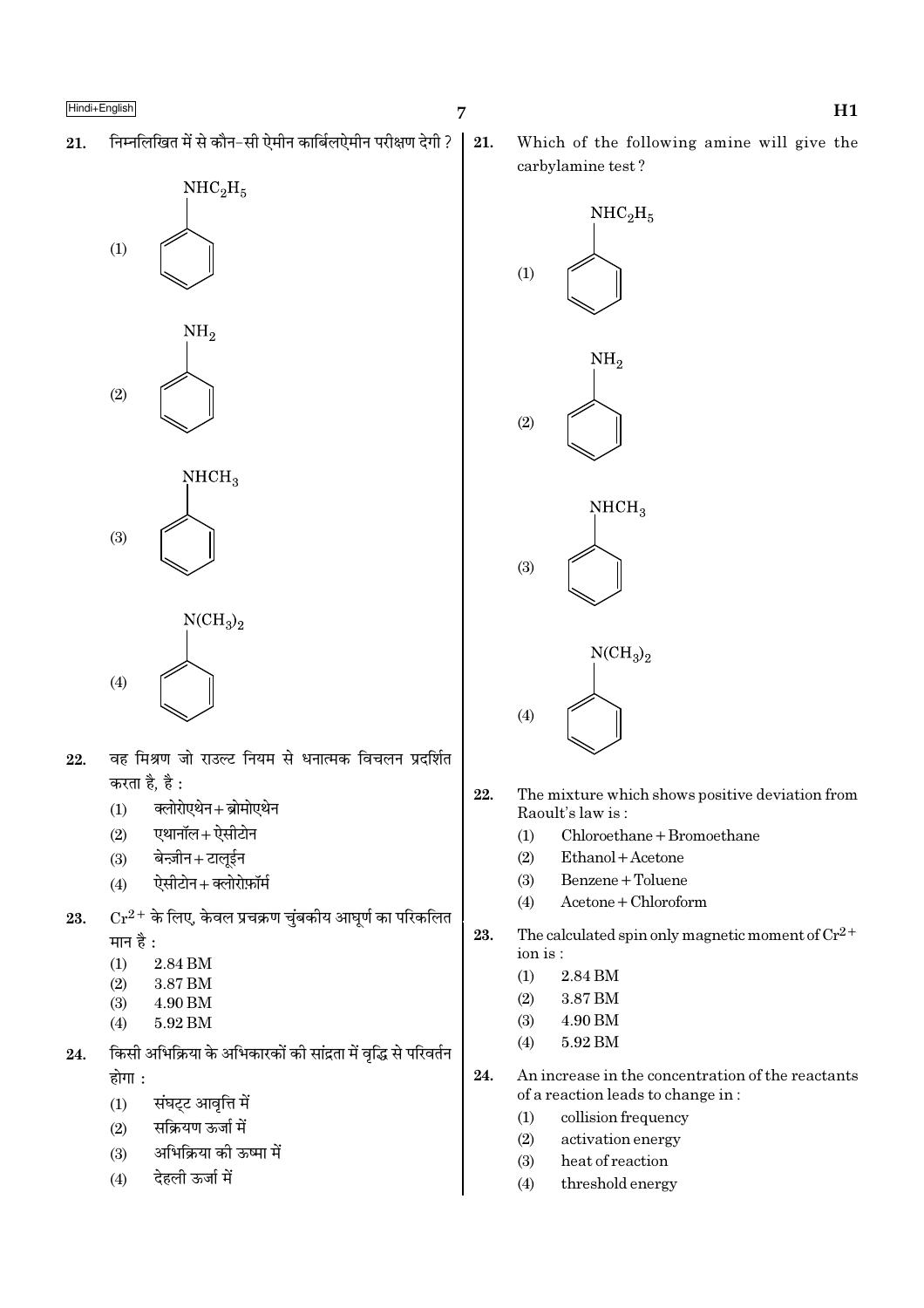एक ऐल्कीन ओज़ोनोलिसिस द्वारा एक उत्पाद के रूप में मेथैनैल 25. देती है। इसकी संरचना है:









- एक तत्व की 288 pm सेल कोर वाली काय केन्द्रित घनीय 26. संरचना है. परमाण त्रिज्या है :
	- $\frac{4}{\sqrt{2}} \times 288$  pm  $(1)$  $\frac{\sqrt{3}}{4} \times 288$  pm  $(2)$ (3)  $\frac{\sqrt{2}}{4} \times 288 \text{ pm}$  $\frac{4}{\sqrt{3}} \times 288$  pm  $(4)$
- सुक्रोस जल-अपघटन पर देता है: 27.
	- $(1)$  $\alpha$ -D-फ्रक्टोस+  $\beta$ -D-फ्रक्टोस
	- $\beta$ -D-ग्लूकोस+  $\alpha$ -D-फ्रक्टोस  $(2)$
	- $\alpha$ -D-ग्लूकोस+β-D-ग्लूकोस  $(3)$
	- $\alpha$ -D-ग्लुकोस + B-D-फ्रक्टोस  $(4)$

25. An alkene on ozonolysis gives methanal as one of the product. Its structure is:



26. An element has a body centered cubic (bcc) structure with a cell edge of 288 pm. The atomic radius is:

(1) 
$$
\frac{4}{\sqrt{2}} \times 288 \text{ pm}
$$
  
\n(2) 
$$
\frac{\sqrt{3}}{4} \times 288 \text{ pm}
$$
  
\n(3) 
$$
\frac{\sqrt{2}}{4} \times 288 \text{ pm}
$$
  
\n(4) 
$$
\frac{4}{\sqrt{3}} \times 288 \text{ pm}
$$

- 27. Sucrose on hydrolysis gives:
	- $(1)$  $\alpha$ -D-Fructose +  $\beta$ -D-Fructose
	- $(2)$  $\beta$ -D-Glucose +  $\alpha$ -D-Fructose
	- $(3)$  $\alpha$ -D-Glucose +  $\beta$ -D-Glucose
	- $(4)$  $\alpha$ -D-Glucose +  $\beta$ -D-Fructose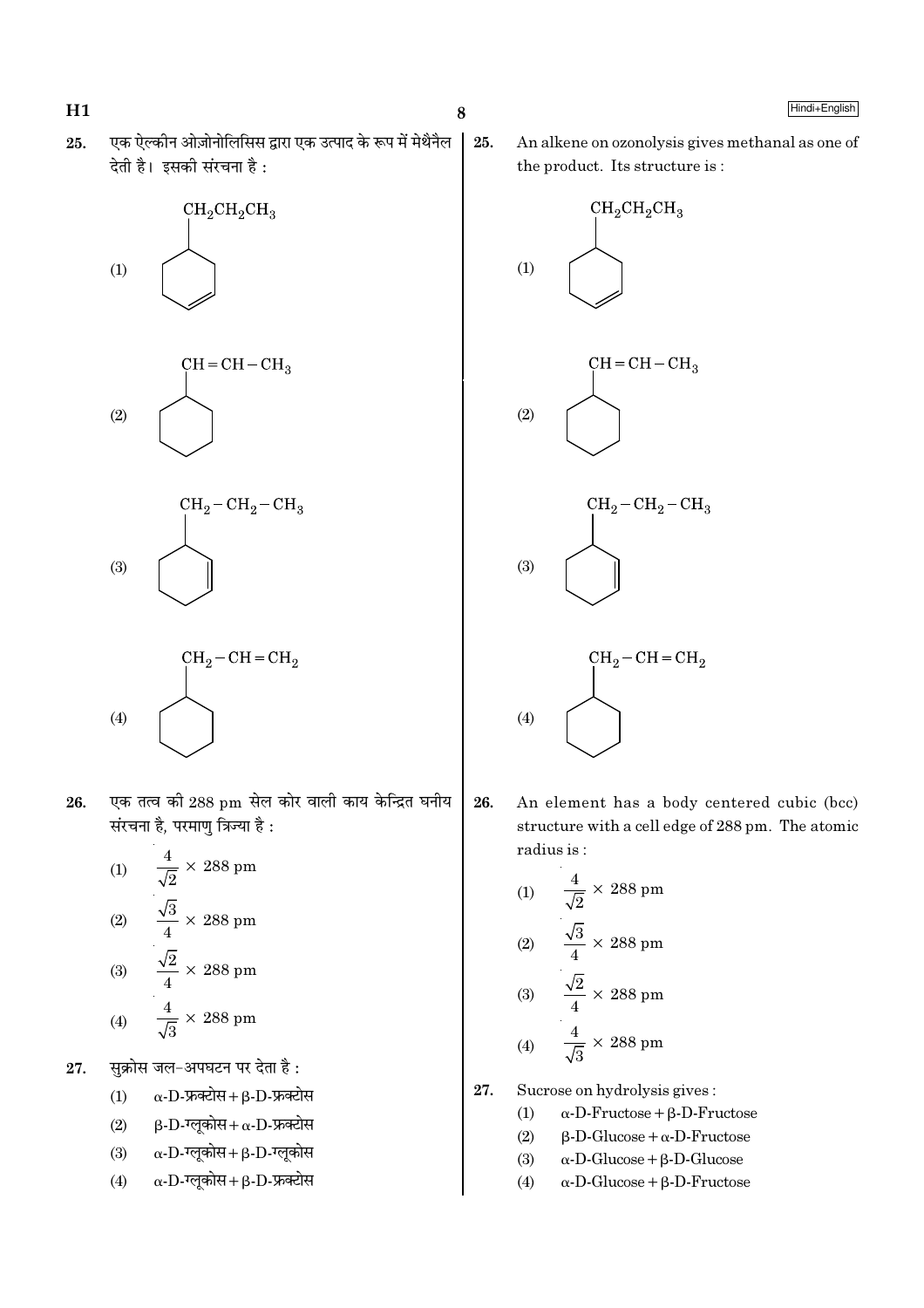28.

- निम्नलिखित में से. समन्वय यौगिकों को बनाने के लिए संलग्नियों 28. की बढती क्षेत्र प्रबलता का कौन–सा **सही** क्रम है ?
	- $CN^- < C_2O_4^{2-} < SCN^- < F^ (1)$

(2) 
$$
SCN^{-} < F^{-} < C_2O_4^{2-} < CN
$$

- $SCN^- < F^- < CN^- < C_2O_4^{2-}$  $(3)$
- $F^{-} < SCN^{-} < C_{2}O_{4}^{2-} < CN^{-}$  $(4)$
- गलित  $CaCl_2$  से  $20 g$  कैल्शियम प्राप्त करने के लिए आवश्यक 29. फैराडे(F) की संख्या है.

 $(Ca$  का परमाण द्रव्यमान = 40 ग्राम/मोल)

- $(1)$  $\overline{4}$
- $(2)$  $\mathbf{1}$
- $(3)$  $\mathfrak{D}$
- $(4)$ 3
- ऐसीटोन और मेथिलमैग्नीशियम क्लोराइड की अभिक्रिया और 30. तत्पश्चात जल-अपघटन से प्राप्त होगा:
	- आइसोब्यूटिल ऐल्कोहॉल  $(1)$
	- आइसोप्रोपिल ऐल्कोहॉल  $(2)$
	- द्वितीयक ब्यटिल ऐल्कोहॉल  $(3)$
	- ततीयक ब्यटिल ऐल्कोहॉल  $(4)$
- निम्नलिखित में से सल्फर के किस ऑक्सोअम्ल में  $0$   $0$   $-$ 31. ਕਂधन है ?
	- $\mathrm{H_{2}S_{2}O_{7}}$ , पाइरोसल्फ़्यूरिक अम्ल  $(1)$
	- $H_9SO_3$ , सलम्यूरस अम्ल  $(2)$
	- $\rm H_2SO_4$ , सल्फ़्यूरिक अम्ल  $(3)$
	- $\rm H_2S_2O_8$ , परऑक्सोडाइसल्फ़्यूरिक अम्ल  $(4)$
- निम्नलिखित अभिक्रिया में कार्बन की ऑक्सीकरण संख्या में 32. क्या परिवर्तन होता है ?
	- $CH<sub>4</sub>(g) + 4Cl<sub>2</sub>(g) \rightarrow CCl<sub>4</sub>(l) + 4HCl(g)$
	- 0 से  $-4$  $(1)$
	- $+4 \vec{R}$  + 4  $(2)$
	- 0 से +4  $(3)$
	- $-4 \vec{R} + 4$  $(4)$
- निम्नलिखित में से कौन-सा धनायनी अपमार्जक है ? 33.
	- सोडियम डोडेसिलबेन्ज़ीन सल्फोनेट  $(1)$
	- सोडियम लॉराइल सल्फेट  $(2)$
	- सोडियम स्टिएरेट  $(3)$
	- सेटिलटाइमेथिल अमोनियम ब्रोमाइड  $(4)$
- Which of the following is the correct order of increasing field strength of ligands to form coordination compounds?
	- $CN^{-} < C_2O_4^{2-} < SCN^{-} < F^{-}$  $(1)$
	- $SCN^- < F^- < C_2O_4^{2-} < CN^ (2)$
	- (3)  $SCN^- < F^- < CN^- < C_2O_4^{2-}$
	- $F^-$  < SCN<sup>-</sup> < C<sub>2</sub>O<sub>4</sub><sup>2-</sup> < CN<sup>-</sup>  $(4)$
- 29. The number of Faradays(F) required to produce 20 g of calcium from molten CaCl<sub>2</sub> (Atomic mass of  $Ca = 40 g$  mol<sup>-1</sup>) is :
	- $(1)$  $\overline{4}$
	- $(2)$  $\mathbf{1}$
	- $(3)$  $\overline{2}$
	- $(4)$ 3
- 30. Reaction between acetone and methylmagnesium chloride followed by hydrolysis will give:
	- Isobutyl alcohol  $(1)$
	- $(2)$ Isopropyl alcohol
	- Sec. butyl alcohol  $(3)$
	- $(4)$ Tert. butyl alcohol
- 31. Which of the following oxoacid of sulphur has  $-O-O$  - linkage?
	- $H_2S_2O_7$ , pyrosulphuric acid  $(1)$
	- $(2)$  $H_2SO_3$ , sulphurous acid
	- $H<sub>2</sub>SO<sub>4</sub>$ , sulphuric acid  $(3)$
	- $H_2S_2O_8$ , peroxodisulphuric acid  $(4)$
- 32 What is the change in oxidation number of carbon in the following reaction?

 $\text{CH}_4(g) + 4\text{Cl}_2(g) \rightarrow \text{CCl}_4(l) + 4\text{HCl}(g)$ 

- $(1)$  $0 \text{ to } -4$
- $(2)$  $+4$  to  $+4$
- $0$  to  $+4$  $(3)$
- $-4$  to  $+4$  $(4)$
- 33. Which of the following is a cationic detergent?
	- Sodium dodecylbenzene sulphonate  $(1)$
	- $(2)$ Sodium lauryl sulphate
	- $(3)$ Sodium stearate
	- $(4)$ Cetyltrimethyl ammonium bromide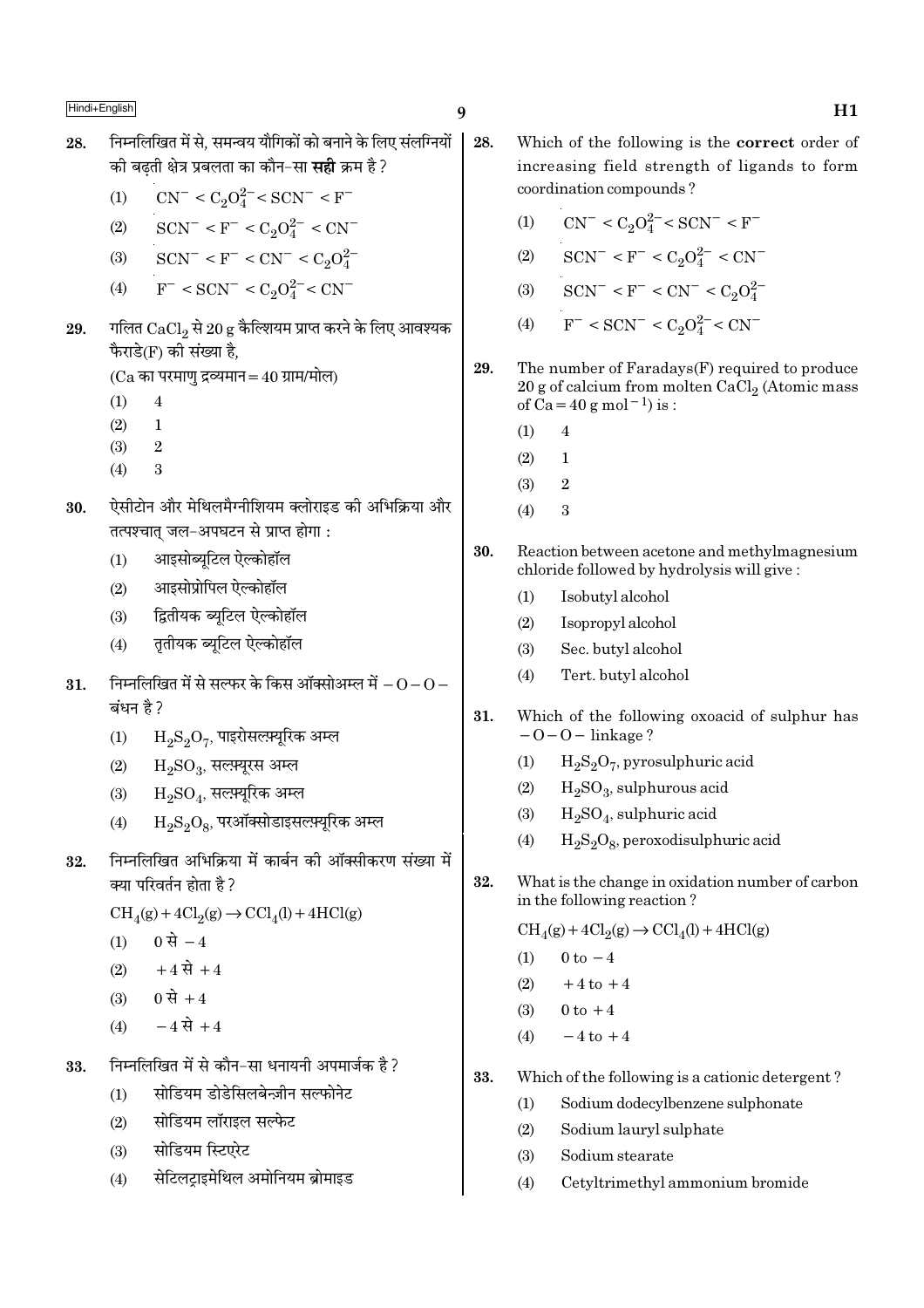एक सिलिंडर में N<sub>2</sub> और Ar गैसों के एक मिश्रण में N<sub>2</sub> के | 34. 34. 7 g और Ar के 8 g हैं। यदि सिलिंडर में गैसों के मिश्रण का कुल दाब 27  $bar$  हो, तो  $N_2$  का आंशिक दाब है,

> [परमाणु द्रव्यमानों (g mol - 1 में) : N = 14, Ar = 40 उपयोग कोजिए।

- $(1)$ 18 bar
- 9<sub>bar</sub>  $(2)$
- $(3)$ 12 bar
- $15<sub>bar</sub>$  $(4)$
- **गलत** कथन को पहचानिए। 35.
	- क्रोमियम की,  $CrO_4^{2-}$  और  $Cr_2O_7^{2-}$  में उपचयन  $(1)$ अवस्थाएँ समान नहीं हैं।
	- जल में.  $Cr^{2+}(d^4)$ .  $Fe^{2+}(d^6)$  से अधिक प्रबल  $(2)$ अपचायक है।
	- संक्रमण धातुएँ और उनके यौगिक उनकी बह ऑक्सीकरण  $(3)$ अवस्थाओं को ग्रहण करने की क्षमता के कारण उत्प्रेरकी सक्रियता और संकुल निर्माण के लिए जाने जाते हैं।
	- अंतराकाशी यौगिक वे होते हैं जो धातुओं के क्रिस्टल  $(4)$ जालकों के भीतर छोटे आकार वाले परमाणओं जैसे H. C या N के फंसने (टैप) पर बनते हैं।
- अनुचित सुमेल को पहचानिए। 36.

### आई.यू.पी.ए.सी. अधिकृत नाम नाम

- मैंडलीवियम अननिलउनियम  $(i)$  $(a)$
- अननिलट्राइयम लारेंसियम  $(b)$  $(ii)$
- अननिलहेक्सियम सीबोर्गियम  $(c)$  $(iii)$
- अनअनयनियम डर्मस्टेडटियम  $(iv)$  $(d)$
- $(d)$ ,  $(iv)$  $(1)$
- $(2)$  $(a), (i)$
- $(3)$  $(b)$ ,  $(ii)$
- $(4)$  $(c)$ ,  $(iii)$

### बेन्ज़ैल्डिहाइड और ऐसीटोफ़ीनोन की तनु  $NaOH$  की उपस्थिति 37. में अभिक्रिया इस प्रकार जानी जाती है:

- क्रॉस ऐलडॉल संघनन  $(1)$
- ऐलडॉल संघनन  $(2)$
- कैनिज़ारो अभिक्रिया  $(3)$
- क्रॉस कैनिज़ारो अभिक्रिया  $(4)$

A mixture of  $N_2$  and Ar gases in a cylinder contains 7 g of  $N_2$  and  $8g$  of Ar. If the total pressure of the mixture of the gases in the cylinder is 27 bar, the partial pressure of  $N_2$  is:

[Use atomic masses (in g mol<sup>-1</sup>) :  $N = 14$ ,  $Ar = 40$ ]

- $(1)$  $18<sub>bar</sub>$
- 9<sub>bar</sub>  $(2)$
- $(3)$ 12 bar
- $15<sub>bar</sub>$  $(4)$

35. Identify the incorrect statement.

> The oxidation states of chromium in  $CrO_4^{2-}$  $(1)$

> > and  $Cr_2O_7^{2-}$  are not the same.

- $Cr^{2+}(d^4)$  is a stronger reducing agent than  $(2)$  $Fe<sup>2+</sup>(d<sup>6</sup>)$  in water.
- $(3)$ The transition metals and their compounds are known for their catalytic activity due to their ability to adopt multiple oxidation states and to form complexes.
- $(4)$ Interstitial compounds are those that are formed when small atoms like H, C or N are trapped inside the crystal lattices of metals.

### 36. Identify the incorrect match.

**Name** 

# **IUPAC Official Name**

- Unnilunium Mendelevium  $(a)$  $(i)$
- $(b)$ Unniltrium  $(ii)$ Lawrencium
- Unnilhexium Seaborgium  $\left( \mathrm{c}\right)$  $(iii)$
- $(d)$ Unununnium  $(iv)$ Darmstadtium
- $(1)$  $(d)$ ,  $(iv)$
- $(a)$ .  $(i)$  $(2)$
- $(3)$  $(b)$ ,  $(ii)$
- $(c)$ ,  $(iii)$  $(4)$

### 37. Reaction between benzaldehyde and acetophenone in presence of dilute NaOH is known as:

- $(1)$ Cross Aldol condensation
- $(2)$ Aldol condensation
- $(3)$ Cannizzaro's reaction
- $(4)$ Cross Cannizzaro's reaction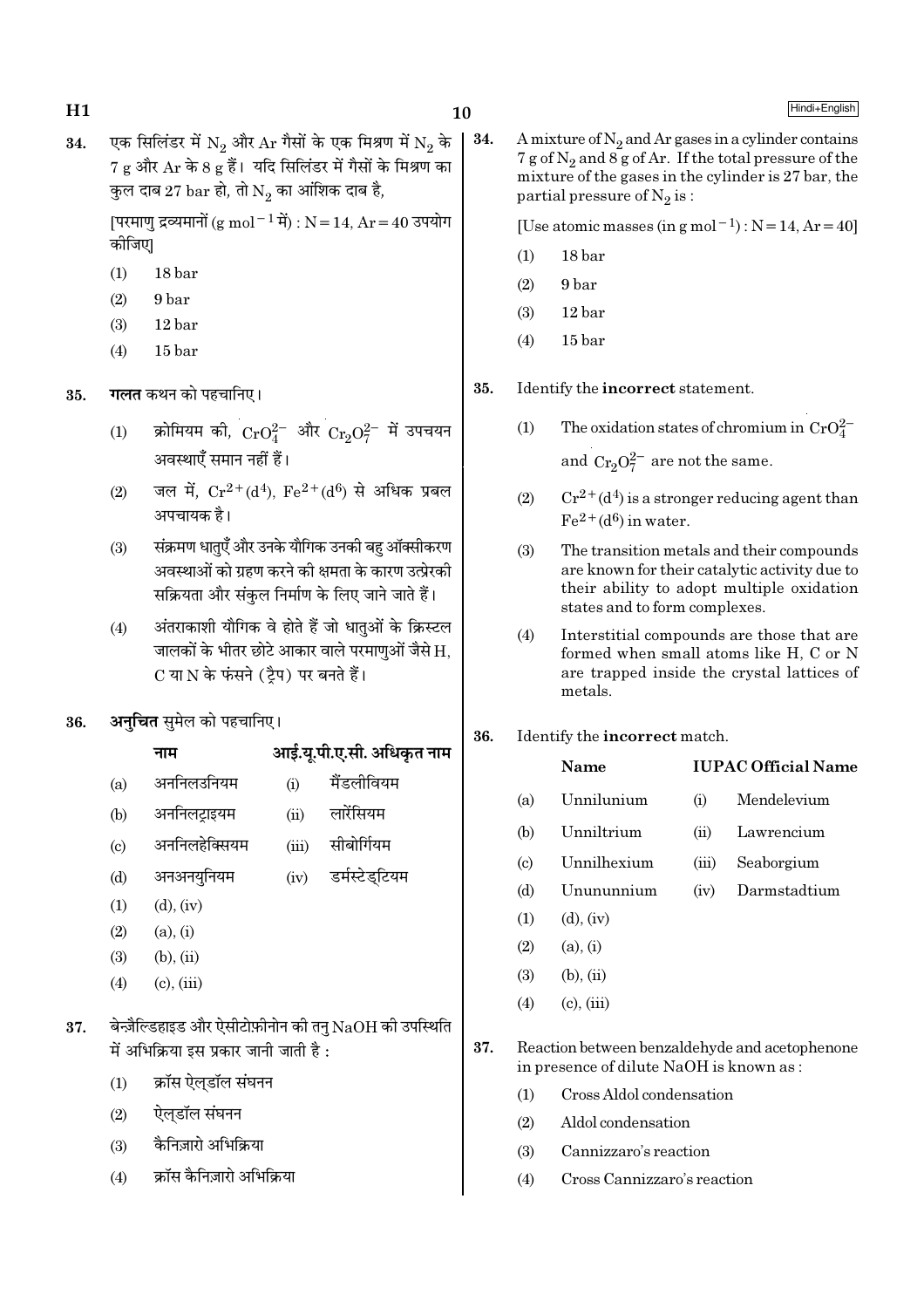ऐनिसॉल HI के साथ विदलन द्वारा देता है: 38.









- $Ni(OH)_{2}$  की 0.1 M NaOH में विलेयता ज्ञात कीजिए। 39. दिया है कि  $\rm Ni(OH)_2$  का आयनी गुणनफल  $2 \times 10^{-15}$  है।
	- $1 \times 10^8$  M  $(1)$
	- $(2)$  $2 \times 10^{-13}$  M
	- $(3)$  $2\times10^{-8}\,\mathrm{M}$
	- $1\times10^{-13}\,\mathrm{M}$  $(4)$
- 2-ब्रोमो-पेन्टेन से पेन्ट-2-ईन बनने की विलोपन अभिक्रिया : 40.
	- β-विलोपन अभिक्रिया है  $(a)$
	- जेटसैफ नियम का पालन करती है  $(b)$
	- विहाइड़ोहैलोजनीकरण अभिक्रिया है  $\left( \mathrm{c}\right)$
	- निर्जलीकरण अभिक्रिया है  $(d)$
	- $(1)$  $(a), (b), (d)$
	- $(2)$  $(a), (b), (c)$
	- $(a), (c), (d)$  $(3)$
	- $(b), (c), (d)$  $(4)$

38. Anisole on cleavage with HI gives:









- Find out the solubility of  $Ni(OH)_2$  in 0.1 M NaOH.<br>Given that the ionic product of  $Ni(OH)_2$  is  $2 \times 10^{-15}$ . 39.
	- $1\times10^8\,\rm M$  $(1)$
	- $2\times10^{-13}\,\mathrm{M}$  $(2)$
	- $2 \times 10^{-8}$  M  $(3)$
	- $1\times10^{-13}\,\mathrm{M}$  $(4)$
- 40. Elimination reaction of 2-Bromo-pentane to form pent-2-ene is:
	- $(a)$ β-Elimination reaction
	- Follows Zaitsev rule  $(b)$
	- $(c)$ Dehydrohalogenation reaction
	- $(d)$ Dehydration reaction
	- $(1)$  $(a), (b), (d)$
	- $(2)$  $(a), (b), (c)$
	- $(a), (c), (d)$  $(3)$
	- $(4)$  $(b), (c), (d)$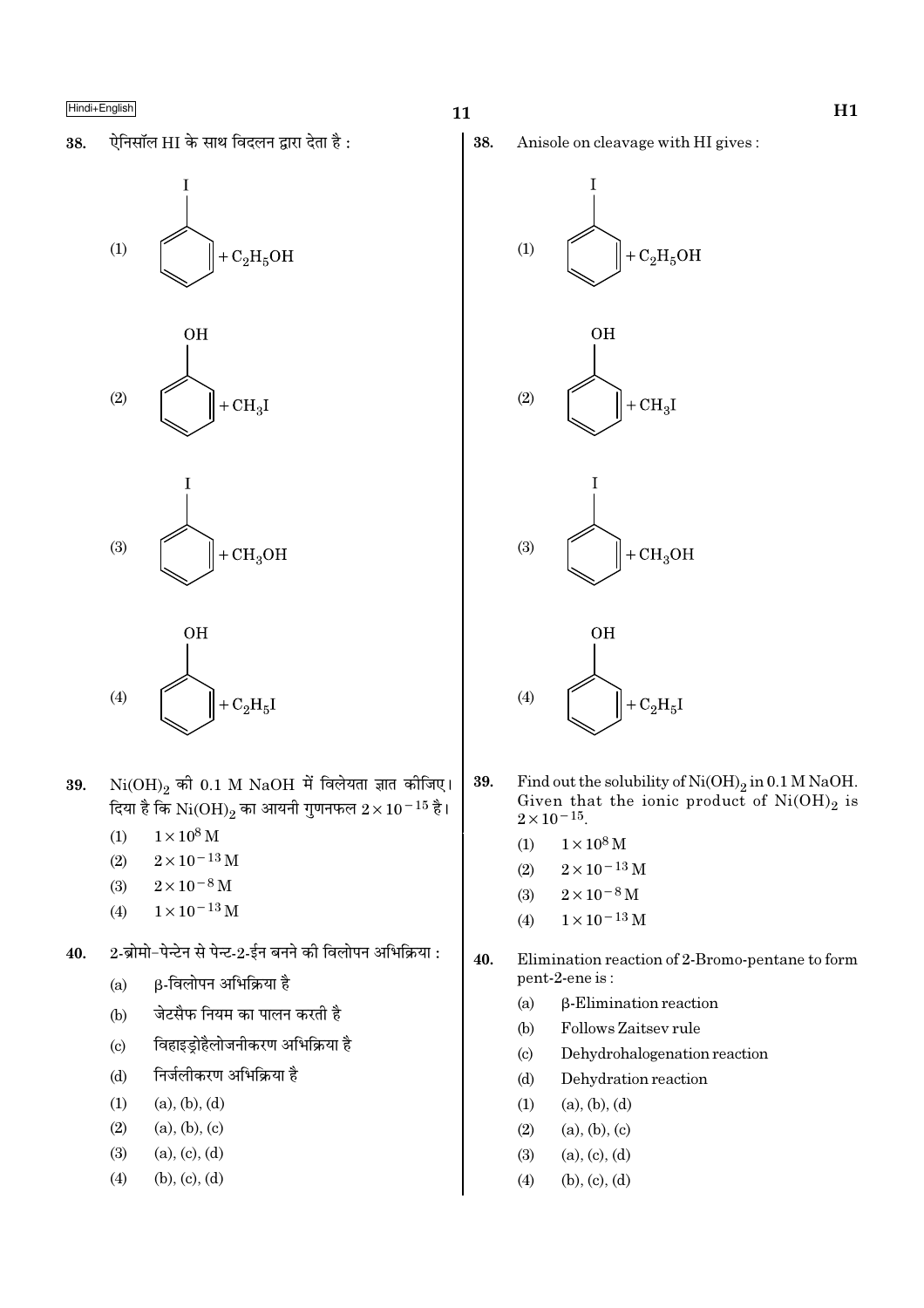- प्रथम कोटि की एक अभिक्रिया के लिए वेग स्थिरांक  $41.$  $4.606 \times 10^{-3}$  s<sup>-1</sup> है। अभिकारक के 2.0 g को 0.2 g तक घटने में आवश्यक समय है:
	- $(1)$  $1000 s$

- $(2)$  $100 s$
- $200 s$  $(3)$
- $(4)$  $500 s$
- निम्नलिखित में से किसके कारण एक तृतीयक ब्यूटिल 42. कार्बोधनायन एक द्वितीयक ब्यूटिल कार्बोधनायन से अधिक स्थायी होता है?
	- अतिसंयग्मन  $(1)$
	- $-CH_3$  समूहों के  $-I$  प्रभाव के कारण  $(2)$
	- $-{\rm CH}_2$  समुहों के  $+{\rm R}$  प्रभाव के कारण  $(3)$
	- $-CH_3$  समूहों के  $-R$  प्रभाव के कारण  $(4)$
- निम्नलिखित में से किसमें परमाणुओं की संख्या अधिकतम 43. होगी ?
	- $(1)$  $Li(s)$  का 1 g [Li का परमाण द्रव्यमान= 7]
	- $(2)$  $Ag(s)$  का 1 g [Ag का परमाणु द्रव्यमान = 108]
	- $Mg(s)$  का 1 g [Mg का परमाणु द्रव्यमान=24]  $(3)$
	- $(4)$  $O<sub>2</sub>(g)$  का 1 g [O का परमाणु द्रव्यमान = 16]
- निम्नलिखित में से कौन-सा कार्बन मोनोक्साइड के लिए सही 44. नहीं है ?
	- यह अपर्ण दहन के कारण उत्पन्न होती है।  $(1)$
	- यह कार्बोक्सीहीमोग्लोबिन बनाती है।  $(2)$
	- यह रक्त की ऑक्सीजन वहन योग्यता को घटा देती है।  $(3)$
	- कार्बोक्सीहीमोग्लोबिन (CO से बंधित हीमोग्लोबिन).  $(4)$ ऑक्सीहीमोग्लोबिन से अस्थायी होता है।
- $\frac{175}{71}$ Lu में प्रोटॉनों, न्यूट्रॉनों और इलेक्ट्रॉनों की संख्याएँ, क्रमश: 45. हैं :
	- 175, 104 और 71  $(1)$
	- $(2)$  $71, 104$  और  $71$
	- 104.71 और 71  $(3)$
	- 71, 71 और 104  $(4)$
- जलकम्भी और जललिली में परागण किसके द्वारा होता है? 46.
	- $(1)$ कीट और जल द्वारा
	- कीट या वायु द्वारा  $(2)$
	- केवल जल धाराओं द्रारा  $(3)$
	- वाय और जल द्वारा  $(4)$
- 41. The rate constant for a first order reaction is  $4.606 \times 10^{-3}$  s<sup>-1</sup>. The time required to reduce 2.0 g of the reactant to  $0.2$  g is:
	- $(1)$  $1000 s$
	- $100 s$  $(2)$
	- $(3)$  $200 s$
	- $500 s$  $(4)$
- $42.$ A tertiary butyl carbocation is more stable than a secondary butyl carbocation because of which of the following?
	- Hyperconjugation  $(1)$
	- $-I$  effect of  $-CH<sub>3</sub>$  groups  $(2)$
	- $+R$  effect of  $-CH_3$  groups  $(3)$
	- $(4)$  $-R$  effect of  $-CH<sub>3</sub>$  groups
- 43. Which one of the followings has maximum number of atoms?
	- $(1)$ 1 g of Li(s) [Atomic mass of Li = 7]
	- 1 g of Ag(s) [Atomic mass of Ag =  $108$ ]  $(2)$
	- $(3)$  $1 g$  of Mg(s) [Atomic mass of Mg = 24]
	- 1 g of  $O_2(g)$  [Atomic mass of  $O = 16$ ]  $(4)$
- $44.$ Which of the following is **not** correct about carbon monoxide?
	- $(1)$ It is produced due to incomplete combustion.
	- $(2)$ It forms carboxyhaemoglobin.
	- $(3)$ It reduces oxygen carrying ability of blood.
	- $(4)$ The carboxyhaemoglobin (haemoglobin bound to CO) is less stable than oxyhaemoglobin.
- The number of protons, neutrons and electrons in 45.  $^{175}_{71}$ Lu, respectively, are:
	- 175, 104 and 71  $(1)$
	- $(2)$ 71, 104 and 71
	- 104, 71 and 71  $(3)$
	- 71, 71 and 104  $(4)$
- 46. In water hyacinth and water lily, pollination takes place by:
	- $(1)$ insects and water
	- insects or wind  $(2)$
	- $(3)$ water currents only
	- $(4)$ wind and water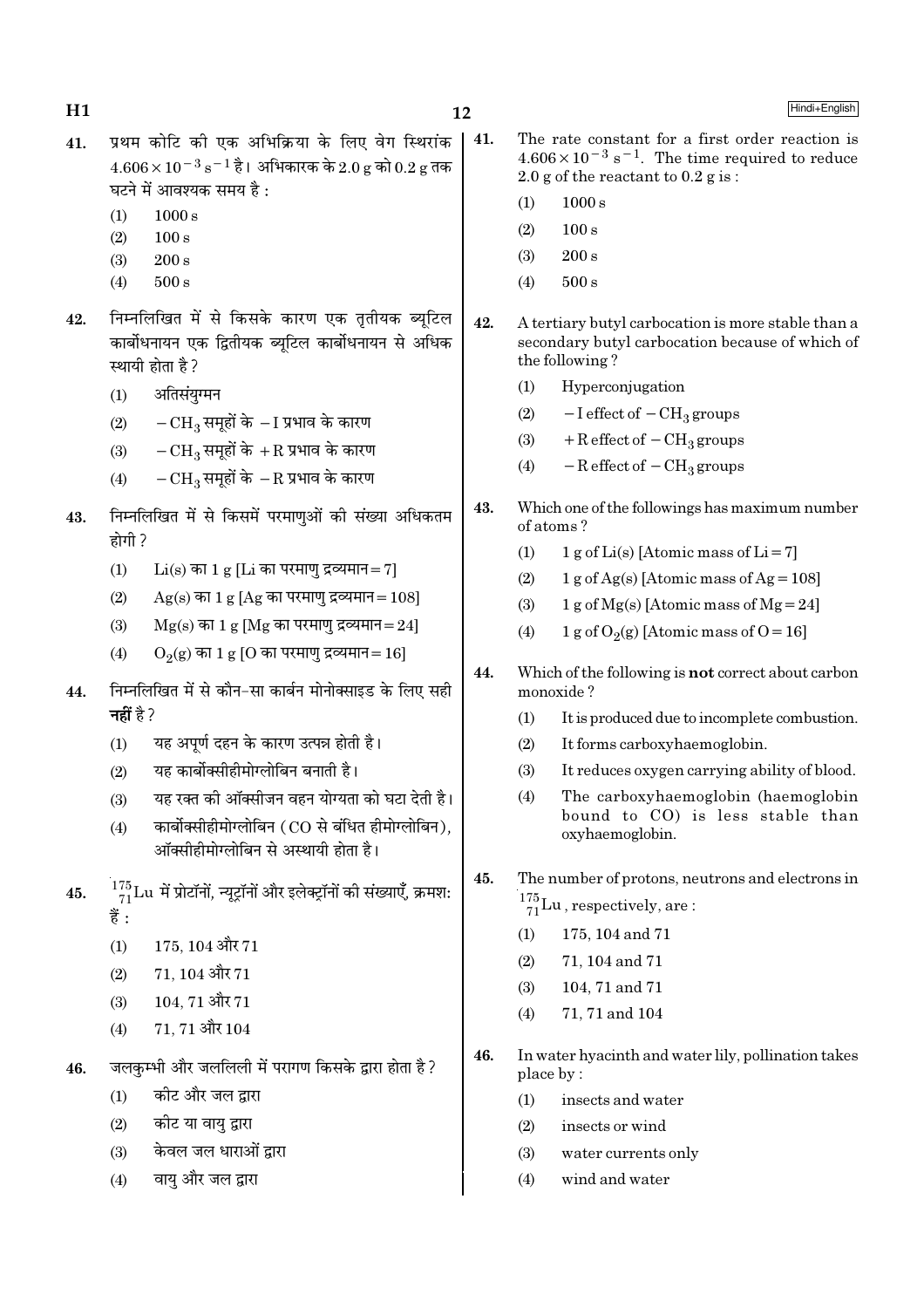- किस विधि द्वारा बीकानेरी ऐवीज एवं मैरीनो रेम्स से भेड की 47. नई नस्ल 'हिसारडेल' तैयार की गयी है ?
	- अंत:प्रजनन  $(1)$
	- $(2)$ बहि:प्रजनन
	- उत्परिवर्तन प्रजनन  $(3)$
	- संकरण  $(4)$
- अंटार्कुटिक क्षेत्र में हिम-अंधता किस कारण होती है ? 48.
	- अवरक्त किरणों द्वारा रेटीना में क्षति  $(1)$
	- निम्न ताप द्वारा आँख में द्रव के जमने के कारण  $(2)$
	- IIV-B विकिरण की उच्च मात्रा के कारण कॉर्निया का  $(3)$ शोथ
	- हिम से प्रकाश का उच्च परावर्तन  $(4)$
- निम्न स्तंभों का मिलान कर **उचित** विकल्प का चयन करो। 49.

|                            | स्तंभ - I   |      |                                           |       | स्तंभ - II                                     |
|----------------------------|-------------|------|-------------------------------------------|-------|------------------------------------------------|
| (a)                        | इओसिनोफिल   |      |                                           | (i)   | प्रतिरक्षा प्रतिक्रिया                         |
| (b)                        | बेसोफिल     |      |                                           | (ii)  | भक्षण करना                                     |
| $\left( \mathrm{c}\right)$ | न्यूट्रोफिल |      |                                           | (iii) | हिस्टामिनेज़,<br>विनाशकारी एंजाइमों<br>का मोचन |
| (d)                        | लिंफोसाइट   |      |                                           | (iv)  | कण जिनमें हिस्टामिन<br>होते हैं का मोचन करना   |
|                            | (a)         | (b)  | (c)                                       | (d)   |                                                |
| (1)                        | (ii)        | (i)  | (iii)                                     | (iv)  |                                                |
| (2)                        | (iii)       | (iv) | (ii)                                      | (i)   |                                                |
| (3)                        | (iv)        | (i)  | (ii)                                      | (iii) |                                                |
| (4)                        | (i)         | (ii) | (iv)                                      | (iii) |                                                |
|                            |             |      | स्ट्रोबिलाई या शंकु किसमें पाये जाते हैं? |       |                                                |
| (1)                        | इक्वीसीटम   |      |                                           |       |                                                |
| (2)                        | साल्विनिया  |      |                                           |       |                                                |
| (3)                        | टेरिस       |      |                                           |       |                                                |
| (4)                        | मार्केशिया  |      |                                           |       |                                                |
|                            |             |      |                                           |       |                                                |

- द्वितीयक अंडक का अर्धसूत्री विभाजन पूर्ण होता है: 51.
	- शुक्राणु एवं अंडाण के संलयन के समय  $(1)$
	- अंडोत्सर्ग से पहले  $(2)$
	- संभोग के समय  $(3)$

50.

युग्मनज बनने के बाद  $(4)$ 

- 47. By which method was a new breed 'Hisardale' of sheep formed by using Bikaneri ewes and Marino rams?
	- $(1)$ Inbreeding
	- $(2)$ Out crossing
	- Mutational breeding  $(3)$
	- $(4)$ Cross breeding
- 48. Snow-blindness in Antarctic region is due to:
	- Damage to retina caused by infra-red rays  $(1)$
	- $(2)$ Freezing of fluids in the eye by low temperature
	- Inflammation of cornea due to high dose of  $(3)$ **UV-B** radiation
	- High reflection of light from snow  $(4)$
- 49. Match the following columns and select the correct option.

|     | Column - I                       |             |       |       | Column - II                                       |
|-----|----------------------------------|-------------|-------|-------|---------------------------------------------------|
| (a) |                                  | Eosinophils |       | (i)   | Immune response                                   |
| (b) |                                  | Basophils   |       | (ii)  | Phagocytosis                                      |
| (c) |                                  | Neutrophils |       |       | Release<br>histaminase,<br>destructive<br>enzymes |
| (d) |                                  | Lymphocytes |       | (iv)  | Release granules<br>containing<br>histamine       |
|     | (a)                              | (b)         | (c)   | (d)   |                                                   |
| (1) | (ii)                             | (i)         | (iii) | (iv)  |                                                   |
| (2) | (iii)                            | (iv)        | (ii)  | (i)   |                                                   |
| (3) | (iv)                             | (i)         | (ii)  | (iii) |                                                   |
| (4) | (i)                              | (ii)        | (iv)  | (iii) |                                                   |
|     | Strobili or cones are found in : |             |       |       |                                                   |

- $(1)$ Equisetum
- Salvinia  $(2)$
- Pteris  $(3)$

50.

- Marchantia  $(4)$
- 51. Meiotic division of the secondary oocyte is completed:
	- At the time of fusion of a sperm with an  $(1)$ ovum
	- $(2)$ Prior to ovulation
	- $(3)$ At the time of copulation
	- After zygote formation  $(4)$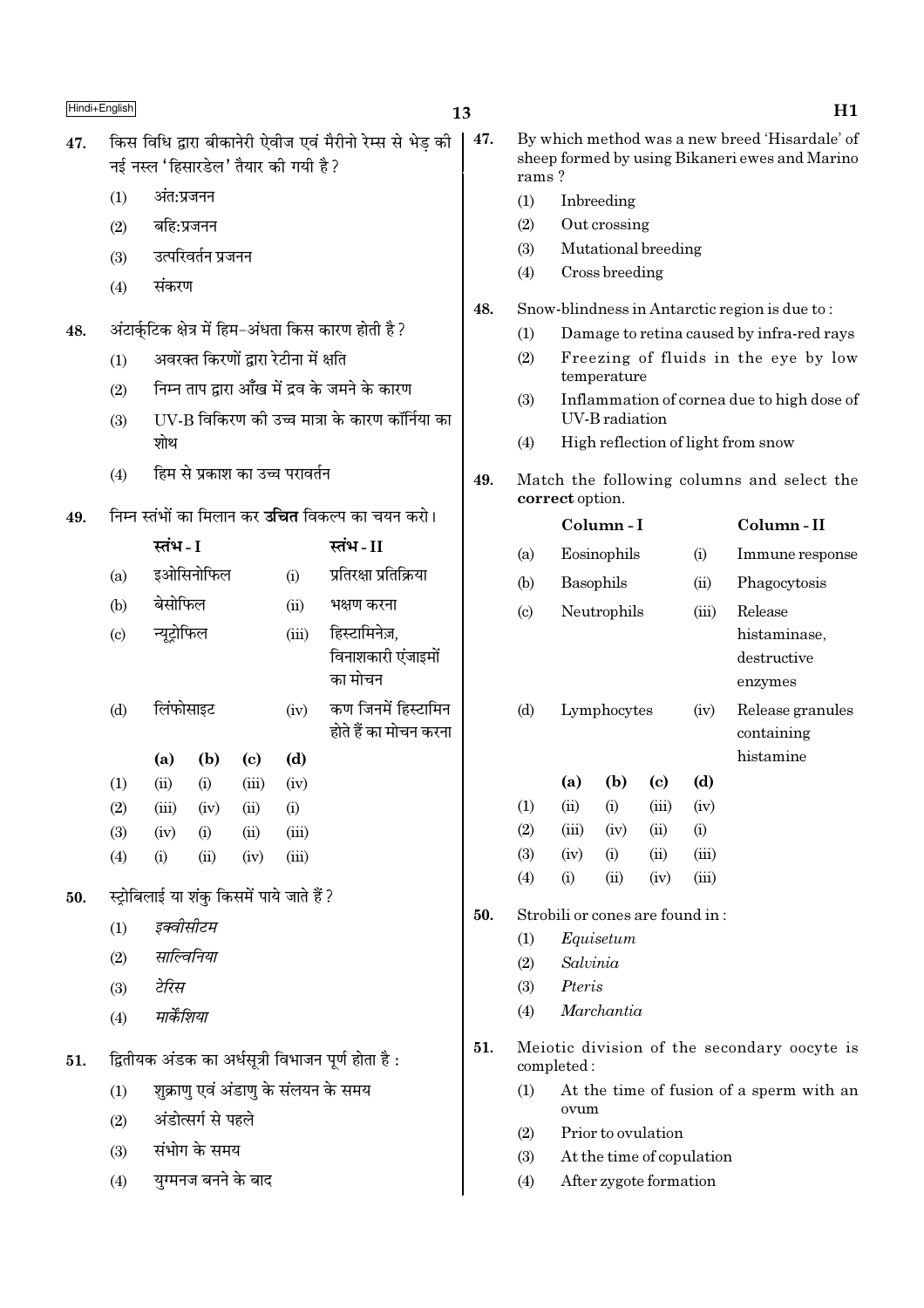### मानक ई.सी.जी. का क्यू.आर.एस. सम्मिश्र दर्शाता है: 52.

- निलयों का पनर्ध्रवण  $(1)$
- आलिंदों का पुनर्ध्रुवण  $(2)$
- आलिंदों का विध्रवण  $(3)$
- निलयों का विध्रवण  $(4)$
- यदि दो लगातार क्षार युग्मों के बीच की दूरी  $0.34 \text{ nm}$  है और 53. एक स्तनपायी कोशिका की DNA की द्विकंडली में क्षार युग्मों की कुल संख्या  $6.6 \times 10^9$  bp है। तब DNA की लम्बाई होगी लगभग:
	- $2.7$  मीटर  $(1)$
	- $2.0$  मीटर  $(2)$
	- $2.5$  मीटर  $(3)$
	- $2.2$  मीटर  $(4)$
- पादप का वह भाग कौन-सा है जिसमें दो पीढ़ी एक पीढ़ी 54. दसरे के अन्दर होती है ?
	- $(a)$ परागकोश के अन्दर परागकण
	- दो नर युग्मकों वाली अंकुरित परागकण  $(b)$
	- फल के अन्दर बीज  $\left( \mathrm{c}\right)$
	- बीजाण्ड के अन्दर भ्रण-कोष  $(d)$
	- (a) और  $(d)$  $(1)$
	- केवल $(a)$  $(2)$
	- $(a)$ ,  $(b)$  और  $(c)$  $(3)$
	- (c) और (d)  $(4)$
- मेंडल ने स्वतंत्र रूप से प्रजनन करने वाली मटर के पौधे की 55. कितनी किस्मों को युग्मों के रूप में चुना जो विपरीत विशेषकों वाले एक लक्षण के अलावा एक समान थी ?
	- $(1)$ 8
	- $(2)$  $\overline{4}$
	- $(3)$  $\overline{2}$
	- $(4)$  $14$
- 52. The QRS complex in a standard ECG represents:
	- $(1)$ Repolarisation of ventricles
	- Repolarisation of auricles  $(2)$
	- Depolarisation of auricles  $(3)$
	- Depolarisation of ventricles  $(4)$
- 53. If the distance between two consecutive base pairs is 0.34 nm and the total number of base pairs of a DNA double helix in a typical mammalian cell is  $6.6 \times 10^9$  bp, then the length of the DNA is approximately:
	- 2.7 meters  $(1)$

14

- 2.0 meters  $(2)$
- 2.5 meters  $(3)$
- $(4)$  $2.2$  meters
- 54. The plant parts which consist of two generations one within the other:
	- Pollen grains inside the anther  $(a)$
	- $(b)$ Germinated pollen grain with two male gametes
	- Seed inside the fruit  $(c)$
	- $(d)$ Embryo sac inside the ovule
	- $(a)$  and  $(d)$  $(1)$
	- $(2)$  $(a)$  only
	- $(3)$  $(a)$ ,  $(b)$  and  $(c)$
	- $(4)$  $(c)$  and  $(d)$
- 55. How many true breeding pea plant varieties did Mendel select as pairs, which were similar except in one character with contrasting traits?
	- $(1)$ 8
	- $(2)$  $\overline{4}$
	- $(3)$  $\overline{2}$
	- $(4)$ 14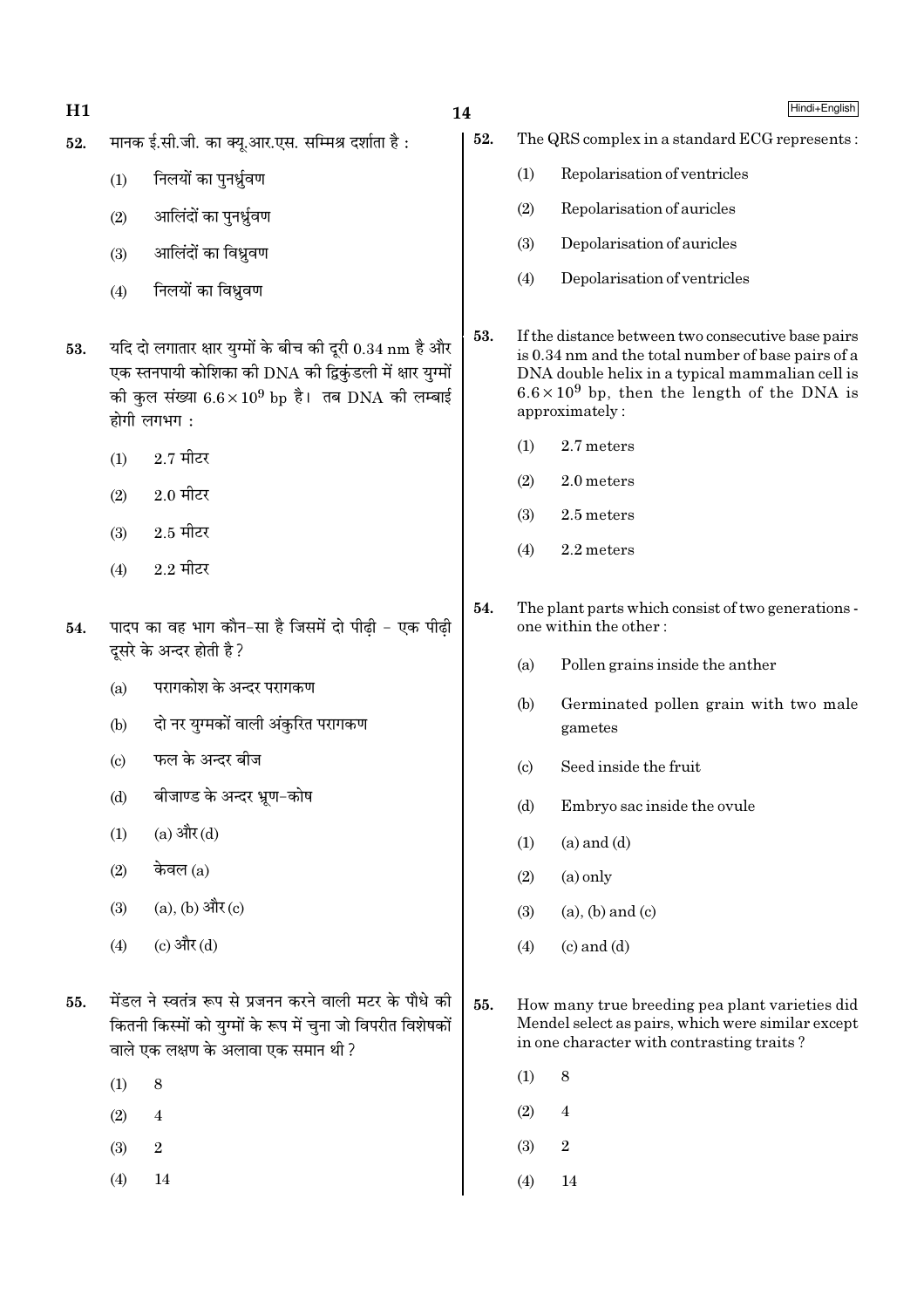| ۰. | ٦<br>. .<br>۰.<br>۰,<br>$\sim$ |  |
|----|--------------------------------|--|
|    |                                |  |

# $\frac{\text{Hindi} + \text{English}}{\text{H1}}$ 56. निम्न स्तंभों का मिलान कर **सही** विकल्प का चयन करो। **SÃ¥÷** - I **SÃ¥÷** - II (a) *क्लोस्ट्रीडियम* (i) साइक्लोस्पोरिन-ए *ब्यटायलिकम* (b) *ट्राइकोडर्मा पॉलीस्पोरम (*ii) ब्युटिरिक अम्ल (c) *मोनास्कस परप्यरीअस* (iii) सिटिक अम्ल (d) *एस्परजिलस नाइगर* (iv) रक्त−कोलेस्टेराल कम करने वाला कारक (a) (b) (c) (d)  $(1)$   $(iv)$   $(iii)$   $(ii)$   $(i)$ (2) (iii) (iv) (ii) (i)  $(3)$   $(ii)$   $(i)$   $(iv)$   $(iii)$ (4) (i) (ii) (iv) (iii) 57. निम्न के कौन ग्राफी पुटक से अंडाणु का मोचन (अंडोत्सर्ग) करेगा ?  $(1)$  FSH की निम्न सांद्रता (2) एस्ट्रोजन की उच्च सांद्रता (3) प्रोजेस्टरोन की उच्च सांद्रता  $(4)$  LH की निम्न सांद्रता 58. निम्न में कौन, ऐसे जीवों के **सही** उदाहरणों को संदर्भित करता है जो मानव की क्रियाओं द्वारा वातावरण में बदलाव के कारण विकसित हुए है ? (a) गैलापैगो द्वीप में डार्विन की फिंचें (b) ग्वरपतवारों में शाकनाशी का प्रतिरोध (c) ससीमकेन्द्रकों में दवाइयों का प्रतिरोध (d) मनुष्य द्वारा बनायी पालतू पशु जैसे कुत्तों की नस्लें

- $(1)$  केवल  $(d)$
- $(2)$  केवल  $(a)$
- $(3)$   $(a)$   $\nabla \overrightarrow{q}$   $(c)$
- $(4)$  (b),  $(c)$   $\nabla \vec{a}$   $(d)$
- 59. संघ कॉर्डेटा के लिए कौन से कथन **सही** हैं ?
	- (a) यरोकॉर्डेटा में पष्ठरज्ज सिर से पंछ तक फैली होती है और यह जीवन के अंत तक बनी रहती है।
	- (b) वर्टीब्रेटा में पष्ठरज्ज केवल भ्रणीय काल में उपस्थित होती है।
	- (c) हेि केन्द्रीय तंत्रिका तंत्र पृष्ठीय एवं खोखला होता है।
	- $(d)$   $\overline{a}$ कॉर्डेटा को तीन उपसंघों में विभाजित किया है : हेमीकॉर्डेटा, टयनिकेटा एवं सेफैलोकॉर्डेटा।
	- $(1)$   $(b)$   $\nabla \vec{a}$   $(c)$
	- $(2)$   $(d)$  एवं  $(c)$
	- $(3)$   $(c)$  एवं  $(a)$
	- $(4)$   $(a)$  एवं  $(b)$

| 56. |                        | Match the following columns and select the |  |  |
|-----|------------------------|--------------------------------------------|--|--|
|     | <b>correct</b> option. |                                            |  |  |

|                            | correct option. |                   |      |       |                   |
|----------------------------|-----------------|-------------------|------|-------|-------------------|
|                            |                 | Column - I        |      |       | Column - II       |
| (a)                        |                 | Clostridium       |      | (i)   | Cyclosporin-A     |
|                            |                 | butylicum         |      |       |                   |
| (b)                        |                 | Trichoderma       |      | (ii)  | Butyric Acid      |
|                            |                 | polysporum        |      |       |                   |
| $\left( \mathrm{c}\right)$ |                 | Monascus          |      | (iii) | Citric Acid       |
|                            |                 | purpureus         |      |       |                   |
| (d)                        |                 | Aspergillus niger |      | (iv)  | Blood cholesterol |
|                            |                 |                   |      |       | lowering agent    |
|                            | (a)             | (b)               | (c)  | (d)   |                   |
| (1)                        | (iv)            | (iii)             | (ii) | (i)   |                   |
| (2)                        | (iii)           | (iv)              | (ii) | (i)   |                   |
| (3)                        | (ii)            | (i)               | (iv) | (iii) |                   |
| (4)                        | $\rm (i)$       | $\rm (ii)$        | (iv) | (iii) |                   |
|                            |                 |                   |      |       |                   |

- 57. Which of the following hormone levels will cause release of ovum (ovulation) from the graffian follicle ?
	- (1) Low concentration of FSH
	- (2) High concentration of Estrogen
	- (3) High concentration of Progesterone
	- (4) Low concentration of LH
- 58. Which of the following refer to correct example(s) of organisms which have evolved due to changes in environment brought about by anthropogenic action ?
	- (a) Darwin's Finches of Galapagos islands.
	- (b) Herbicide resistant weeds.
	- (c) Drug resistant eukaryotes.
	- (d) Man-created breeds of domesticated animals like dogs.
	- $(1)$  only  $(d)$
	- $(2)$  only  $(a)$
	- $(3)$   $(a)$  and  $(c)$
	- $(4)$  (b), (c) and (d)
- 59. Which of the following statements are true for the phylum-Chordata ?
	- (a) In Urochordata notochord extends from head to tail and it is present throughout their life.
	- (b) In Vertebrata notochord is present during the embryonic period only.
	- (c) Central nervous system is dorsal and hollow.
	- (d) Chordata is divided into 3 subphyla : Hemichordata, Tunicata and Cephalochordata.
	- $(1)$  (b) and  $(c)$
	- $(2)$   $(d)$  and  $(c)$
	- $(3)$   $(c)$  and  $(a)$
	- $(4)$  (a) and  $(b)$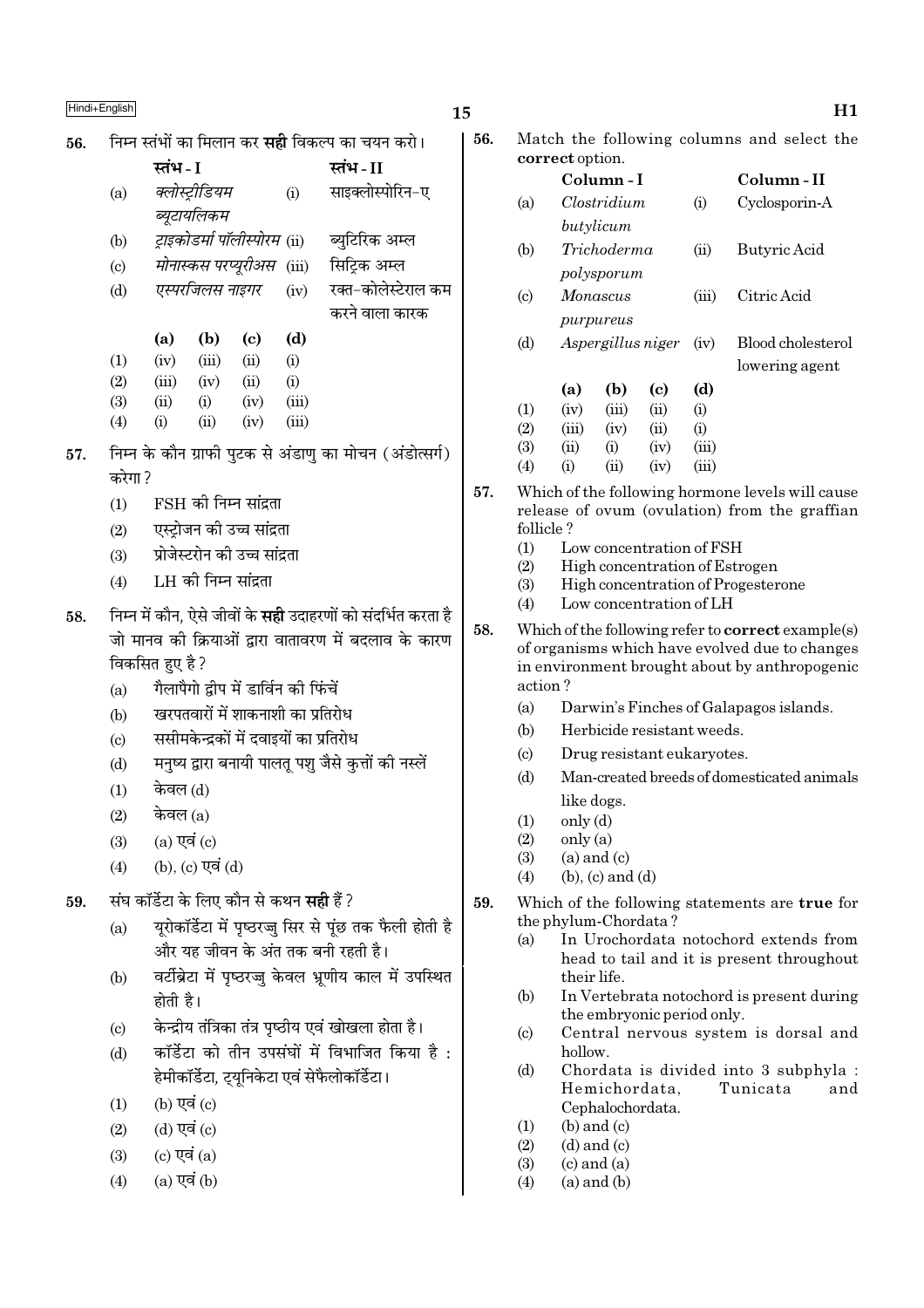| H1  |                                                           |                                                                                      |                  |                             |                                                 |         |                                                                                                                                  | 16  |                                                          |                          |                      |                             |                                 |          | Hindi+English                                                                                                  |
|-----|-----------------------------------------------------------|--------------------------------------------------------------------------------------|------------------|-----------------------------|-------------------------------------------------|---------|----------------------------------------------------------------------------------------------------------------------------------|-----|----------------------------------------------------------|--------------------------|----------------------|-----------------------------|---------------------------------|----------|----------------------------------------------------------------------------------------------------------------|
| 60. |                                                           | निम्नलिखित को सुमेलित कीजिए:                                                         |                  |                             |                                                 |         |                                                                                                                                  |     |                                                          | Match the following:     |                      |                             |                                 |          |                                                                                                                |
|     | (a)                                                       | उत्प्रेरक क्रिया का निरोधक<br>पेप्टाइड बंध धारक<br>कवकों में कोशिका भित्ति<br>पदार्थ |                  |                             | (i)                                             | रिसिन   |                                                                                                                                  | (a) | activity                                                 | Inhibitor of catalytic   |                      |                             | (i)                             | Ricin    |                                                                                                                |
|     | (b)                                                       |                                                                                      |                  |                             | (ii)                                            | मैलोनेट |                                                                                                                                  | (b) |                                                          | Possess peptide bonds    |                      |                             | (ii)                            | Malonate |                                                                                                                |
|     | (c)                                                       |                                                                                      |                  |                             | (iii)                                           | काइटिन  |                                                                                                                                  | (c) | fungi                                                    | Cell wall material in    |                      |                             | (iii)                           | Chitin   |                                                                                                                |
|     | (d)                                                       |                                                                                      | द्वितीयक उपापचयज |                             |                                                 | (iv)    | कोलैजन                                                                                                                           |     | (d)                                                      |                          | Secondary metabolite |                             |                                 | (iv)     | Collagen                                                                                                       |
|     |                                                           |                                                                                      |                  |                             | निम्नलिखित में से <b>सही</b> विकल्प चुनिए:      |         |                                                                                                                                  |     |                                                          |                          |                      |                             |                                 |          | Choose the <b>correct</b> option from the following:                                                           |
|     |                                                           | (a)                                                                                  | (b)              | $\left( \mathbf{c} \right)$ | (d)                                             |         |                                                                                                                                  |     |                                                          | (a)                      | (b)                  | $\left( \mathbf{c} \right)$ | (d)                             |          |                                                                                                                |
|     | (1)                                                       | (ii)                                                                                 | (iii)            | (i)                         | (iv)                                            |         |                                                                                                                                  |     | (1)                                                      | (ii)                     | (iii)                | (i)                         | (iv)                            |          |                                                                                                                |
|     | (2)                                                       | (ii)                                                                                 | (iv)             | (iii)                       | (i)                                             |         |                                                                                                                                  |     | (2)                                                      | (ii)                     | (iv)                 | (iii)                       | (i)                             |          |                                                                                                                |
|     | (3)                                                       | (iii)                                                                                | (i)              | (iv)                        | (ii)                                            |         |                                                                                                                                  |     | (3)                                                      | (iii)                    | (i)                  | (iv)                        | (ii)                            |          |                                                                                                                |
|     | (4)                                                       | (iii)                                                                                | (iv)             | (i)                         | (ii)                                            |         |                                                                                                                                  |     | (4)                                                      | (iii)                    | (iv)                 | (i)                         | (ii)                            |          |                                                                                                                |
| 61. |                                                           |                                                                                      |                  |                             |                                                 |         | बीजाण्ड का पिंड, बीजाण्ड वृंत से कहाँ पर संलयित होता है?                                                                         | 61. | The body of the ovule is fused within the funicle<br>at: |                          |                      |                             |                                 |          |                                                                                                                |
|     | (1)                                                       | निभाग                                                                                |                  |                             |                                                 |         |                                                                                                                                  |     | Chalaza<br>(1)                                           |                          |                      |                             |                                 |          |                                                                                                                |
|     | (2)                                                       | नाभिका                                                                               |                  |                             |                                                 |         |                                                                                                                                  |     | Hilum<br>(2)                                             |                          |                      |                             |                                 |          |                                                                                                                |
|     | (3)                                                       | बीजाण्डद्वार                                                                         |                  |                             |                                                 |         |                                                                                                                                  |     | (3)<br>Micropyle                                         |                          |                      |                             |                                 |          |                                                                                                                |
|     | (4)                                                       | बीजाण्डकाय                                                                           |                  |                             |                                                 |         |                                                                                                                                  |     | (4)                                                      | Nucellus                 |                      |                             |                                 |          |                                                                                                                |
| 62. |                                                           | उत्तरदायी होती है ?                                                                  |                  |                             |                                                 |         | रात्रि में या पूर्ण प्रात:काल में घास की पत्तियों के शीर्ष से जल के<br>द्रव अवस्था में निकलने को सुगम बनाने में कौन सी प्रक्रिया | 62. |                                                          | and in early morning is: |                      |                             |                                 |          | The process responsible for facilitating loss of water<br>in liquid form from the tip of grass blades at night |
|     | (1)                                                       |                                                                                      | जीवद्रव्यकुंचन   |                             |                                                 |         |                                                                                                                                  |     | Plasmolysis<br>(1)                                       |                          |                      |                             |                                 |          |                                                                                                                |
|     | (2)                                                       | वाष्पोत्सर्जन                                                                        |                  |                             |                                                 |         |                                                                                                                                  |     | (2)                                                      |                          | Transpiration        |                             |                                 |          |                                                                                                                |
|     | (3)                                                       | मूलीय दाब                                                                            |                  |                             |                                                 |         |                                                                                                                                  |     | (3)                                                      |                          | Root pressure        |                             |                                 |          |                                                                                                                |
|     | (4)                                                       | अंत:शोषण                                                                             |                  |                             |                                                 |         |                                                                                                                                  |     | (4)                                                      |                          | Imbibition           |                             |                                 |          |                                                                                                                |
| 63. | अंतर्विष्ट कायों के विषय में निम्नलिखित में से कौन सा कथन |                                                                                      |                  |                             |                                                 |         |                                                                                                                                  | 63. |                                                          | bodies is incorrect?     |                      |                             |                                 |          | Which of the following statements about inclusion                                                              |
|     | गलत है ?<br>(1)                                           |                                                                                      |                  |                             |                                                 |         | ये कोशिकाद्रव्य में निचित पदार्थ को व्यक्त करते हैं।                                                                             |     | (1)                                                      |                          | cytoplasm.           |                             |                                 |          | These represent reserve material in                                                                            |
|     | (2)                                                       |                                                                                      |                  |                             | ये किसी झिल्ली से घिरे नहीं होते।               |         |                                                                                                                                  |     | (2)                                                      |                          |                      |                             |                                 |          | They are not bound by any membrane.                                                                            |
|     | (3)                                                       |                                                                                      |                  |                             | ये खाद्य कणों के अंतर्ग्रहण में शामिल होते हैं। |         |                                                                                                                                  |     | (3)                                                      | particles.               |                      |                             |                                 |          | These are involved in ingestion of food                                                                        |
|     | (4)                                                       |                                                                                      |                  |                             | ये कोशिकाद्रव्य में स्वतंत्र रूप में होते हैं।  |         |                                                                                                                                  |     | (4)                                                      |                          |                      |                             | They lie free in the cytoplasm. |          |                                                                                                                |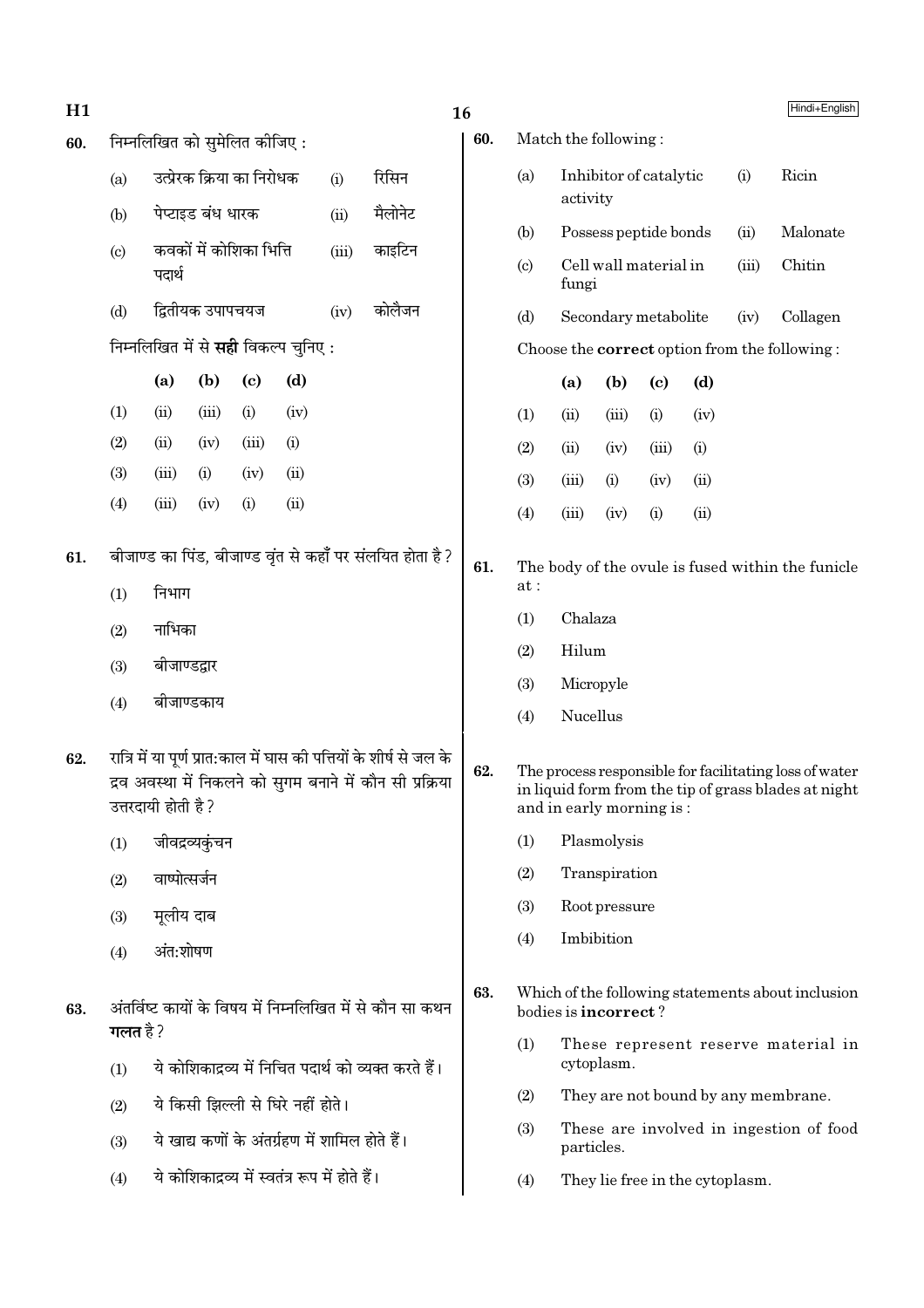| Hindi+Enalish |  |
|---------------|--|

| Hindi+English |                                                         |                                             |                                  |                             |                            |                                                      |  |  |  |  |  |
|---------------|---------------------------------------------------------|---------------------------------------------|----------------------------------|-----------------------------|----------------------------|------------------------------------------------------|--|--|--|--|--|
| 64.           | निम्न स्तंभों का मिलान कर <b>सही</b> विकल्प का चयन करो। |                                             |                                  |                             |                            |                                                      |  |  |  |  |  |
|               |                                                         | स्तंभ - I                                   |                                  |                             |                            | स्तंभ-II                                             |  |  |  |  |  |
|               | (a)                                                     | अपरा                                        |                                  |                             | (i)                        | एंड्रोजन                                             |  |  |  |  |  |
|               | (b)                                                     |                                             | ज़ोना पेल्युसिडा                 |                             | (ii)                       | मानव जरायु<br>गोनैडोट्रोपिन                          |  |  |  |  |  |
|               | $\left( \mathrm{c}\right)$                              |                                             | बल्बो-यूरेथ्रल ग्रंथियाँ         |                             | (iii)                      | अंडाणु की परत                                        |  |  |  |  |  |
|               | (d)                                                     |                                             | लीडिंग कोशिकाएँ                  |                             | (iv)                       | शिश्न का स्नेहन                                      |  |  |  |  |  |
|               |                                                         | (a)                                         | (b)                              | (c)                         | (d)                        |                                                      |  |  |  |  |  |
|               | (1)                                                     | (ii)                                        | (iii)                            | (iv)                        | (i)                        |                                                      |  |  |  |  |  |
|               | (2)                                                     | (iv)                                        | (iii)                            | (i)                         | (ii)                       |                                                      |  |  |  |  |  |
|               | (3)                                                     | (i)                                         | (iv)                             | (ii)                        | (iii)                      |                                                      |  |  |  |  |  |
|               | (4)                                                     | (iii)                                       | (ii)                             | (iv)                        | (i)                        |                                                      |  |  |  |  |  |
| 65.           |                                                         |                                             |                                  |                             |                            | वृद्धि की प्रक्रिया अधिकतम किस दौरान होती है ?       |  |  |  |  |  |
|               | (1)                                                     | प्रसुप्ति                                   |                                  |                             |                            |                                                      |  |  |  |  |  |
|               | (2)                                                     | लॉग प्रावस्था                               |                                  |                             |                            |                                                      |  |  |  |  |  |
|               | (3)                                                     |                                             | पश्चता प्रावस्था                 |                             |                            |                                                      |  |  |  |  |  |
|               | (4)                                                     | जीर्णता                                     |                                  |                             |                            |                                                      |  |  |  |  |  |
| 66.           | कीजिए।                                                  |                                             |                                  |                             |                            | जीव को उनके जैवप्रौद्योगिकी में उपयोग के लिए सुमेलित |  |  |  |  |  |
|               | (a)                                                     |                                             |                                  | बैसिलस थुर्रिजिनिसिस (i)    |                            | क्लोनिक वेक्टर                                       |  |  |  |  |  |
|               | (b)                                                     |                                             | थर्मस एक्वेटिकस                  |                             | (ii)                       | प्रथम rDNA अणु का<br>निर्माण                         |  |  |  |  |  |
|               | $\left( \mathrm{c}\right)$                              |                                             | एग्रोबैक्टीरियम<br>ट्युमिफेसिएंस |                             | (iii)                      | डी.एन.ए. पॉलिमरेज                                    |  |  |  |  |  |
|               | (d)                                                     | साल्मोनेला                                  | टाइफीम्युरियम                    |                             |                            | (iv) Cry प्रोटीन                                     |  |  |  |  |  |
|               |                                                         | निम्नलिखित में से <b>सही</b> विकल्प चुनिए : |                                  |                             |                            |                                                      |  |  |  |  |  |
|               |                                                         | (a)                                         | (b)                              | $\left( \mathrm{c}\right)$  | (d)                        |                                                      |  |  |  |  |  |
|               | (1)                                                     |                                             | $(iii)$ $(iv)$                   | (i)                         | (ii)                       |                                                      |  |  |  |  |  |
|               | (2)                                                     |                                             |                                  | $(ii)$ $(iv)$ $(iii)$       | (i)                        |                                                      |  |  |  |  |  |
|               | (3)                                                     |                                             |                                  | $(iv)$ $(iii)$ $(i)$ $(ii)$ |                            |                                                      |  |  |  |  |  |
|               | (4)                                                     |                                             |                                  | $(iii)$ $(ii)$ $(iv)$ $(i)$ |                            |                                                      |  |  |  |  |  |
| 67.           |                                                         |                                             |                                  |                             |                            | फ्लोरीडियन मॉॅंड की संरचना किसके समान होती है ?      |  |  |  |  |  |
|               | (1)                                                     |                                             |                                  | लैमिनेरिन और सेलुलोज        |                            |                                                      |  |  |  |  |  |
|               | (2)                                                     |                                             | मॉंड और सेलुलोज                  |                             |                            |                                                      |  |  |  |  |  |
|               | (3)                                                     |                                             |                                  |                             | एमाइलोपेक्टीन और ग्लाइकोजन |                                                      |  |  |  |  |  |

मैनीटॉल और एल्जिन  $(4)$ 

| 64. |                             | Match the following columns and select the<br>correct option. |                                                  |                          |       |                                                      |  |  |  |
|-----|-----------------------------|---------------------------------------------------------------|--------------------------------------------------|--------------------------|-------|------------------------------------------------------|--|--|--|
|     |                             |                                                               | Column-I                                         |                          |       | Column-II                                            |  |  |  |
|     | (a)                         | Placenta                                                      |                                                  |                          | (i)   | Androgens                                            |  |  |  |
|     | (b)                         |                                                               | Zona pellucida                                   |                          |       | Human Chorionic<br>Gonadotropin<br>(hCG)             |  |  |  |
|     | $\left( \mathrm{c} \right)$ |                                                               | Bulbo-urethral<br>glands                         |                          |       | Layer of the ovum                                    |  |  |  |
|     | (d)                         |                                                               | Leydig cells                                     |                          |       | Lubrication of the<br>Penis                          |  |  |  |
|     |                             | (a)                                                           | (b)                                              | (c)                      | (d)   |                                                      |  |  |  |
|     | (1)                         | (ii)                                                          | (iii)                                            | (iv)                     | (i)   |                                                      |  |  |  |
|     | (2)                         | (iv)                                                          | (iii)                                            | (i)                      | (ii)  |                                                      |  |  |  |
|     | (3)                         | (i)                                                           | (iv)                                             | (ii)                     | (iii) |                                                      |  |  |  |
|     | (4)                         | (iii)                                                         | (ii)                                             | (iv)                     | (i)   |                                                      |  |  |  |
| 65. | (1)<br>(2)<br>(3)<br>(4)    |                                                               | Dormancy<br>Log phase<br>Lag phase<br>Senescence |                          |       | The process of growth is maximum during:             |  |  |  |
| 66. |                             |                                                               |                                                  |                          |       | Match the organism with its use in biotechnology.    |  |  |  |
|     |                             |                                                               |                                                  |                          |       |                                                      |  |  |  |
|     |                             |                                                               |                                                  |                          |       |                                                      |  |  |  |
|     | (a)                         | Bacillus                                                      | thuringiensis                                    |                          | (i)   | Cloning vector                                       |  |  |  |
|     | (b)                         |                                                               | <i>Thermus</i><br>aquaticus                      |                          | (ii)  | Construction of<br>first rDNA<br>molecule            |  |  |  |
|     | $\left( \mathrm{c} \right)$ |                                                               | Agrobacterium<br>tumefaciens                     |                          | (iii) | DNA polymerase                                       |  |  |  |
|     | (d)                         |                                                               | Salmonella<br>typhimurium                        |                          | (iv)  | Cry proteins                                         |  |  |  |
|     |                             |                                                               |                                                  |                          |       | Select the <b>correct</b> option from the following: |  |  |  |
|     |                             | (a)                                                           | (b)                                              | (c)                      | (d)   |                                                      |  |  |  |
|     | (1)                         | (iii)                                                         | (iv)                                             | (i)                      | (ii)  |                                                      |  |  |  |
|     | (2)                         | (ii)                                                          | (iv)                                             | (iii)                    | (i)   |                                                      |  |  |  |
|     | (3)                         | (iv)                                                          | (iii)                                            | (i)                      | (ii)  |                                                      |  |  |  |
|     | (4)                         | (iii)                                                         | (ii)                                             | (iv)                     | (i)   |                                                      |  |  |  |
| 67. |                             |                                                               |                                                  |                          |       | Floridean starch has structure similar to:           |  |  |  |
|     | (1)                         |                                                               |                                                  | Laminarin and cellulose  |       |                                                      |  |  |  |
|     | (2)                         |                                                               |                                                  | Starch and cellulose     |       |                                                      |  |  |  |
|     | (3)                         |                                                               |                                                  | Amylopectin and glycogen |       |                                                      |  |  |  |

Mannitol and algin  $(4)$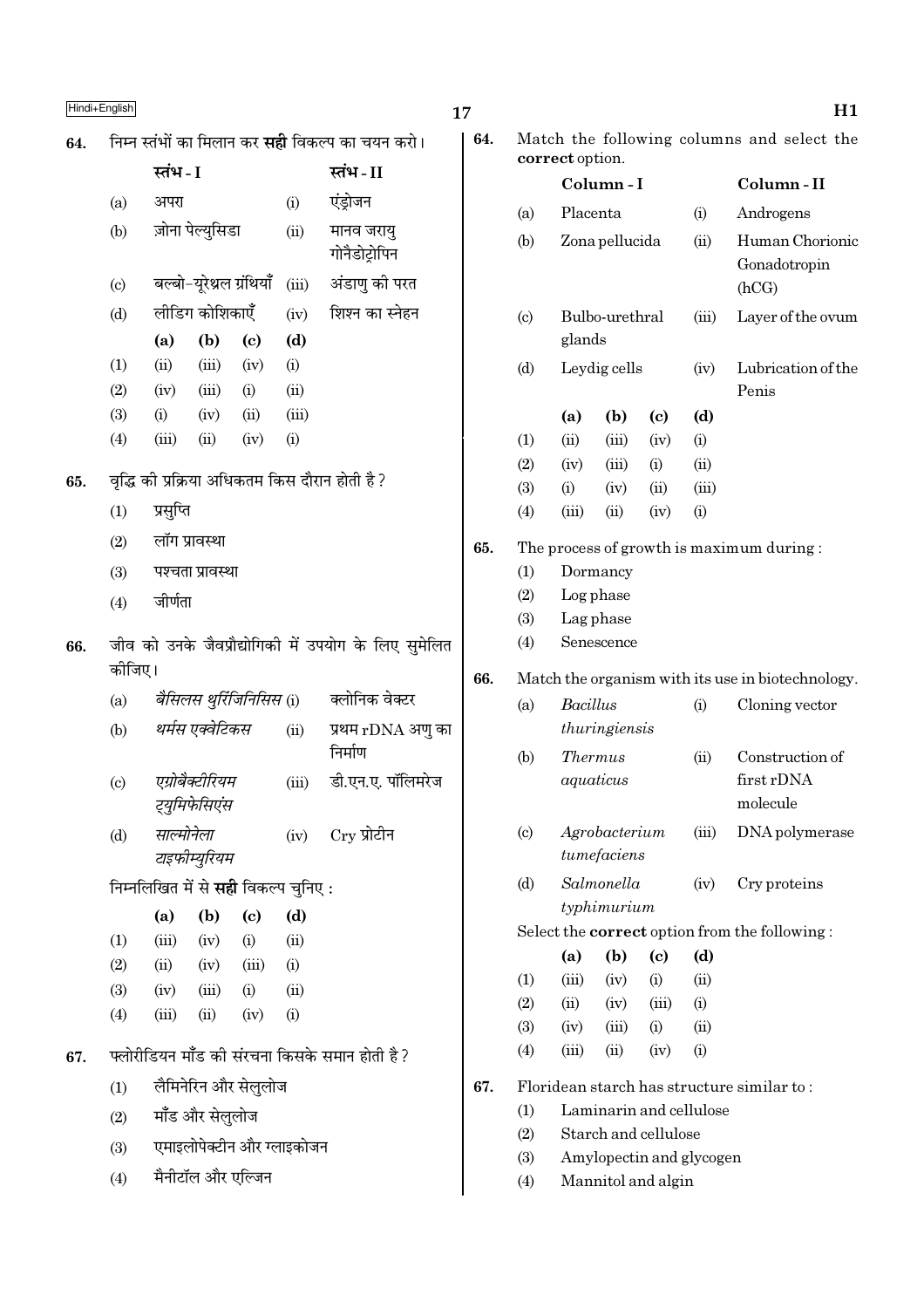निम्न स्तंभों का मिलान कर **सद्दी** विकल्प का चयन करो। 68.

|     | स्तंभ - I |                     |                            |       | स्तंभ - II     |
|-----|-----------|---------------------|----------------------------|-------|----------------|
| (a) |           |                     | क्लोम छिद्रों के 6-15 (i)  |       | ट्राइगोन       |
|     | युग्म     |                     |                            |       |                |
| (b) |           | हैटरोसर्कल पुच्छ पख |                            | (ii)  | साइक्लोस्टोम्स |
| (c) | वायु कोष  |                     |                            | (iii) | कांड्रीक्थीज   |
| (d) | विष दंश   |                     |                            | (iv)  | ओस्टिक्थीज     |
|     | (a)       | (b)                 | $\left( \mathrm{e}\right)$ | (d)   |                |
| (1) | (i)       | (iv)                | (iii)                      | (ii)  |                |
| (2) | (ii)      | (iii)               | (iv)                       | (i)   |                |
| (3) | (iii)     | (iv)                | (i)                        | (ii)  |                |
| (4) | (iv)      | (ii)                | (iii)                      | (i)   |                |

- निम्न में मृत्र की कौनसी अवस्था डायाबिटीज मेलिटस की ओर 69. संकेत करती है ?
	- रीनल कैल्कुली एवं हाइपरग्लाइसिमिया  $(1)$
	- यूरेमिया एवं कीटोनुरिया  $(2)$
	- यूरेमिया एवं रीनल कैल्कुली  $(3)$
	- कीटोनरिया एवं ग्लाइकोसरिया  $(4)$
- **गलत** कथन को चनिए। 70.
	- टैनिन. रेजिन. तैल आदि के जमा होने के कारण अंत:काष्ठ  $(1)$ गहरे रंग की होती है।
	- अंत:काष्ठ जल का चालन नहीं करती, परन्तु यांत्रिक  $(2)$ सहायता प्रदान करती है।
	- रसदारू जड़ से पत्ती तक जल के चालन में और खनिजों  $(3)$ के चालन में शामिल होती है।
	- रसदारू सबसे भीतरी द्वितीयक दारू होता है और यह  $(4)$ अपेक्षाकत हल्के रंग की होती है।
- निम्न में कौनसी प्रोटीन जन्तुओं में बहुतायत से होती है ? 71.
	- इंसलिन  $(1)$
	- हीमोग्लोबिन  $(2)$
	- कोलेजन  $(3)$
	- लैक्टिन  $(4)$
- निम्नलिखित में से कौन एक बीज प्रसुप्ति नियंत्रित करने वाला 72. निरोधक पदार्थ **नहीं** है ?
	- पैरा-ऐस्कॉर्बिक अम्ल  $(1)$
	- जिबरेलिक अम्ल  $(2)$
	- एब्सीसिक अम्ल  $(3)$
	- फिनोलिक अम्ल  $(4)$

68. Match the following columns and select the correct option.

|                             |            | Column - I                 |       | Column-II |                |
|-----------------------------|------------|----------------------------|-------|-----------|----------------|
| (a)                         | gill slits | $6 - 15$ pairs of          |       | (i)       | Trygon         |
| (b)                         |            | Heterocercal<br>caudal fin |       | (ii)      | Cyclostomes    |
| $\left( \mathrm{c} \right)$ |            | Air Bladder                |       | (iii)     | Chondrichthyes |
| (d)                         |            | Poison sting               |       | (iv)      | Osteichthyes   |
|                             | (a)        | (b)                        | (c)   | (d)       |                |
| (1)                         | (i)        | (iv)                       | (iii) | (ii)      |                |
| (2)                         | (ii)       | (iii)                      | (iv)  | (i)       |                |
| (3)                         | (iii)      | (iv)                       | (i)   | (ii)      |                |
| $\left( 4\right)$           | (iv)       | (ii)                       | (iii) | (i)       |                |
|                             |            |                            |       |           |                |

- 69. Presence of which of the following conditions in urine are indicative of Diabetes Mellitus?
	- Renal calculi and Hyperglycaemia  $(1)$
	- $(2)$ Uremia and Ketonuria
	- $(3)$ Uremia and Renal Calculi
	- Ketonuria and Glycosuria  $(4)$
- 70. Identify the incorrect statement.
	- $(1)$ Due to deposition of tannins, resins, oils etc., heart wood is dark in colour.
	- $(2)$ Heart wood does not conduct water but gives mechanical support.
	- Sapwood is involved in conduction of water  $(3)$ and minerals from root to leaf.
	- Sapwood is the innermost secondary xylem  $(4)$ and is lighter in colour.
- 71. Which one of the following is the most abundant protein in the animals?
	- Insulin  $(1)$
	- $(2)$ Haemoglobin
	- $(3)$ Collagen
	- $(4)$ Lectin
- 72. Which of the following is not an inhibitory substance governing seed dormancy?
	- Para-ascorbic acid  $(1)$
	- Gibberellic acid  $(2)$
	- Abscisic acid  $(3)$
	- $(4)$ Phenolic acid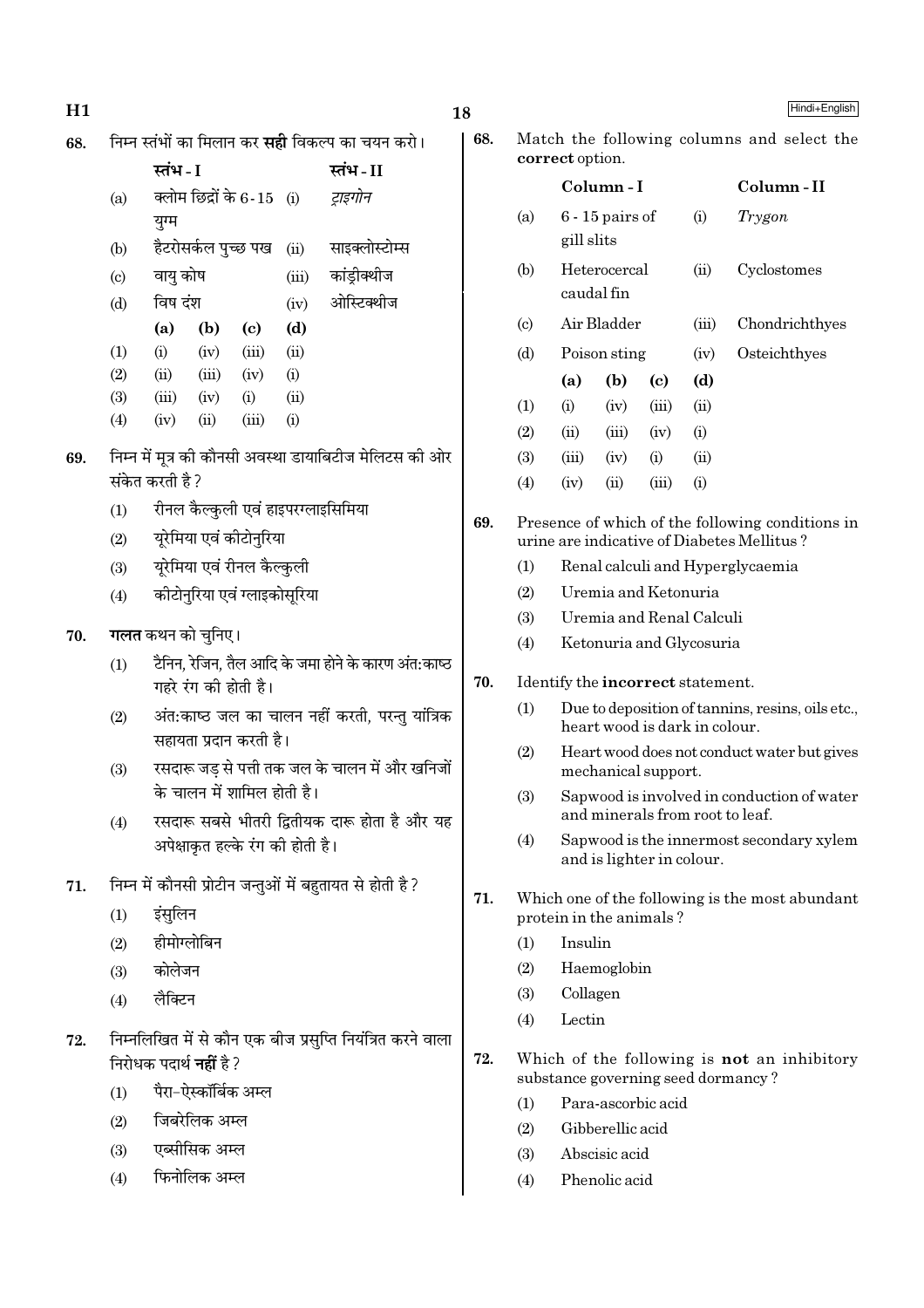# $\frac{\text{Hindi} + \text{English}}{\text{H1}}$

| ऐंटेरोकाइनेज किसको बदलने में सहायता करता है ?<br>73. |  |  |
|------------------------------------------------------|--|--|
|------------------------------------------------------|--|--|

- $(1)$  पेप्सिनोजन को पेप्सिन में
- $(2)$  प्रोटीन को पॉलीपेप्टाइड में
- (3) ट्रिप्सिनोजन को टिप्सिन में
- $(4)$  कैसीनोजन को कैसीन में

## 74. निम्न स्तंभों का मिलान कर **सद्दी** विकल्प का चयन करो।

| स्तंभ - I | स्तंभ-II |
|-----------|----------|
|           |          |

- (a) यथ, बहहारी पीडक (i) *एस्टेरियस*
- (b) व्यस्कों में अरीय सममिति एवं (ii) बिच्छ लार्वा में द्विपार्श्व सममिति
- (c) ¬ÈSà »È§å»È§' (iii) *≈UËŸÊå‹ÊŸÊ*
- (d) जीवसंदीप्ति (iv) *लोकस्टा*

|            | (a)  | (b)   | (c)   | (d)   |
|------------|------|-------|-------|-------|
| (1)        | (ii) | (i)   | (iii) | (iv)  |
| (2)        | (i)  | (iii) | (i)   | (iv)  |
| <b>(3)</b> | (iv) | (i)   | (ii)  | (iii) |

- (4) (iii) (ii) (i) (iv)
- $75.$  सुक्ष्मांकुरों के ब्रुश बार्डर वाली घनाकार उपकला पायी जाती है :
	- $(1)$  युस्टेकीयन नलिका में
	- $(2)$  आंत्र के आस्तर में
	- $(3)$  लार ग्रंथि की वाहिका में
	- $(4)$  विक्काण की समीपस्थ संवलित नलिका में
- 76. क्रमागत उन्नति के लिए भ्रूणीय प्रमाण को किसने अस्वीकार किया था?
	- $(1)$  औपेरिन
	- $(2)$  कार्ल अर्नस्ट वॉन बेयर
	- $(3)$  अल्फ्रेड वालस
	- $(4)$  चार्ल्स डार्विन
- 77. वंशागति के गुणसूत्र सिद्धान्त का प्रायोगिक प्रमाणन किसने किया था ?
	- $(1)$  मॉर्गन
	- $(2)$  मेंडल
	- $(3)$  सटन
	- $(4)$  बोवेरी
- - 73. The enzyme enterokinase helps in conversion of :
		- (1) pepsinogen into pepsin
		- (2) protein into polypeptides
		- (3) trypsinogen into trypsin
		- (4) caseinogen into casein
	- 74. Match the following columns and select the correct option.

## Column - I Column - II

- (a) Gregarious, polyphagous (i) Asterias pest
- (b) Adult with radial (ii) Scorpion symmetry and larva with bilateral symmetry
- (c) Book lungs (iii) Ctenoplana
- (d) Bioluminescence (iv) Locusta
- (a) (b) (c) (d)  $(1)$   $(ii)$   $(i)$   $(iii)$   $(iv)$  $(2)$  (i) (iii) (ii) (iv) (3) (iv) (i) (ii) (iii) (4)  $(iii)$   $(ii)$   $(i)$   $(iv)$
- 75. Cuboidal epithelium with brush border of microvilli is found in :
	- (1) eustachian tube
	- (2) lining of intestine
	- (3) ducts of salivary glands
	- (4) proximal convoluted tubule of nephron
- 76. Embryological support for evolution was disapproved by :
	- (1) Oparin
	- (2) Karl Ernst von Baer
	- (3) Alfred Wallace
	- (4) Charles Darwin
- 77. Experimental verification of the chromosomal theory of inheritance was done by :
	- (1) Morgan
	- (2) Mendel
	- (3) Sutton
	- (4) Boveri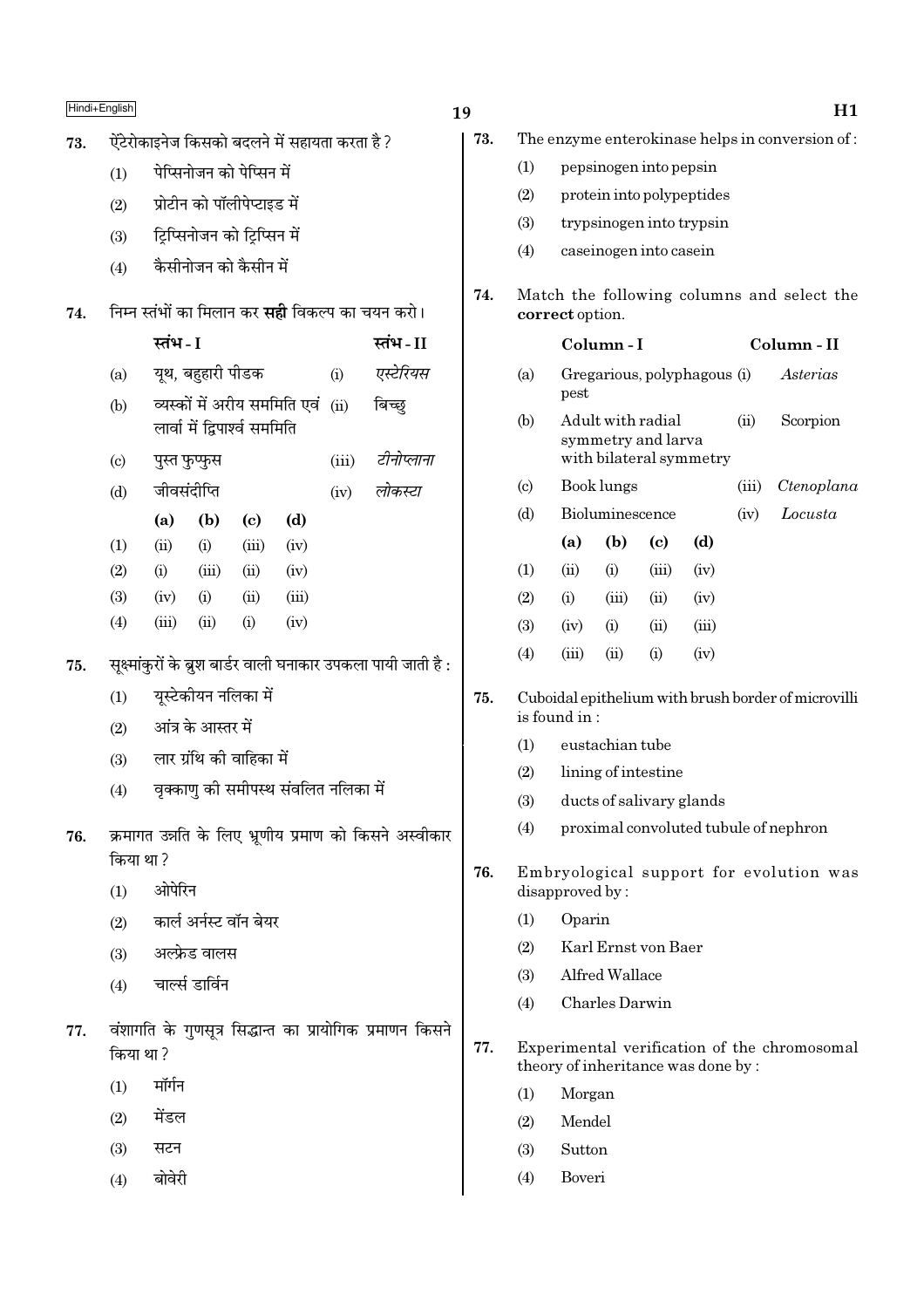| H1  |                                                                                                                                                                                      |                                |                    |                            |                                          |                                                           | 20  |                                                   |                    |                 |                                                                                                                                                                 |       | Hindi+English                                                                                |
|-----|--------------------------------------------------------------------------------------------------------------------------------------------------------------------------------------|--------------------------------|--------------------|----------------------------|------------------------------------------|-----------------------------------------------------------|-----|---------------------------------------------------|--------------------|-----------------|-----------------------------------------------------------------------------------------------------------------------------------------------------------------|-------|----------------------------------------------------------------------------------------------|
| 78. |                                                                                                                                                                                      | में <b>गलत</b> कथन को पहचानिए। |                    |                            |                                          | जीन 'I' जो ABO रक्त वर्ग का नियंत्रण करता है उसके संदर्भ  | 78. |                                                   |                    |                 |                                                                                                                                                                 |       | Identify the wrong statement with reference to<br>the gene T that controls ABO blood groups. |
|     | (1)                                                                                                                                                                                  |                                |                    |                            |                                          | 'i' ऐलील कोई भी शर्करा उत्पन्न नहीं करता।                 |     | (1)                                               |                    |                 |                                                                                                                                                                 |       | Allele 'i' does not produce any sugar.                                                       |
|     | (2)                                                                                                                                                                                  |                                |                    |                            | जीन (I) के तीन ऐलील होते हैं।            |                                                           |     | (2)                                               |                    |                 | The gene (I) has three alleles.                                                                                                                                 |       |                                                                                              |
|     | (3)                                                                                                                                                                                  |                                |                    |                            |                                          | एक व्यक्ति में तीन में से केवल दो ऐलील होंगे।             |     | (3)                                               | alleles.           |                 |                                                                                                                                                                 |       | A person will have only two of the three                                                     |
|     | (4)                                                                                                                                                                                  |                                |                    | शर्करा अभिव्यक्त करते हैं। |                                          | जब IA एवं IB दोनों इकट्ठे होते हैं, ये एक प्रकार की       |     | (4)                                               |                    |                 | express same type of sugar.                                                                                                                                     |       | When $I^A$ and $I^B$ are present together, they                                              |
| 79. |                                                                                                                                                                                      |                                |                    |                            | निम्न में क्षारीय एमीनो अम्ल को पहचानिए। |                                                           | 79. | Identify the basic amino acid from the following. |                    |                 |                                                                                                                                                                 |       |                                                                                              |
|     | (1)                                                                                                                                                                                  | वैलीन                          |                    |                            |                                          |                                                           |     | (1)                                               | Valine             |                 |                                                                                                                                                                 |       |                                                                                              |
|     | (2)                                                                                                                                                                                  | टायरोसीन                       |                    |                            |                                          |                                                           |     | (2)                                               | Tyrosine           |                 |                                                                                                                                                                 |       |                                                                                              |
|     | (3)                                                                                                                                                                                  |                                | ग्लुटामिक अम्ल     |                            |                                          |                                                           |     | (3)                                               |                    | Glutamic Acid   |                                                                                                                                                                 |       |                                                                                              |
|     | (4)                                                                                                                                                                                  | लाइसिन                         |                    |                            |                                          |                                                           |     | (4)                                               | Lysine             |                 |                                                                                                                                                                 |       |                                                                                              |
| 80. | सिनेप्टोनीमल सम्मिश्र का विघटन होता है:                                                                                                                                              |                                |                    |                            | 80.                                      | Dissolution of the synaptonemal complex occurs<br>during: |     |                                                   |                    |                 |                                                                                                                                                                 |       |                                                                                              |
|     | तनुपट्ट के दौरान<br>(1)                                                                                                                                                              |                                |                    | (1)                        | Leptotene                                |                                                           |     |                                                   |                    |                 |                                                                                                                                                                 |       |                                                                                              |
|     | (2)                                                                                                                                                                                  |                                | स्थूलपट्ट के दौरान |                            |                                          |                                                           |     | (2)                                               |                    | Pachytene       |                                                                                                                                                                 |       |                                                                                              |
|     | (3)                                                                                                                                                                                  |                                | युग्मपट्ट के दौरान |                            |                                          |                                                           |     | (3)                                               | Zygotene           |                 |                                                                                                                                                                 |       |                                                                                              |
|     | (4)                                                                                                                                                                                  |                                | द्विपट्ट के दौरान  |                            |                                          |                                                           |     | (4)                                               | Diplotene          |                 |                                                                                                                                                                 |       |                                                                                              |
| 81. | कुछ विभाजित हो रही कोशिकायें कोशिका चक्रण से बाहर<br>निकल जाती हैं और कायिक निष्क्रियता अवस्था में प्रवेश कर<br>जाती है। इसे शांत अवस्था (G <sub>0</sub> ) कहा जाता है। यह प्रक्रिया |                                |                    |                            | 81.                                      |                                                           |     |                                                   |                    |                 | Some dividing cells exit the cell cycle and enter<br>vegetative inactive stage. This is called quiescent<br>stage $(G_0)$ . This process occurs at the end of : |       |                                                                                              |
|     |                                                                                                                                                                                      | किसके अन्त में होती है ?       |                    |                            |                                          |                                                           |     | (1)                                               | $G_2$ phase        |                 |                                                                                                                                                                 |       |                                                                                              |
|     | (1)                                                                                                                                                                                  |                                | $G_2$ प्रावस्था    |                            |                                          |                                                           |     | (2)                                               | M <sub>phase</sub> |                 |                                                                                                                                                                 |       |                                                                                              |
|     | (2)                                                                                                                                                                                  | M प्रावस्था                    |                    |                            |                                          |                                                           |     | (3)                                               | $G_1$ phase        |                 |                                                                                                                                                                 |       |                                                                                              |
|     | (3)                                                                                                                                                                                  |                                | $G_1$ प्रावस्था    |                            |                                          |                                                           |     | (4)                                               | <b>S</b> phase     |                 |                                                                                                                                                                 |       |                                                                                              |
| 82. | (4)                                                                                                                                                                                  | S प्रावस्था                    |                    |                            |                                          | निम्न स्तंभों का मिलान कर <b>सही</b> विकल्प का चयन करो।   | 82. |                                                   | correct option.    |                 |                                                                                                                                                                 |       | Match the following columns and select the                                                   |
|     |                                                                                                                                                                                      | स्तंभ - I                      |                    |                            |                                          | स्तंभ-II                                                  |     |                                                   |                    | Column-I        |                                                                                                                                                                 |       | Column-II                                                                                    |
|     | (a)                                                                                                                                                                                  | पीयूष ग्रंथि                   |                    |                            | (i)                                      | ग्रेवस रोग                                                |     | (a)                                               |                    | Pituitary gland |                                                                                                                                                                 | (i)   | Grave's disease                                                                              |
|     | (b)                                                                                                                                                                                  |                                | थायरॉइड ग्रंथि     |                            | (ii)                                     | डायाबिटीज मेलिटस                                          |     | (b)                                               |                    | Thyroid gland   |                                                                                                                                                                 | (ii)  | Diabetes mellitus                                                                            |
|     | (c)                                                                                                                                                                                  |                                | अधिवृक्क ग्रंथि    |                            | (iii)                                    | डायाबिटीज                                                 |     | $\left( \mathrm{c}\right)$                        |                    | Adrenal gland   |                                                                                                                                                                 | (iii) | Diabetes insipidus                                                                           |
|     |                                                                                                                                                                                      |                                |                    |                            |                                          | इन्सीपिडस                                                 |     | (d)                                               | Pancreas           |                 |                                                                                                                                                                 | (iv)  | Addison's disease                                                                            |
|     | (d)                                                                                                                                                                                  | अग्न्याशय                      |                    |                            | (iv)                                     | एडीसन रोग                                                 |     |                                                   | (a)                | (b)             | $\left( \mathbf{c} \right)$                                                                                                                                     | (d)   |                                                                                              |
|     |                                                                                                                                                                                      | (a)                            | (b)                | (c)                        | (d)                                      |                                                           |     | (1)                                               | (ii)               | (i)             | (iv)                                                                                                                                                            | (iii) |                                                                                              |
|     | (1)                                                                                                                                                                                  | (ii)                           | (i)                | (iv)                       | (iii)                                    |                                                           |     | (2)                                               | (iv)               | (iii)           | (i)                                                                                                                                                             | (ii)  |                                                                                              |
|     | (2)<br>(3)                                                                                                                                                                           | (iv)<br>(iii)                  | (iii)<br>(ii)      | (i)<br>(i)                 | (ii)<br>(iv)                             |                                                           |     | (3)                                               | (iii)              | (ii)            | (i)                                                                                                                                                             | (iv)  |                                                                                              |
|     | (4)                                                                                                                                                                                  | (iii)                          | (i)                | (iv)                       | (ii)                                     |                                                           |     | (4)                                               | (iii)              | (i)             | (iv)                                                                                                                                                            | (ii)  |                                                                                              |
|     |                                                                                                                                                                                      |                                |                    |                            |                                          |                                                           |     |                                                   |                    |                 |                                                                                                                                                                 |       |                                                                                              |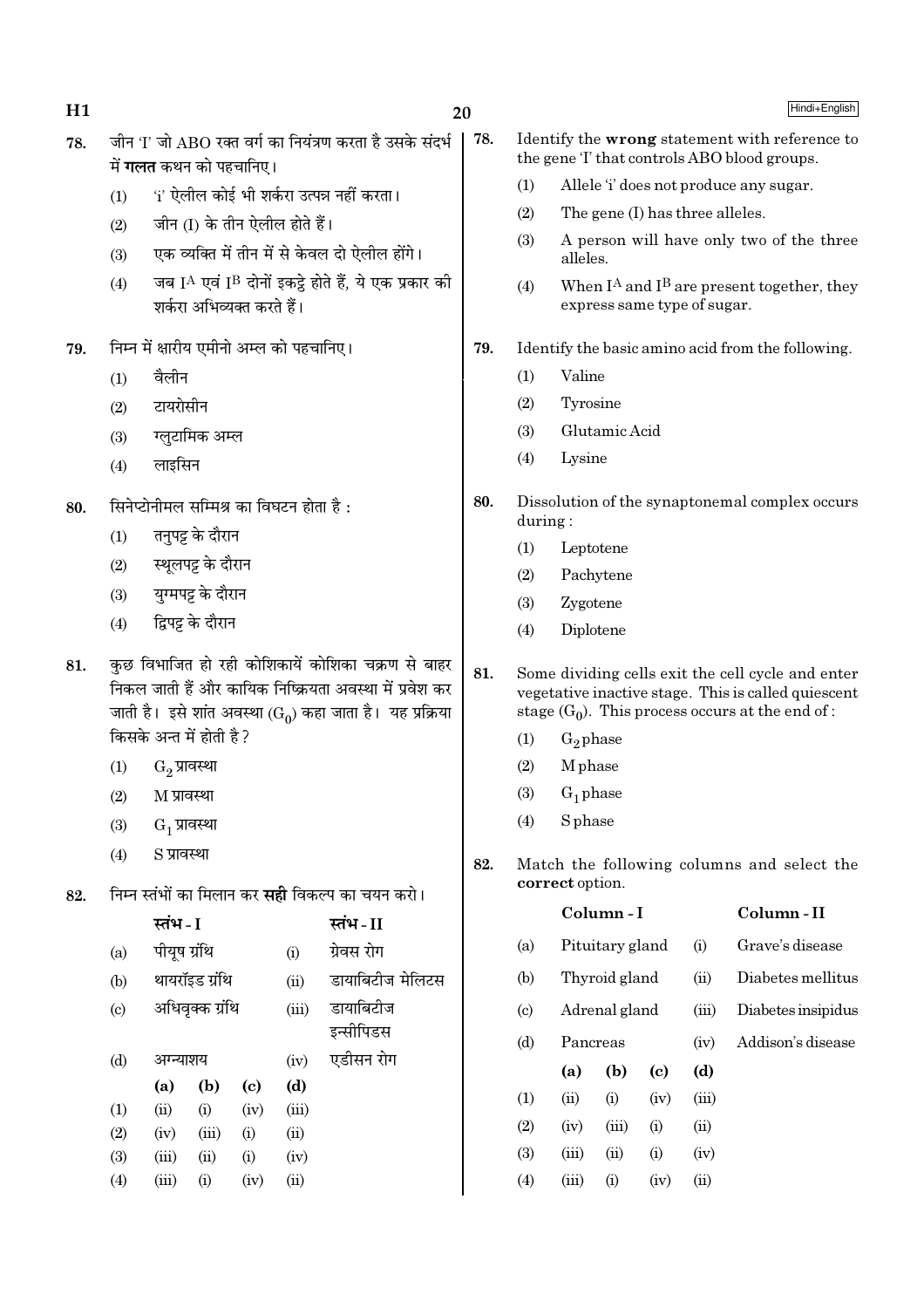### $21$

83.

- अंत:श्वसन के दौरान होने वाली **सही** घटनाओं का चयन करो। 83.
	- डायाफ्राम का संकचन  $(a)$
	- बाह्य अंतरपर्शक पेशियों का संकुचन  $(b)$
	- फुप्फुस का आयतन कम होना  $(c)$
	- अंतरा फुप्फुसी दाब का बढना  $(d)$
	- केवल (d)  $(1)$
	- $(a)$  एवं  $(b)$  $(2)$
	- (c) एवं (d)  $(3)$
	- (a), (b) एवं (d)  $(4)$
- अर्द्ध अधोवर्ती अंडाशय किसमें पाया जाता है ? 84.
	- आलूबुखारा  $(1)$
	- बैंगन  $(2)$
	- सरसों  $(3)$
	- सरजमखी  $(4)$
- प्रकाशश्वसन में  $\text{RuBisCo}$  एंजाइम की ऑक्सीजनीकरण क्रिया 85. से किसका निर्माण होता है?
	- $(1)$  $4$ -C यौगिक का 1 अणु और 2-C यौगिक का 1 अणु
	- $3$ -C यौगिक के 2 अण्  $(2)$
	- 3-C यौगिक का 1 अण  $(3)$
	- $6$ - $C$  यौगिक का  $1$  अण  $(4)$
- निम्न में कौनसा कथन **सही नहीं** है ? 86.
	- आनुवंशिक इंजीनियरी इंसुलिन *ई–कोलाई* द्वारा उत्पादित  $(1)$ होता है।
	- मनुष्य में इंसुलिन प्राक्-इंसुलिन से संश्लेषित होता है।  $(2)$
	- प्राक्-इंसुलिन में एक अतिरिक्त पेप्टाइड, जिसे  $(3)$ सी-पेप्टाइड कहते हैं होती है।
	- कार्यात्मक इंसुलिन में  $A$  एवं B शृंखलाएँ होती है जो  $(4)$ हाइडोजन बंध द्वारा जडी होती है।
- निम्नलिखित में से कौन सा युग्म एक कोशिकीय शैवालों का 87. है ?
	- क्लोरेला और स्पाइरुलीना  $(1)$
	- लैमिनेरिया और सारगासम  $(2)$
	- जेलिडियम और ग्रासिलेरिया  $(3)$
	- ऐनाबीना और वॉल्वॉक्स  $(4)$
- Select the **correct** events that occur during inspiration.
	- Contraction of diaphragm  $(a)$
	- Contraction of external inter-costal muscles  $(b)$
	- Pulmonary volume decreases  $\left( \mathrm{e}\right)$
	- Intra pulmonary pressure increases  $(d)$
	- $only (d)$  $(1)$
	- $(a)$  and  $(b)$  $(2)$
	- $(3)$  $(c)$  and  $(d)$
	- $(4)$  $(a)$ ,  $(b)$  and  $(d)$
- 84. The ovary is half inferior in:
	- Plum  $(1)$
	- **Brinial**  $(2)$
	- $(3)$ Mustard
	- $(4)$ Sunflower
- 85. The oxygenation activity of RuBisCo enzyme in photorespiration leads to the formation of:
	- 1 molecule of 4-C compound and 1 molecule  $(1)$ of 2-C compound
	- 2 molecules of 3-C compound  $(2)$
	- $(3)$ 1 molecule of 3-C compound
	- $(4)$ 1 molecule of 6-C compound
- 86. Which of the following statements is not correct?
	- $(1)$ Genetically engineered insulin is produced in  $E\text{-}Coli$ .
	- In man insulin is synthesised as a  $(2)$ proinsulin.
	- The proinsulin has an extra peptide called  $(3)$ C-peptide.
	- The functional insulin has A and B chains  $(4)$ linked together by hydrogen bonds.
- 87. Which of the following pairs is of unicellular algae?
	- Chlorella and Spirulina  $(1)$
	- $(2)$ Laminaria and Sargassum
	- Gelidium and Gracilaria  $(3)$
	- Anabaena and Volvox  $(4)$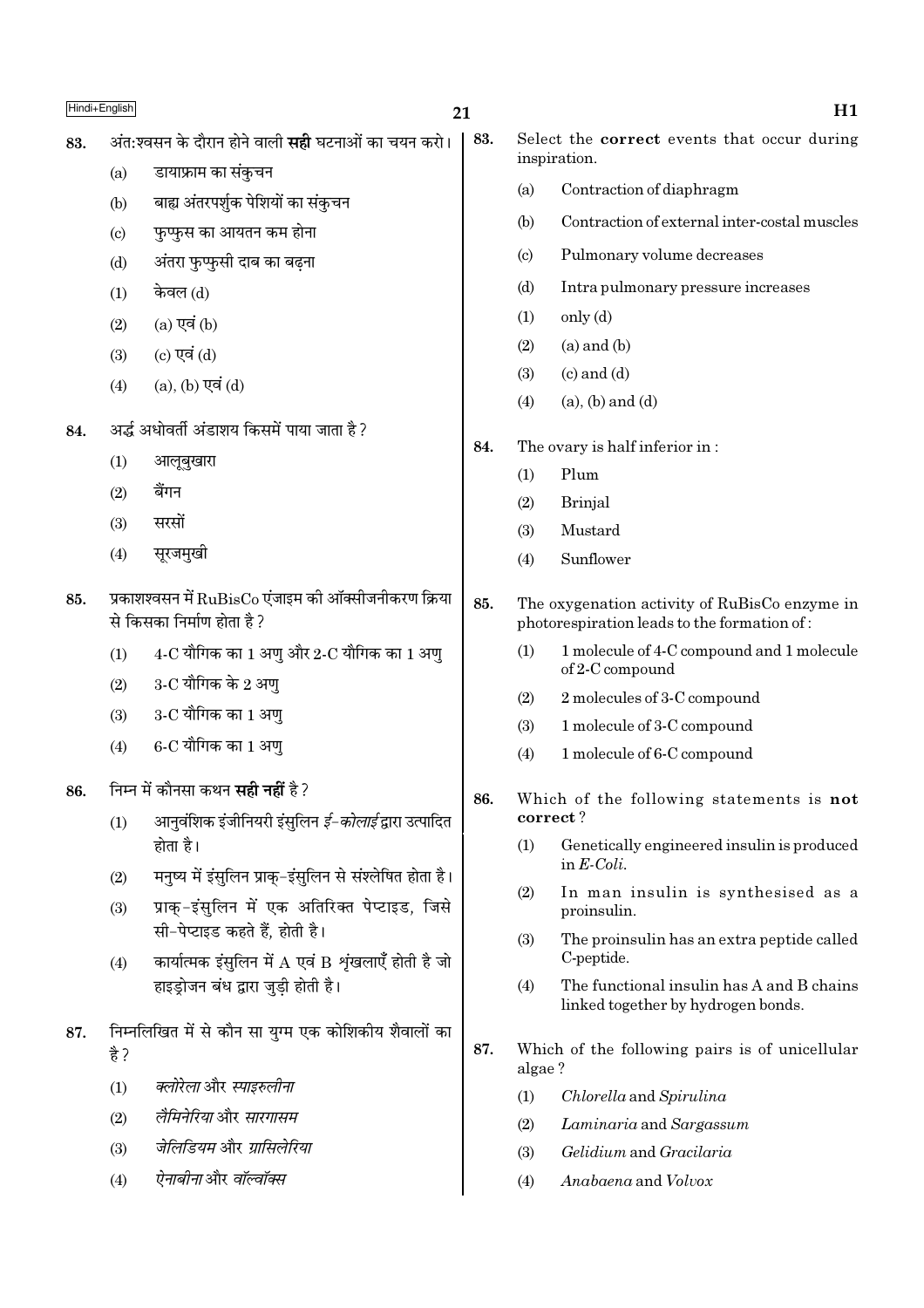- $H1$
- निम्नलिखित में से **सद्दी** याम को चनिए : 88.

| (1)               | एक्सोन्यूक्लियेज | डी.एन.ए. में विशिष्ट |
|-------------------|------------------|----------------------|
|                   |                  | स्थानों पर काट       |
|                   |                  | लगाता है             |
| (2)               | लाइगेज           | दो डी.एन.ए. के       |
|                   |                  | अणुओं को जोड़ता है   |
| (3)               | पॉलिमरेज         | डी.एन.ए. को खण्डों   |
|                   |                  | में तोडता है         |
| $\left( 4\right)$ | न्यूक्लियेज      | डी.एन.ए. के दो       |
|                   |                  | रज़ुकों को पृथक      |
|                   |                  | करता है              |

- प्रतिरक्षा के संदर्भ में **गलत** कथन को पहचानिए। 89
	- भ्रूण माता से कुछ प्रतिरक्षी प्राप्त करता है, यह निष्क्रिय  $(1)$ प्रतिरक्षा का उदाहरण है।
	- जब परपोषी का शरीर ( जीवित अथवा मत) प्रतिजन के  $(2)$ संपर्क में आता है और उसके शरीर में प्रतिरक्षी उत्पन्न होते हैं। इसे ''सक्रिय प्रतिरक्षा'' कहते हैं।
	- जब बने बनाए प्रतिरक्षी प्रत्यक्ष रूप से दिए जाते हैं, इसे  $(3)$ ''निष्क्रिय प्रतिरक्षा'' कहते हैं।
	- सक्रिय प्रतिरक्षा जल्दी होती है और पूर्ण प्रतिक्रिया देती  $(4)$ है।
- निम्न में कौन मूत्रवृद्धि को रोकने में सहायता करेगा ? 90.
	- JG कोशिकाओं द्वारा रेनिन का स्नावण कम होना  $(1)$
	- $ADH$  के अल्पस्रवण से अधिक जल का पनरावशोषण  $(2)$
	- एल्डोस्टेरान के कारण वृक्क नलिका से  $\mathrm{Na^+}$  एवं जल  $(3)$ का पनरावशोषण
	- एट्रियल नेट्रियुरेटिक कारक द्वारा वाहिकाओं का संकीर्णन  $(4)$ होना
- एक पादप की अनुप्रस्थ काट में निम्नलिखित शारीरिक लक्षण 91. दर्शाये गये:
	- अधिक संख्या में बिखरे हुए संवहन बंडल जो पूलाच्छाद  $(a)$ से घिरे हैं।
	- स्पष्ट बहुत मृदूतकीय भरण ऊतक।  $(b)$
	- संयुक्त और अवर्धी संवहन बंडल।  $\left( \mathrm{c} \right)$
	- पोषवाह मृदुतक का अभाव।  $(d)$
	- इस पादप की श्रेणी और उसके भाग को पहचानिए:
	- द्विबीजपत्री जड  $(1)$
	- एकबीजपत्री तना  $(2)$
	- एकबीजपत्री जड  $(3)$
	- द्विबीजपत्री तना  $(4)$
- 88. Choose the **correct** pair from the following:
	- $(1)$ Exonucleases -Make cuts at specific positions within DNA  $(2)$ Ligases Join the two DNA molecules Polymerases -Break the DNA into  $(3)$ fragments  $(4)$ **Nucleases** Separate the two strands  $of DNA$
- 89. Identify the wrong statement with reference to immunity.
	- $(1)$ Foetus receives some antibodies from mother, it is an example for passive immunity.
	- $(2)$ When exposed to antigen (living or dead) antibodies are produced in the host's body. It is called "Active immunity".
	- $(3)$ When ready-made antibodies are directly given, it is called "Passive immunity".
	- $(4)$ Active immunity is quick and gives full response.
- 90. Which of the following would help in prevention of diuresis?
	- $(1)$ Decrease in secretion of renin by JG cells
	- More water reabsorption due to  $(2)$ undersecretion of ADH
	- $(3)$ Reabsorption of  $Na<sup>+</sup>$  and water from renal tubules due to aldosterone
	- $(4)$ Atrial natriuretic factor causes vasoconstriction
- 91. The transverse section of a plant shows following anatomical features:
	- Large number of scattered vascular bundles  $(a)$ surrounded by bundle sheath.
	- Large conspicuous parenchymatous ground  $(h)$ tissue.
	- Vascular bundles conjoint and closed.  $(c)$
	- $(d)$ Phloem parenchyma absent.

### Identify the category of plant and its part:

- Dicotyledonous root  $(1)$
- $(2)$ Monocotyledonous stem
- $(3)$ Monocotyledonous root
- $(4)$ Dicotyledonous stem

Hindi+English

 $22$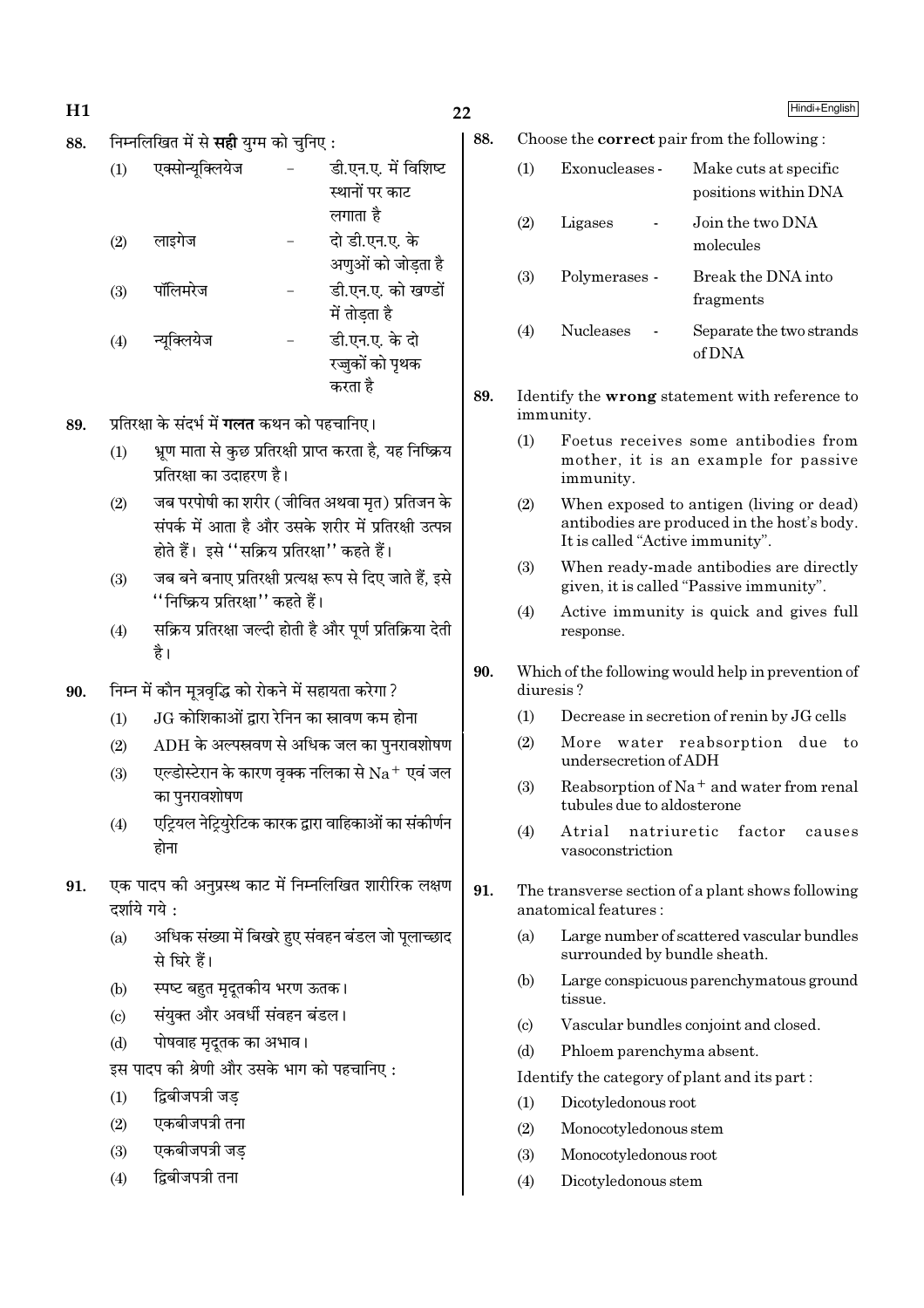अर-पष्पक में क्या होता है? 92.

- अर्द्ध अधोवर्ती अंडाशय  $(1)$
- अधोवर्ती अंडाशय  $(2)$
- ऊर्ध्ववर्ती अंडाशय  $(3)$
- जायांगाधर अंडाशय  $(4)$
- **सही** कथन का चयन करो। 93.
	- इंसलिन हाइपरग्लाइसीमिया से संबंधित है।  $(1)$
	- ग्लूकोकॉर्टिकॉइड ग्लूकोनियोजिनेसिस को प्रेरित करते  $(2)$ हैं।
	- ग्लुकगॉन हाइपोग्लाइसीमिया से संबंधित है।  $(3)$
	- इंसुलिन अग्न्याशयी कोशिकाओं एवं एडीपोसाइटों पर  $(4)$ क्रिया करता है।
- निम्नलिखित में से कौन सा कथन **सही** है ? 94.
	- एडिनीन, थायमीन के साथ युग्म नहीं बनाता।  $(1)$
	- एडिनीन दो H-बंधों के द्रारा थायमीन के साथ यग्म  $(2)$ बनाता है।
	- एडिनीन एक H-बंध के द्वारा थायमीन के साथ युग्म  $(3)$ बनाता है।
	- एडिनीन तीन H-बंधों के द्वारा थायमीन के साथ युग्म  $(4)$ बनाता है।
- निम्न में कौन वाहितमल उपचार के लिए अवायवीय आपंक 95. संपाचित्र में डाला जाता है?
	- संक्रियीत आपंक  $(1)$
	- प्राथमिक आपंक  $(2)$
	- तैरते हुए कुडे-करकट  $(3)$
	- प्राथमिक उपचार के बहि:स्राव  $(4)$
- उस वद्धि नियंत्रक का नाम बताइये जिसे गन्ने की फसल पर 96. छिड़कने से उसके तने की लम्बाई में बढ़ोत्तरी होती है, तथा गन्ने के फसल की पैदावार बढती है।
	- $(1)$ ऐब्सीसिक अम्ल
	- साइटोकाइनीन  $(2)$
	- जिबरेलीन  $(3)$
	- एथिलीन  $(4)$

# 23

- 92. Ray florets have:
	- Half inferior ovary  $(1)$
	- $(2)$ Inferior ovary
	- Superior ovary  $(3)$
	- $(4)$ Hypogynous ovary
- 93. Select the correct statement.
	- $(1)$ Insulin is associated with hyperglycemia.
	- $(2)$ Glucocorticoids stimulate gluconeogenesis.
	- $(3)$ Glucagon is associated with hypoglycemia.
	- Insulin acts on pancreatic cells and  $(4)$ adipocytes.
- 94. Which of the following statements is **correct**?
	- $(1)$ Adenine does not pair with thymine.
	- Adenine pairs with thymine through two  $(2)$ H-bonds.
	- Adenine pairs with thymine through one  $(3)$ H-bond.
	- Adenine pairs with thymine through three  $(4)$ H-bonds
- 95. Which of the following is put into Anaerobic sludge digester for further sewage treatment?
	- Activated sludge  $(1)$
	- $(2)$ Primary sludge
	- $(3)$ Floating debris
	- Effluents of primary treatment  $(4)$
- 96. Name the plant growth regulator which upon spraying on sugarcane crop, increases the length of stem, thus increasing the yield of sugarcane crop.
	- Abscisic acid  $(1)$
	- $(2)$ Cytokinin
	- $(3)$ Gibberellin
	- $(4)$ Ethylene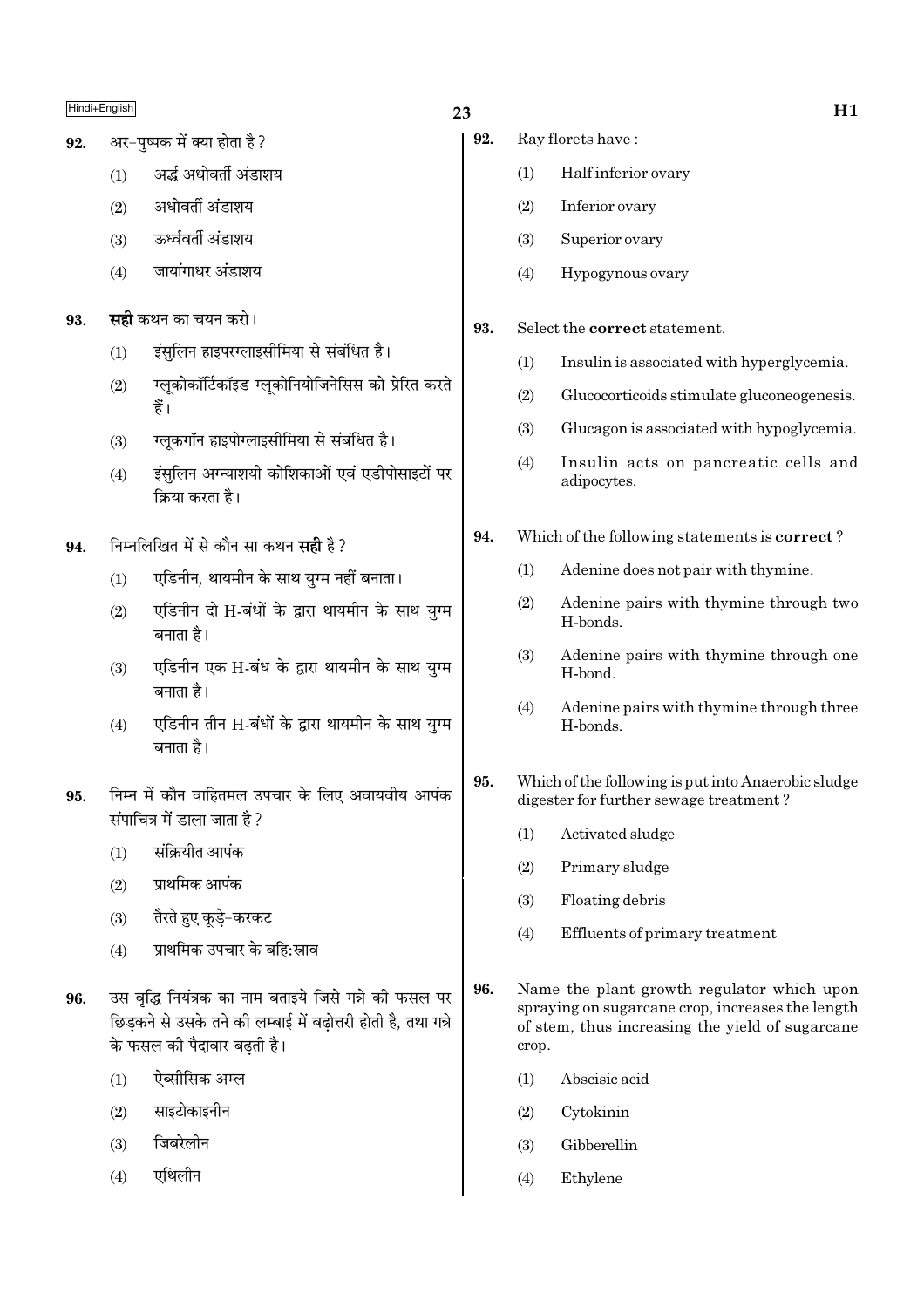| H1   |     |                                      |                      |      |                                        | 24                                                                                             |     |  |  |  |  |  |
|------|-----|--------------------------------------|----------------------|------|----------------------------------------|------------------------------------------------------------------------------------------------|-----|--|--|--|--|--|
| 97.  |     |                                      |                      |      |                                        | तने के आधार से उत्पन्न होने वाली जड़ों को क्या कहा जाता है ?                                   | 97. |  |  |  |  |  |
|      | (1) | पार्श्व जड़े                         |                      |      |                                        |                                                                                                |     |  |  |  |  |  |
|      | (2) | झकड़ा जड़े                           |                      |      |                                        |                                                                                                |     |  |  |  |  |  |
|      | (3) |                                      | प्राथमिक जड़े        |      |                                        |                                                                                                |     |  |  |  |  |  |
|      | (4) |                                      | अवस्तंभ जड़े         |      |                                        |                                                                                                |     |  |  |  |  |  |
|      |     |                                      |                      |      |                                        |                                                                                                | 98. |  |  |  |  |  |
| 98.  |     |                                      |                      |      |                                        | ईको आर I द्वारा पहचाने जाने वाला पैलिन्ड्रोमिक क्रम है:                                        |     |  |  |  |  |  |
|      | (1) |                                      | 5' - GGATCC - 3'     |      |                                        |                                                                                                |     |  |  |  |  |  |
|      |     |                                      | 3' - CCTAGG - 5'     |      |                                        |                                                                                                |     |  |  |  |  |  |
|      | (2) |                                      | 5' - GAATTC - 3'     |      |                                        |                                                                                                |     |  |  |  |  |  |
|      | (3) | 3' - CTTAAG - 5'<br>5' - GGAACC - 3' |                      |      |                                        |                                                                                                |     |  |  |  |  |  |
|      |     | 3' - CCTTGG - 5'                     |                      |      |                                        |                                                                                                |     |  |  |  |  |  |
|      | (4) |                                      | $5'$ - $CTTAAG - 3'$ |      |                                        |                                                                                                |     |  |  |  |  |  |
|      |     |                                      | 3' - GAATTC - 5'     |      |                                        |                                                                                                |     |  |  |  |  |  |
|      |     |                                      |                      |      |                                        |                                                                                                | 99. |  |  |  |  |  |
| 99.  |     |                                      |                      |      |                                        | निम्न स्तंभों का मिलान कर <b>सही</b> विकल्प का चयन करो।                                        |     |  |  |  |  |  |
|      |     | स्तंभ - I                            |                      |      |                                        | स्तंभ-II                                                                                       |     |  |  |  |  |  |
|      | (a) |                                      | प्लावी पसलियाँ       |      | (i)                                    | दूसरी एवं सातवीं<br>पसली के बीच स्थित<br>होती हैं                                              |     |  |  |  |  |  |
|      | (b) | एक्रोमियन                            |                      |      | (ii)                                   | ह्यमरस का शीर्ष                                                                                |     |  |  |  |  |  |
|      | (c) | स्कैपुला                             |                      |      |                                        | (iii) क्लेविकल                                                                                 |     |  |  |  |  |  |
|      | (d) |                                      | ग्लीनॉयड गुहा        |      | (iv)                                   | उरोस्थि से नहीं जुड़ती                                                                         |     |  |  |  |  |  |
|      |     | (a)                                  | (b)                  | (c)  | (d)                                    |                                                                                                |     |  |  |  |  |  |
|      | (1) | (iv)                                 | (iii)                | (i)  | (ii)                                   |                                                                                                |     |  |  |  |  |  |
|      | (2) | (ii)                                 | (iv)                 | (i)  | (iii)                                  |                                                                                                |     |  |  |  |  |  |
|      | (3) | (i)                                  | (iii)                | (ii) | (iv)                                   |                                                                                                |     |  |  |  |  |  |
|      | (4) | (iii)                                | (ii)                 | (iv) | (i)                                    |                                                                                                |     |  |  |  |  |  |
| 100. |     | जीवित रह सकता है क्योंकि :           |                      |      |                                        | यदि तिलचट्टे का सिर हटा दिया जाए तो यह कुछ दिनों तक                                            | 100 |  |  |  |  |  |
|      | (1) |                                      |                      |      | शरीर के पृष्ठ भाग में होता है।         | सिर में तंत्रिका तंत्र का 1/3 भाग होता है जबकि शेष                                             |     |  |  |  |  |  |
|      | (2) |                                      | में स्थित होते हैं।  |      |                                        | तिलचट्टे के अधिग्रसिका गुच्छिका उदर के अधर भाग                                                 |     |  |  |  |  |  |
|      | (3) |                                      |                      |      | तिलचट्टे में तंत्रिका तंत्र नहीं होता। |                                                                                                |     |  |  |  |  |  |
|      | (4) |                                      |                      |      |                                        | सिर में तंत्रिका तंत्र का केवल छोटा भाग होता है जबकि<br>शेष शरीर के अधर भाग में स्थित होता है। |     |  |  |  |  |  |
|      |     |                                      |                      |      |                                        |                                                                                                |     |  |  |  |  |  |

| (1) |                 | 5' - GGATCC - 3'     |                            |       |                                                         |  |  |  |  |  |  |  |
|-----|-----------------|----------------------|----------------------------|-------|---------------------------------------------------------|--|--|--|--|--|--|--|
|     |                 | 3' - CCTAGG - 5'     |                            |       |                                                         |  |  |  |  |  |  |  |
| (2) |                 | 5' - GAATTC - 3'     |                            |       |                                                         |  |  |  |  |  |  |  |
|     |                 | 3' - CTTAAG - 5'     |                            |       |                                                         |  |  |  |  |  |  |  |
| (3) |                 | 5' - GGAACC - 3'     |                            |       |                                                         |  |  |  |  |  |  |  |
|     |                 | 3' - CCTTGG - 5'     |                            |       |                                                         |  |  |  |  |  |  |  |
| (4) |                 | 5' - CTTAAG - 3'     |                            |       |                                                         |  |  |  |  |  |  |  |
|     |                 | 3' - GAATTC - 5'     |                            |       |                                                         |  |  |  |  |  |  |  |
|     | correct option. | Column-I             |                            |       | Match the following columns and select the<br>Column-II |  |  |  |  |  |  |  |
|     |                 |                      |                            |       |                                                         |  |  |  |  |  |  |  |
| (a) |                 | <b>Floating Ribs</b> |                            | (i)   | Located between                                         |  |  |  |  |  |  |  |
|     |                 |                      |                            |       | second and<br>seventh ribs                              |  |  |  |  |  |  |  |
|     |                 |                      |                            |       |                                                         |  |  |  |  |  |  |  |
| (b) |                 | Acromion             |                            | (ii)  | Head of the<br>Humerus                                  |  |  |  |  |  |  |  |
|     |                 |                      |                            |       |                                                         |  |  |  |  |  |  |  |
|     |                 |                      |                            |       |                                                         |  |  |  |  |  |  |  |
| (c) | Scapula         |                      |                            | (iii) | Clavicle                                                |  |  |  |  |  |  |  |
| (d) |                 | Glenoid cavity       |                            | (iv)  | Do not connect                                          |  |  |  |  |  |  |  |
|     |                 |                      |                            |       |                                                         |  |  |  |  |  |  |  |
|     | (a)             | (b)                  | $\left( \mathrm{c}\right)$ | (d)   |                                                         |  |  |  |  |  |  |  |
| (1) | (iv)            | (iii)                | (i)                        | (ii)  |                                                         |  |  |  |  |  |  |  |
| (2) | (ii)            | (iv)                 | (i)                        | (iii) |                                                         |  |  |  |  |  |  |  |
| (3) | (i)             | (iii)                | (ii)                       | (iv)  | with the sternum                                        |  |  |  |  |  |  |  |

The roots that originate from the base of the stem

 $are:$  $(1)$ 

 $(2)$ 

 $(3)$ 

 $(4)$ 

Lateral roots

Fibrous roots

Primary roots Prop roots

- the head holds a 1/3<sup>rd</sup> of a nervous system  $(1)$ while the rest is situated along the dorsal part of its body.
- $(2)$ the supra-oesophageal ganglia of the cockroach are situated in ventral part of abdomen.
- $(3)$ the cockroach does not have nervous system.
- the head holds a small proportion of a nervous  $(4)$ system while the rest is situated along the ventral part of its body.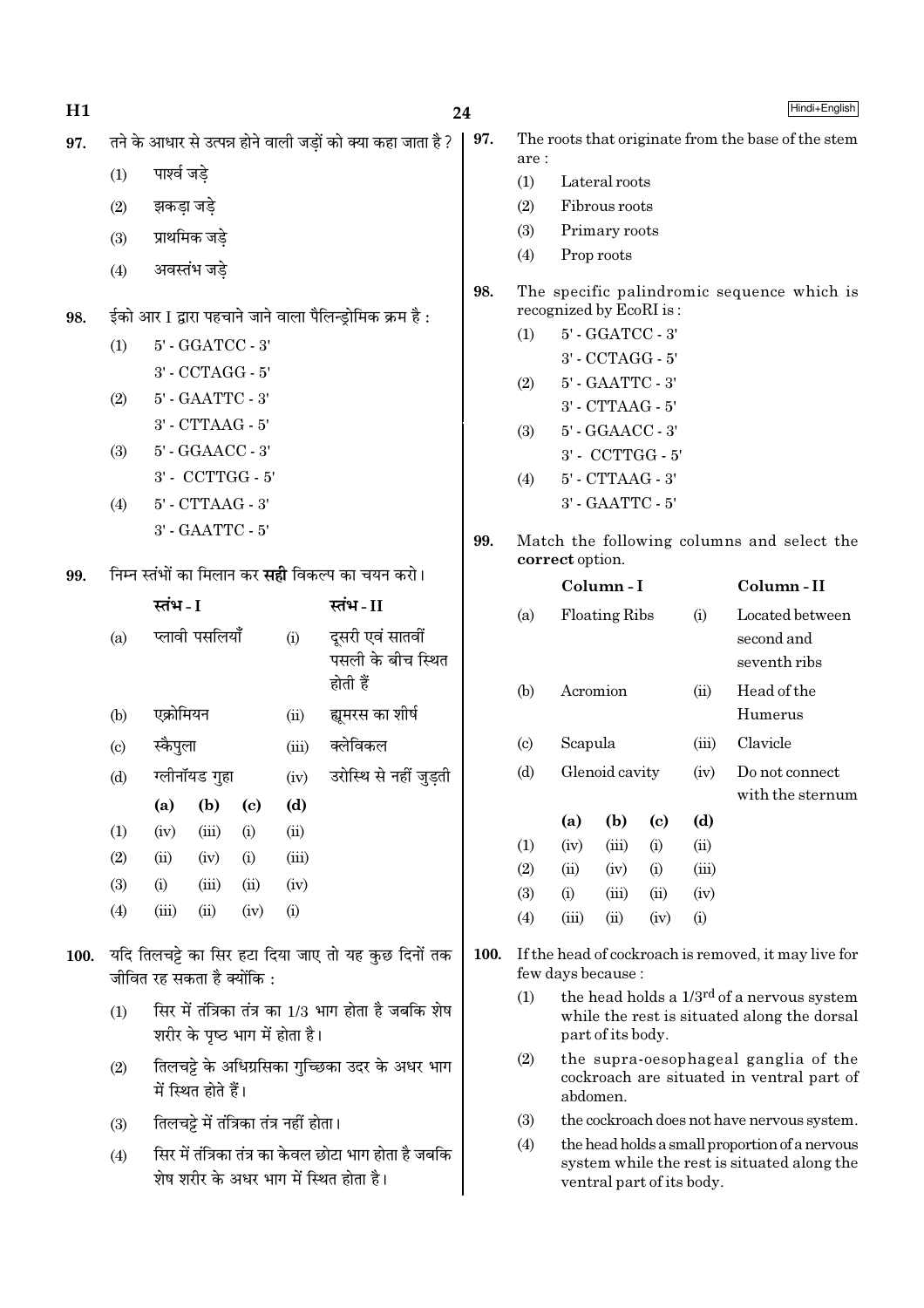102.

103.

104.

105.

Release of Green House gases

 $(4)$ 

 $\overline{\phantom{a}}$ 

|                            | सहा ।वकल्प का चयन करा।            |                     |                            |                                  |                                                                 |      |                                                                       |                                      |                      |       |                             |                                                    |  |
|----------------------------|-----------------------------------|---------------------|----------------------------|----------------------------------|-----------------------------------------------------------------|------|-----------------------------------------------------------------------|--------------------------------------|----------------------|-------|-----------------------------|----------------------------------------------------|--|
|                            | स्तंभ - I                         |                     |                            |                                  | स्तंभ - II                                                      |      |                                                                       |                                      | Column-I             |       |                             | Column-II                                          |  |
| (a)                        | टाइफॉइड                           |                     |                            | (i)                              | वूचेरेरिया                                                      |      | (a)                                                                   | Typhoid                              |                      |       | (i)                         | Wuchereria                                         |  |
| (b)                        | न्यूमोनिया                        |                     |                            | (ii)                             | प्लैज्मोडियम                                                    |      | (b)                                                                   |                                      | Pneumonia<br>(ii)    |       |                             | Plasmodium                                         |  |
| $\left( \mathrm{c}\right)$ |                                   | फाइलेरिएसिस         |                            | (iii)                            | साल्मोनेला                                                      |      | $\left( \mathrm{c}\right)$                                            |                                      | Filariasis           |       |                             | Salmonella                                         |  |
| (d)                        | मलेरिया                           |                     |                            | (iv)                             | हीमोफिलस                                                        |      | (d)                                                                   | Malaria                              |                      |       | (iv)                        | Haemophilus                                        |  |
|                            | (a)                               | (b)                 | $\left( \mathrm{c}\right)$ | (d)                              |                                                                 |      |                                                                       | (a)                                  | (b)                  | (c)   | (d)                         |                                                    |  |
| $\left(1\right)$           | (iv)                              | (i)                 | (ii)                       | (iii)                            |                                                                 |      | (1)                                                                   | (iv)                                 | (i)                  | (ii)  | (iii)                       |                                                    |  |
| (2)                        | (i)                               | (iii)               | (ii)                       | (iv)                             |                                                                 |      | (2)                                                                   | (i)                                  | (iii)                | (ii)  | (iv)                        |                                                    |  |
| (3)                        | (iii)<br>(ii)                     | (iv)                | (i)<br>(iii)               | (ii)                             |                                                                 |      | (3)                                                                   | (iii)                                | (iv)                 | (i)   | (ii)                        |                                                    |  |
| (4)                        |                                   | (i)                 |                            | (iv)                             |                                                                 |      | (4)                                                                   | (ii)                                 | (i)                  | (iii) | (iv)                        |                                                    |  |
|                            |                                   |                     |                            |                                  | सुकेन्द्रकी कोशिकाओं में ग्लाइकोप्रोटीन और ग्लाइकोलिपिड के      |      |                                                                       |                                      |                      |       |                             |                                                    |  |
|                            | निर्माण का मुख्य स्थल कौन सा है ? |                     |                            |                                  |                                                                 | 102. |                                                                       |                                      |                      |       |                             | Which is the important site of formation of        |  |
| (1)                        | पालीसोम                           |                     |                            |                                  |                                                                 |      | (1)                                                                   |                                      | Polysomes            |       |                             | glycoproteins and glycolipids in eukaryotic cells? |  |
| (2)                        |                                   | अंतर्द्रव्यी जालिका |                            |                                  |                                                                 |      | (2)                                                                   |                                      |                      |       |                             |                                                    |  |
| (3)                        | पेरोक्सीसोम                       |                     |                            |                                  |                                                                 |      | (3)                                                                   | Endoplasmic reticulum<br>Peroxisomes |                      |       |                             |                                                    |  |
| (4)                        | गाल्जी काय                        |                     |                            |                                  |                                                                 |      | (4)                                                                   |                                      | Golgi bodies         |       |                             |                                                    |  |
|                            |                                   |                     |                            |                                  | निम्नलिखित में से कौन एक जीव संख्या का एक गुण <b>नहीं</b> है ?  |      |                                                                       |                                      |                      |       |                             |                                                    |  |
| (1)                        |                                   | जाति परस्पर क्रिया  |                            |                                  |                                                                 | 103. | Which of the following is <b>not</b> an attribute of a<br>population? |                                      |                      |       |                             |                                                    |  |
| (2)                        |                                   | लिंग अनुपात         |                            |                                  |                                                                 |      | (1)                                                                   |                                      | Species interaction  |       |                             |                                                    |  |
| (3)                        | जन्म दर                           |                     |                            |                                  |                                                                 |      | (2)                                                                   | Sex ratio                            |                      |       |                             |                                                    |  |
| (4)                        | मृत्यु दर                         |                     |                            |                                  |                                                                 |      | (3)                                                                   | Natality                             |                      |       |                             |                                                    |  |
|                            |                                   |                     |                            |                                  | सिट्रिक अम्ल चक्र के एक घुमाव में कार्यद्रव स्तर फास्फोरिलेशनों |      | (4)                                                                   | Mortality                            |                      |       |                             |                                                    |  |
|                            | की संख्या क्या होती है ?          |                     |                            |                                  |                                                                 | 104. |                                                                       |                                      |                      |       |                             | The number of substrate level phosphorylations     |  |
| (1)                        | तीन                               |                     |                            |                                  |                                                                 |      |                                                                       | in one turn of citric acid cycle is: |                      |       |                             |                                                    |  |
| (2)                        | शून्य                             |                     |                            |                                  |                                                                 |      | (1)                                                                   | Three                                |                      |       |                             |                                                    |  |
| (3)                        | एक                                |                     |                            |                                  |                                                                 |      | (2)                                                                   | Zero                                 |                      |       |                             |                                                    |  |
| (4)                        | दो                                |                     |                            |                                  |                                                                 |      | (3)                                                                   | <b>One</b>                           |                      |       |                             |                                                    |  |
|                            |                                   |                     |                            |                                  |                                                                 |      | (4)                                                                   | Two                                  |                      |       |                             |                                                    |  |
|                            | हस्ताक्षरित किया गया था ?         |                     |                            |                                  | सन् 1987 में मॉन्ट्रियल प्रोटोकॉल किस पर नियंत्रण के लिए        | 105. | of:                                                                   |                                      |                      |       |                             | Montreal protocol was signed in 1987 for control   |  |
| (1)                        |                                   |                     |                            | e-वेस्ट (e-कूड़ा करकट) का निपटान |                                                                 |      | (1)                                                                   |                                      | Disposal of e-wastes |       |                             |                                                    |  |
| (2)                        |                                   | के परिवहन के लिए    |                            |                                  | एक देश से दूसरे देश में आनुवंशिकत: रूपांतरित जीवों              |      | (2)                                                                   |                                      |                      |       | from one country to another | Transport of Genetically modified organisms        |  |
| (3)                        |                                   |                     |                            |                                  | ओज़ोन को क्षति पहुँचाने वाले पदार्थों का उत्सर्जन               |      | (3)                                                                   |                                      |                      |       |                             | Emission of ozone depleting substances             |  |
|                            |                                   |                     |                            |                                  |                                                                 |      |                                                                       |                                      |                      |       |                             |                                                    |  |

हरित गृह गैसों का छोड़ना  $(4)$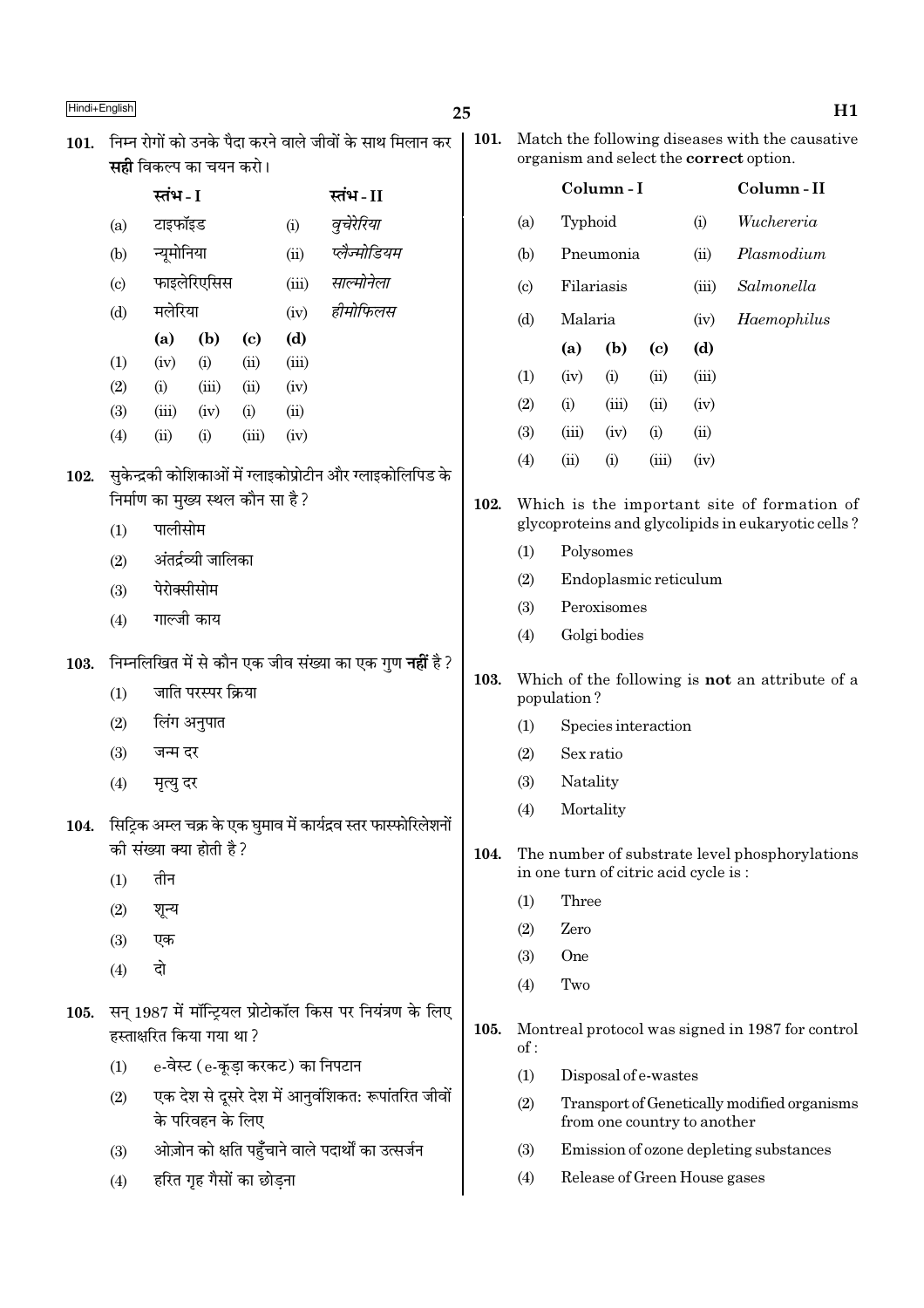Hindi+English

- 106. द्विपार्श्व सममिति एवं अगहीय जन्तओं के उदाहरण किस संघ में 훔?
	- ऐनेलिडा  $(1)$
	- टीनोफोरा  $(2)$
	- प्लेटीहैल्मिंथीज  $(3)$
	- एस्कहैल्मिंथीज  $(4)$
- ऑक्सीजन के परिवहन के संदर्भ में **गलत** कथन को पहचानो।  $107.$ 
	- वायु कूपिका में कम  $pCO_2$  ऑक्सीहीमोग्लोबिन बनने  $(1)$ में सहायक होती है।
	- ऑक्सीजन की हीमोग्लोबिन से बंधता मुख्यत:  $\mathrm{O}_2$  के  $(2)$ आंशिक दाब से संबंधित है।
	- $\mathrm{CO}_2$  का आंशिक दाब हीमोग्लोबिन से बंधने वाली  $(3)$  $\overline{\mathrm{O}_2}$  में बाधा डाल सकता है।
	- वायु कूपिका में  $H^+$  की उच्च सांद्रता ऑक्सीहीमोग्लोबिन  $(4)$ बनने में सहायक होती है।

108. प्रतिबंधन एंजाइमों के विषय में गलत कथन को पहचानिए।

- चिपचिपे सिरे डी.एन.ए. लाइगेज द्वारा जोडे जा सकते  $(1)$ हैं।
- प्रत्येक प्रतिबंधन एंजाइम डी.एन.ए. क्रम की लम्बाई का  $(2)$ निरीक्षण करके कार्य करते हैं।
- ये डी.एन.ए. की लडी को पैलिन्डोमिक स्थलों पर  $(3)$ काटते हैं।
- ये आनुवंशिक इंजीनियरिंग में उपयोगी हैं।  $(4)$
- 109. वायराइडों के विषय में. निम्नलिखित में से कौन सा कथन सद्दी है ?
	- उनमें प्रोटीन आवरण के बिना स्वतंत्र डी.एन.ए. होता  $(1)$ है।
	- उनमें आर.एन.ए. के साथ प्रोटीन आवरण होता है।  $(2)$
	- उनमें प्रोटीन आवरण के बिना स्वतंत्र आर.एन.ए. होता  $(3)$ है।
	- उनमें प्रोटीन आवरण के साथ डी.एन.ए. होता है।  $(4)$
- 110. एक वेक्टर में सहलग्नी डी.एन.ए. की प्रति की संख्या को नियंत्रित करने वाले अनक्रम को क्या कहा जाता है ?
	- रिकॉग्नीशन (पहचान) साइट  $(1)$
	- चयनयुक्त मार्कर  $(2)$
	- ओरी साइट  $(3)$
	- पैलींडोमिक अनुक्रम  $(4)$
- 106. Bilaterally symmetrical and acoelomate animals are exemplified by:
	- Annelida  $(1)$
	- $(2)$ Ctenophora
	- $(3)$ Platyhelminthes
	- $(4)$ Aschelminthes
- $107.$ Identify the wrong statement with reference to transport of oxygen.
	- Low  $pCO<sub>2</sub>$  in alveoli favours the formation  $(1)$ of oxyhaemoglobin.
	- Binding of oxygen with haemoglobin is  $(2)$ mainly related to partial pressure of  $O_2$ .
	- Partial pressure of  $CO<sub>2</sub>$  can interfere with  $(3)$  $O<sub>2</sub>$  binding with haemoglobin.
	- Higher  $H^+$  conc. in alveoli favours the  $(4)$ formation of oxyhaemoglobin.
- 108. Identify the wrong statement with regard to Restriction Enzymes.
	- $(1)$ Sticky ends can be joined by using DNA ligases.
	- $(2)$ Each restriction enzyme functions by inspecting the length of a DNA sequence.
	- They cut the strand of DNA at palindromic  $(3)$ sites.
	- They are useful in genetic engineering.  $(4)$
- 109. Which of the following is **correct** about viroids?
	- They have free DNA without protein coat.  $(1)$
	- $(2)$ They have RNA with protein coat.
	- $(3)$ They have free RNA without protein coat.
	- $(4)$ They have DNA with protein coat.
- $110.$ The sequence that controls the copy number of the linked DNA in the vector, is termed :
	- Recognition site  $(1)$
	- Selectable marker  $(2)$
	- $(3)$ Ori site
	- $(4)$ Palindromic sequence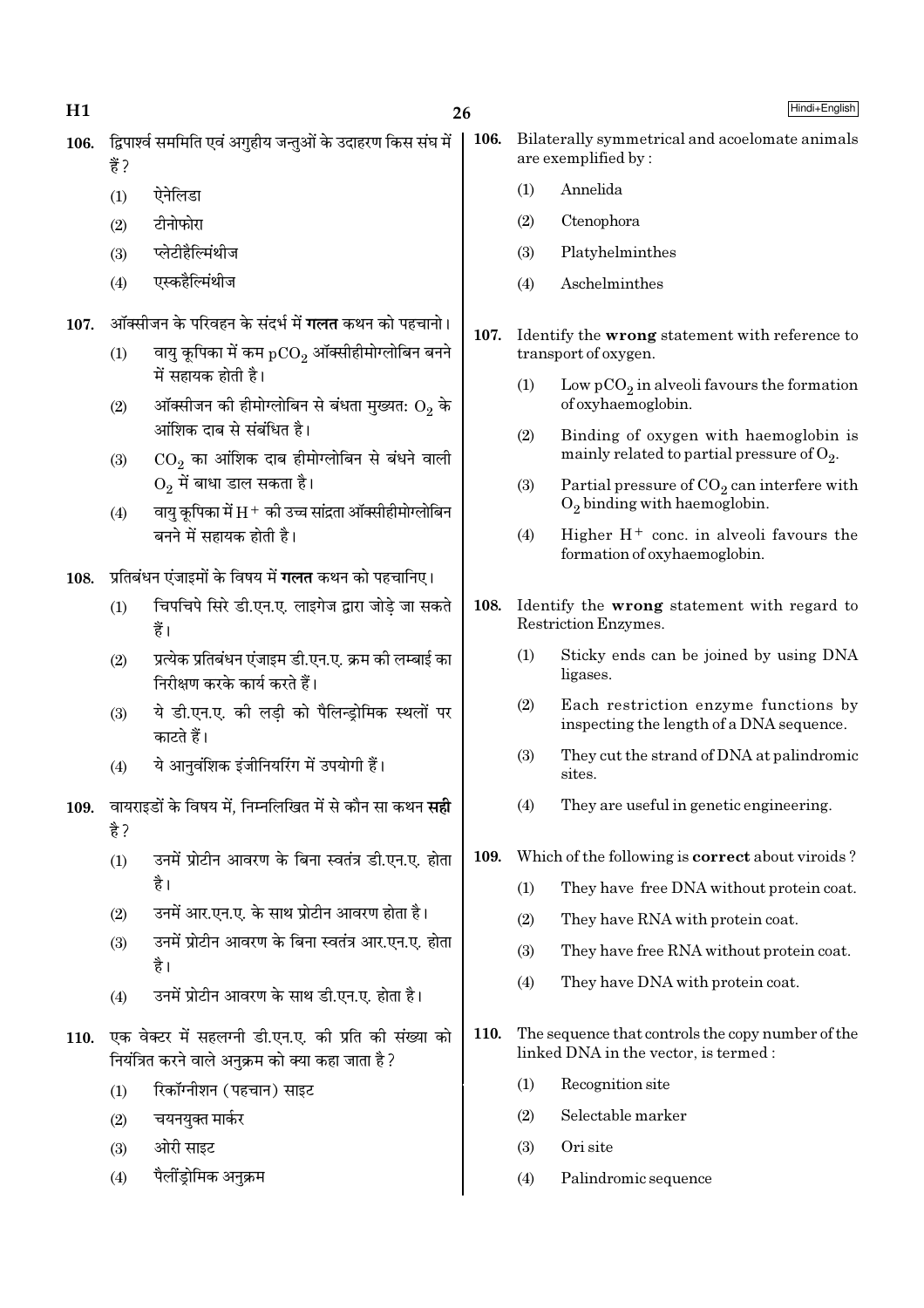# $\frac{\text{Hindi} + \text{English}}{\text{H1}}$

| 111. |                            | निम्न स्तंभों का मिलान कर <b>उचित</b> विकल्प का चयन करो।                          |                  |                                     |                                                                                   |                                                                                   |  |  |
|------|----------------------------|-----------------------------------------------------------------------------------|------------------|-------------------------------------|-----------------------------------------------------------------------------------|-----------------------------------------------------------------------------------|--|--|
|      |                            | स्तंभ - I                                                                         |                  |                                     |                                                                                   | स्तंभ-II                                                                          |  |  |
|      | (a)                        |                                                                                   | आर्गन ऑफ कार्टाई |                                     | (i)                                                                               | मध्य कर्ण एवं फेरिंक्स<br>को जोड़ती है                                            |  |  |
|      | (b)                        | कोक्लिया                                                                          |                  |                                     | (ii)                                                                              | लेबरिंथ का घुमावदार<br>भाग                                                        |  |  |
|      | $\left( \mathrm{c}\right)$ |                                                                                   | यूस्टेकीयन नलिका |                                     | (iii)                                                                             | अंडाकार खिड़की से<br>जुड़ी होती है                                                |  |  |
|      | (d)                        | स्टेपीज                                                                           |                  | (iv)                                | बेसिलर झिल्ली में<br>स्थित होती है                                                |                                                                                   |  |  |
|      |                            | (a)                                                                               | (b)              | (c)                                 | (d)                                                                               |                                                                                   |  |  |
|      | (1)                        | (i)                                                                               | (ii)             | (iv)                                | (iii)                                                                             |                                                                                   |  |  |
|      | (2)                        | (ii)                                                                              | (iii)            | (i)                                 | (iv)                                                                              |                                                                                   |  |  |
|      | (3)                        | (iii)                                                                             | (i)              | (iv)                                | (ii)                                                                              |                                                                                   |  |  |
|      | (4)                        | (iv)                                                                              | (ii)             | (i)                                 | (iii)                                                                             |                                                                                   |  |  |
| 112. |                            |                                                                                   |                  |                                     |                                                                                   | एस.एल. मिलर ने अपने प्रयोग में एक बंद फ्लास्क में किसका                           |  |  |
|      |                            |                                                                                   |                  | मिश्रण कर ऐमिनो अम्ल उत्पन्न किये ? |                                                                                   |                                                                                   |  |  |
|      | (1)                        | $600^{\circ}$ C पर CH <sub>3</sub> , H <sub>2</sub> , NH <sub>3</sub> और जल वाष्प |                  |                                     |                                                                                   |                                                                                   |  |  |
|      | (2)                        |                                                                                   |                  |                                     | $800^{\circ}$ C पर CH <sub>4</sub> , H <sub>2</sub> , NH <sub>3</sub> और जल वाष्प |                                                                                   |  |  |
|      | (3)                        |                                                                                   |                  |                                     |                                                                                   | $800^{\circ}$ C पर CH <sub>3</sub> , H <sub>2</sub> , NH <sub>4</sub> और जल वाष्प |  |  |
|      | (4)                        |                                                                                   |                  |                                     |                                                                                   | 600°C पर CH <sub>4</sub> , H <sub>2</sub> , NH <sub>3</sub> और जल वाष्प           |  |  |
| 113. |                            | विविधता दर्शाता है?                                                               |                  |                                     |                                                                                   | विश्व के निम्नलिखित में से कौन सा क्षेत्र अधिकतम जाति                             |  |  |
|      | (1)                        |                                                                                   | एमेजॉन के जंगल   |                                     |                                                                                   |                                                                                   |  |  |
|      | (2)                        |                                                                                   |                  | भारत का पश्चिमी घाट                 |                                                                                   |                                                                                   |  |  |
|      | (3)                        | मेडागास्कर                                                                        |                  |                                     |                                                                                   |                                                                                   |  |  |
|      | (4)                        | हिमालय                                                                            |                  |                                     |                                                                                   |                                                                                   |  |  |
| 114. |                            |                                                                                   |                  |                                     |                                                                                   | मानव पाचन तंत्र से संदर्भित <b>सही</b> कथन का चयन करो।                            |  |  |
|      | (1)                        |                                                                                   |                  |                                     |                                                                                   | कृमिरूप परिशेषिका ग्रहणी से उत्पन्न होता है।                                      |  |  |
|      | (2)                        |                                                                                   |                  | क्षुद्रांत्र छोटी आंत में खुलता है। |                                                                                   |                                                                                   |  |  |
|      |                            |                                                                                   |                  |                                     |                                                                                   | सिरोसा आहार नाल का सबसे अन्दर वाली परत होती                                       |  |  |
|      | (3)                        | है।                                                                               |                  |                                     |                                                                                   |                                                                                   |  |  |
|      | (4)                        |                                                                                   |                  |                                     |                                                                                   | क्षुद्रांत्र अत्याधिक कुंडलित भाग होता है।                                        |  |  |
| 115. |                            | Bt कपास की किस्म जो <i>बैसिलस थुरिंजिनिसिस</i> के विष जीन                         |                  |                                     |                                                                                   |                                                                                   |  |  |
|      |                            |                                                                                   |                  |                                     |                                                                                   | को समाविष्ट करके बनाई गयी है, प्रतिरोधी है:                                       |  |  |
|      | (1)                        |                                                                                   | कीट परभक्षी से   |                                     |                                                                                   |                                                                                   |  |  |
|      | (2)                        |                                                                                   | कीट पीड़कों से   |                                     |                                                                                   |                                                                                   |  |  |
|      | (3)                        | कवकीय रोगों से                                                                    |                  |                                     |                                                                                   |                                                                                   |  |  |

 $(4)$  पादप सूत्रकृमि से

111. Match the following columns and select the correct option.

|      |                        | $\sim$ 2011 $\sim$ 000 $\sim$ 000 $\sim$ 0.000 $\sim$ |                 |                                |               |                                                                                                                                |
|------|------------------------|-------------------------------------------------------|-----------------|--------------------------------|---------------|--------------------------------------------------------------------------------------------------------------------------------|
|      |                        |                                                       | Column-I        |                                |               | Column - II                                                                                                                    |
|      | (a)                    |                                                       | Organ of Corti  |                                | (i)           | Connects middle                                                                                                                |
|      |                        |                                                       |                 |                                |               | ear and pharynx                                                                                                                |
|      | (b)                    | Cochlea                                               |                 |                                | (ii)          | Coiled part of the                                                                                                             |
|      |                        |                                                       |                 |                                |               | labyrinth                                                                                                                      |
|      | $\left( \circ \right)$ |                                                       | Eustachian tube |                                | (iii)         | Attached to the                                                                                                                |
|      |                        |                                                       |                 |                                |               | oval window                                                                                                                    |
|      | (d)                    | <b>Stapes</b>                                         |                 |                                | (iv)          | Located on the                                                                                                                 |
|      |                        |                                                       |                 |                                |               | basilar                                                                                                                        |
|      |                        |                                                       |                 |                                |               | membrane                                                                                                                       |
|      |                        | (a)                                                   | (b)             | $\left( \mathrm{c}\right)$     | (d)           |                                                                                                                                |
|      | (1)                    | (i)                                                   | (ii)            | (iv)                           | (iii)         |                                                                                                                                |
|      | (2)                    | (ii)<br>(iii)                                         | (iii)           | (i)<br>(iv)                    | (iv)          |                                                                                                                                |
|      | (3)<br>(4)             | (iv)                                                  | (i)<br>(ii)     | (i)                            | (ii)<br>(iii) |                                                                                                                                |
|      |                        |                                                       |                 |                                |               |                                                                                                                                |
| 112. |                        |                                                       |                 |                                |               | From his experiments, S.L. Miller produced amino                                                                               |
|      |                        |                                                       |                 |                                |               | acids by mixing the following in a closed flask:                                                                               |
|      | (1)                    |                                                       |                 |                                |               | $\rm CH_{3}$ , $\rm H_{2}$ , NH <sub>3</sub> and water vapor at 600°C                                                          |
|      | (2)                    |                                                       |                 |                                |               | $\rm CH_{4}$ , $\rm H_{2}$ , NH <sub>3</sub> and water vapor at 800°C                                                          |
|      | (3)<br>(4)             |                                                       |                 |                                |               | $CH_3$ , $H_2$ , NH <sub>4</sub> and water vapor at 800°C<br>$\rm CH_4$ , $\rm H_2$ , NH <sub>3</sub> and water vapor at 600°C |
|      |                        |                                                       |                 |                                |               |                                                                                                                                |
| 113. |                        |                                                       |                 | highest species diversity?     |               | Which of the following regions of the globe exhibits                                                                           |
|      | (1)                    |                                                       | Amazon forests  |                                |               |                                                                                                                                |
|      | (2)                    |                                                       |                 | Western Ghats of India         |               |                                                                                                                                |
|      | (3)                    |                                                       | Madagascar      |                                |               |                                                                                                                                |
|      | (4)                    |                                                       | Himalayas       |                                |               |                                                                                                                                |
| 114. |                        |                                                       |                 |                                |               | Identify the <b>correct</b> statement with reference to                                                                        |
|      |                        |                                                       |                 | human digestive system.        |               |                                                                                                                                |
|      | (1)                    |                                                       |                 |                                |               | Vermiform appendix arises from duodenum.                                                                                       |
|      | (2)                    |                                                       |                 |                                |               | Ileum opens into small intestine.                                                                                              |
|      | (3)                    |                                                       |                 | alimentary canal.              |               | Serosa is the innermost layer of the                                                                                           |
|      | (4)                    |                                                       |                 | Ileum is a highly coiled part. |               |                                                                                                                                |
| 115. |                        | $(Bt)$ is resistant to:                               |                 |                                |               | Bt cotton variety that was developed by the<br>introduction of toxin gene of Bacillus thuringiensis                            |

- (1) Insect predators
- (2) Insect pests
- (3) Fungal diseases
- (4) Plant nematodes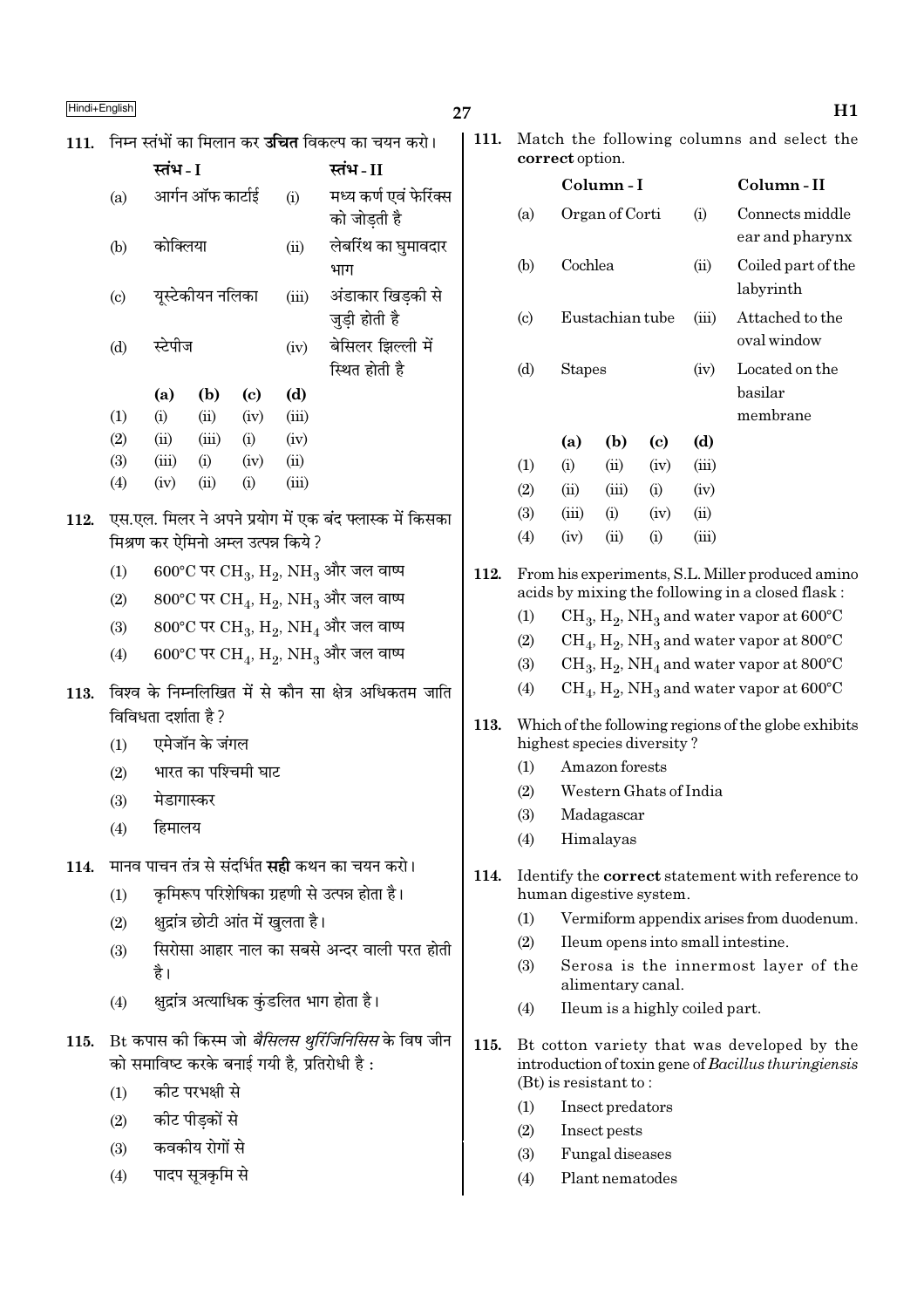- $H1$
- 116. सही मिलान का चयन करो।

| (1) | थैलेसीमिया           | $X$ संलग्न                                         |
|-----|----------------------|----------------------------------------------------|
| (2) | हीमोफीलिया           | Y संलग्न                                           |
| (3) | फ़ेनिलकीटोन्यूरिया   | अलिंग क्रोमोसोम<br>प्रभावी लक्षण                   |
| (4) | दात्र कोशिका अरक्तता | अलिंग क्रोमोसोम<br>अप्रभावी लक्षण.<br>क्रोमोसोम-11 |

- 117. प्लैज्मोडियम की संक्रमक अवस्था जो मानव शरीर में प्रवेश करती है, है:
	- $(1)$ नर युग्मकजनक
	- पोषाण  $(2)$
	- $(3)$ जीवाणुज
	- मादा युग्मकजनक  $(4)$
- 118. फलीदार फलों वाले पादपों की जड़ ग्रन्थिकाओं में नाइट्रोजिनेज द्रारा उत्प्रेरित अभिक्रिया का/के उत्पाद कौन सा/से है/हैं ?
	- अमोनिया और हाइड़ोजन  $(1)$
	- केवल अमोनिया  $(2)$
	- केवल नाइटे़ट  $(3)$
	- अमोनिया और ऑक्सीजन  $(4)$
- 119. निम्न स्तंभों का मिलान कर **सही** विकल्प का चयन करो।

|                           | स्तंभ - I |            |                            |       | स्तंभ - II                  |
|---------------------------|-----------|------------|----------------------------|-------|-----------------------------|
| (a)                       | बीटी कपास |            |                            | (i)   | जीन चिकित्सा                |
| (b)                       | को कमी    |            | एडीनोसीन डिएमीनेज          |       | (ii) कोशिकीय सुरक्षा        |
| $\left( \text{c} \right)$ |           | आर.एन.ए.आई |                            | (iii) | HIV संक्रमण का पता<br>लगाना |
| (d)                       | पी.सी.आर. |            |                            | (iv)  | बैसिलस<br>थुर्रिजिनिसिस     |
|                           | (a)       | (b)        | $\left( \mathrm{c}\right)$ | (d)   |                             |
| (1)                       | (i)       | (ii)       | (iii)                      | (iv)  |                             |
| (2)                       | (iv)      | (i)        | (ii)                       | (iii) |                             |
| (3)                       | (iii)     | (ii)       | (i)                        | (iv)  |                             |
| (4)                       | (ii)      | (iii)      | (iv)                       | (i)   |                             |

# 28

116. Select the correct match.

- $(1)$ Thalassemia X linked  $\overline{a}$  $(2)$ Haemophilia Y linked  $\overline{a}$ Phenylketonuria  $(3)$ Autosomal  $\overline{a}$ dominant trait Sickle cell anaemia -Autosomal  $(4)$ recessive trait. chromosome-11
- $117.$ The infectious stage of *Plasmodium* that enters the human body is:
	- $(1)$ Male gametocytes
	- $(2)$ Trophozoites
	- Sporozoites  $(3)$
	- $(4)$ Female gametocytes
- 118. The product(s) of reaction catalyzed by nitrogenase in root nodules of leguminous plants is/are:
	- $(1)$ Ammonia and hydrogen
	- Ammonia alone  $(2)$
	- $(3)$ Nitrate alone
	- Ammonia and oxygen  $(4)$
- 119. Match the following columns and select the correct option.

|                             |        | Column-I                             |       |       | Column-II                        |
|-----------------------------|--------|--------------------------------------|-------|-------|----------------------------------|
| (a)                         |        | Bt cotton                            |       |       | Gene therapy                     |
| (b)                         |        | Adenosine<br>deaminase<br>deficiency |       | (ii)  | Cellular defence                 |
| $\left( \mathrm{c} \right)$ | RNAi   |                                      |       | (iii) | Detection of HIV<br>infection    |
| (d)                         | PCR    |                                      |       | (iv)  | <b>Bacillus</b><br>thuringiensis |
|                             | (a)    | (b)                                  | (c)   | (d)   |                                  |
| (1)                         | (i)    | (ii)                                 | (iii) | (iv)  |                                  |
| (2)                         | (iv)   | (i)                                  | (ii)  | (iii) |                                  |
| (3)                         | (iii)  | (ii)                                 | (i)   | (iv)  |                                  |
| $\left( 4\right)$           | $\sin$ | (iii)                                | (iv)  | (i)   |                                  |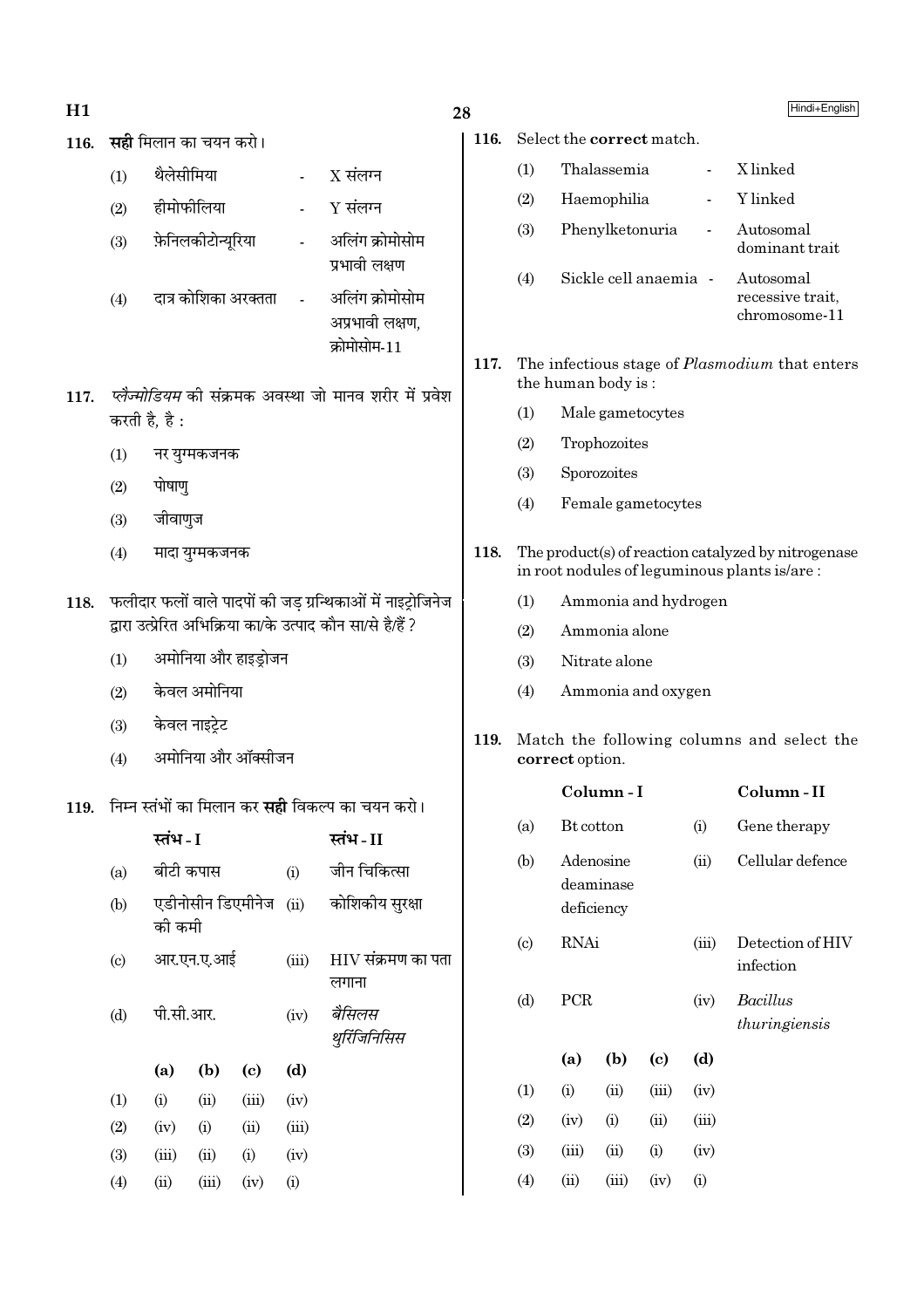| Hindi+English |                                             |                           |                                         |                                     |                                                                                               | 29   |                             |                                                                    |                                      |       | H1                                                                                     |  |
|---------------|---------------------------------------------|---------------------------|-----------------------------------------|-------------------------------------|-----------------------------------------------------------------------------------------------|------|-----------------------------|--------------------------------------------------------------------|--------------------------------------|-------|----------------------------------------------------------------------------------------|--|
| 120.          |                                             | कहाँ से सुगम बनाता है ?   |                                         |                                     | प्रकाश अभिक्रिया में, इलेक्ट्रॉनों के स्थानांतरण को प्लास्टोक्विनोन                           | 120. |                             |                                                                    | transfer of electrons from:          |       | In light reaction, plastoquinone facilitates the                                       |  |
|               | (1)                                         |                           |                                         | PS-I से ATP सिन्थेज                 |                                                                                               |      | (1)                         |                                                                    | PS-I to ATP synthase                 |       |                                                                                        |  |
|               | (2)                                         |                           |                                         | $PS-II$ से $C_y$ t $b_6$ f सम्मिश्र |                                                                                               |      | (2)                         |                                                                    | PS-II to $\mathrm{Cytb}_6$ f complex |       |                                                                                        |  |
|               | Cytb <sub>6</sub> f सम्मिश्र से PS-I<br>(3) |                           |                                         |                                     |                                                                                               | (3)  |                             | $\mathrm{Cytb}_{6}$ f complex to PS-I                              |                                      |       |                                                                                        |  |
|               | (4)                                         | PS-I से NADP+             |                                         |                                     |                                                                                               |      | (4)                         |                                                                    | PS-I to NADP+                        |       |                                                                                        |  |
| 121.          | है ?                                        |                           |                                         |                                     | राबर्ट मे के अनुसार, विश्व में जाति विविधता लगभग कितनी                                        | 121. |                             | According to Robert May, the global species<br>diversity is about: |                                      |       |                                                                                        |  |
|               | (1)                                         | 7 मिलियन                  |                                         |                                     |                                                                                               |      | (1)                         | 7 million                                                          |                                      |       |                                                                                        |  |
|               | (2)                                         |                           | $1.5$ मिलियन                            |                                     |                                                                                               |      | (2)                         |                                                                    | 1.5 million                          |       |                                                                                        |  |
|               | (3)                                         | $20$ मिलियन               |                                         |                                     |                                                                                               |      | (3)                         | 20 million                                                         |                                      |       |                                                                                        |  |
|               | (4)                                         | $50$ मिलियन               |                                         |                                     |                                                                                               |      | (4)                         | 50 million                                                         |                                      |       |                                                                                        |  |
| 122.          |                                             |                           |                                         |                                     | जेल इलेक्ट्रोफोरेसिस में, पृथक हुए डी.एन.ए. के खण्डों को<br>किसकी सहायता से देखा जा सकता है ? | 122. |                             |                                                                    |                                      |       | In gel electrophoresis, separated DNA fragments<br>can be visualized with the help of: |  |
|               | (1)                                         |                           |                                         |                                     | अवरक्त विकिरण में एथिडियम ब्रोमाइड से                                                         |      | (1)                         |                                                                    |                                      |       | Ethidium bromide in infrared radiation                                                 |  |
|               |                                             |                           |                                         |                                     | चमकीले नीले प्रकाश में ऐसीटोकार्मिन से                                                        |      | (2)                         |                                                                    |                                      |       | Acetocarmine in bright blue light                                                      |  |
|               | (2)<br>(3)                                  |                           |                                         |                                     | UV विकिरण में एथिडियम ब्रोमाइड से                                                             |      | (3)                         |                                                                    |                                      |       | Ethidium bromide in UV radiation                                                       |  |
|               | (4)                                         |                           |                                         |                                     | UV विकिरण में एसीटोकार्मिन से                                                                 |      | (4)                         |                                                                    |                                      |       | Acetocarmine in UV radiation                                                           |  |
| 123.          |                                             | एंजाइम मदद करता है ?      |                                         |                                     | अनुलेखन के समय डी.एन.ए. की कुंडली को खोलने में कौनसा                                          | 123. |                             |                                                                    | helix during transcription.          |       | Name the enzyme that facilitates opening of DNA                                        |  |
|               |                                             |                           | आर.एन.ए. पॉलिमरेज़                      |                                     |                                                                                               |      | RNA polymerase<br>(1)       |                                                                    |                                      |       |                                                                                        |  |
|               | (1)                                         |                           | डी.एन.ए. लाइगेज़                        |                                     |                                                                                               |      | DNA ligase<br>(2)           |                                                                    |                                      |       |                                                                                        |  |
|               | (2)                                         |                           |                                         |                                     |                                                                                               |      | (3)                         |                                                                    | DNA helicase                         |       |                                                                                        |  |
|               | (3)                                         |                           | डी.एन.ए. हैलीकेज़<br>डी.एन.ए. पॉलीमरेज़ |                                     |                                                                                               |      | (4)                         | DNA polymerase                                                     |                                      |       |                                                                                        |  |
| 124.          | (4)                                         |                           |                                         |                                     | अनिवार्य तत्वों और पादपों में उनके कार्यों के विषय में निम्नलिखित                             | 124. |                             |                                                                    | and their functions in plants:       |       | Match the following concerning essential elements                                      |  |
|               |                                             | को सुमेलित कीजिए :        |                                         |                                     |                                                                                               |      | (a)                         | Iron                                                               |                                      | (i)   | Photolysis of water                                                                    |  |
|               | (a)                                         | लोह                       |                                         | (i)                                 | जल का प्रकाश अपघटन                                                                            |      | (b)                         | Zinc                                                               |                                      | (ii)  | Pollen germination                                                                     |  |
|               | (b)                                         | जिंक                      |                                         | (ii)                                | पराग का अंकुरण                                                                                |      | $\left( \mathrm{c} \right)$ | <b>Boron</b>                                                       |                                      | (iii) | Required for chlorophyll                                                               |  |
|               | $\left( \mathrm{c}\right)$                  | बोरॉन                     |                                         | (iii)                               | क्लोरोफिल के जैव संश्लेषण<br>के लिए आवश्यक                                                    |      |                             |                                                                    |                                      |       | biosynthesis                                                                           |  |
|               | (d)                                         | मैंगनीज                   |                                         | (iv)                                | आई.ए.ए. जैव संश्लेषण                                                                          |      | (d)                         |                                                                    | Manganese (iv)                       |       | IAA biosynthesis                                                                       |  |
|               |                                             | <b>सही</b> विकल्प चुनिए : |                                         |                                     |                                                                                               |      |                             |                                                                    | Select the correct option:           |       |                                                                                        |  |
|               |                                             | (a)                       | (b)                                     | $\left( \mathbf{c} \right)$         | (d)                                                                                           |      |                             | (a)                                                                | (b)                                  | (c)   | (d)                                                                                    |  |
|               | (1)                                         | (iv)                      | (i)                                     | (ii)                                | (iii)                                                                                         |      | (1)                         | (iv)                                                               | (i)                                  | (ii)  | (iii)                                                                                  |  |
|               | (2)                                         | (ii)                      | (i)                                     | (iv)                                | (iii)                                                                                         |      | (2)                         | (ii)                                                               | (i)                                  | (iv)  | (iii)                                                                                  |  |
|               | (3)                                         | (iv)                      | (iii)                                   | (ii)                                | (i)                                                                                           |      | (3)                         | (iv)                                                               | (iii)                                | (ii)  | (i)                                                                                    |  |
|               | (4)                                         | (iii)                     | (iv)                                    | (ii)                                | (i)                                                                                           |      | (4)                         | (iii)                                                              | (iv)                                 | (ii)  | (i)                                                                                    |  |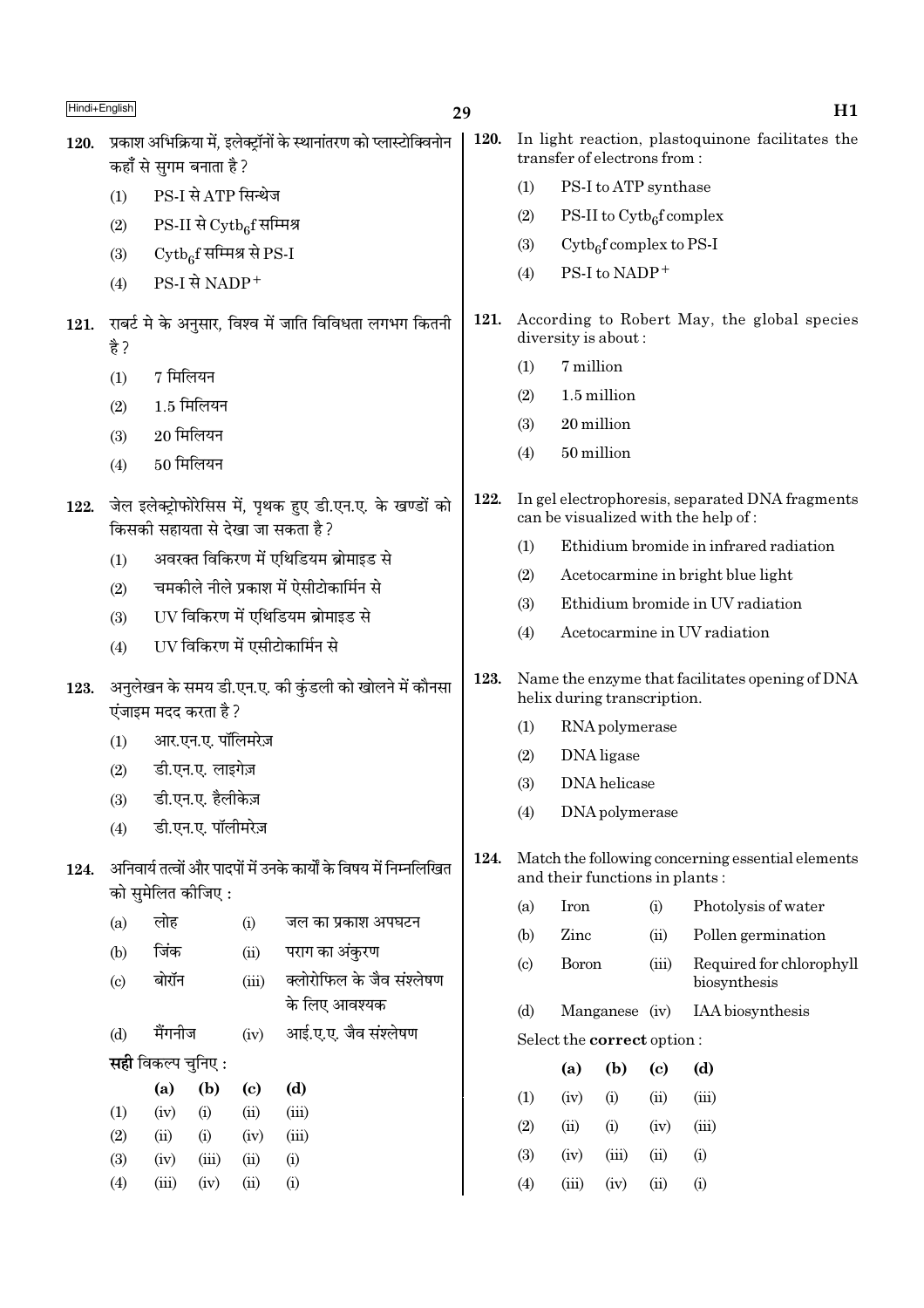| H1   |                                                                                                                      | 30                                                                                 |      |           | Hindi+English                                                                                        |
|------|----------------------------------------------------------------------------------------------------------------------|------------------------------------------------------------------------------------|------|-----------|------------------------------------------------------------------------------------------------------|
| 125. | चयन करो।                                                                                                             | अंतरावस्था को $\mathrm{G}_1$ प्रावस्था (गैप 1) के बारे में <b>सही</b> कथन का       | 125. |           | Identify the <b>correct</b> statement with regard to<br>$G_1$ phase (Gap 1) of interphase.           |
|      | (1)                                                                                                                  | केन्द्रक विभाजन होता है।                                                           |      | (1)       | Nuclear Division takes place.                                                                        |
|      | (2)                                                                                                                  | डी.एन.ए. संश्लेषण या प्रतिकृतिकरण होता है।                                         |      | (2)       | DNA synthesis or replication takes place.                                                            |
|      | (3)                                                                                                                  | सभी कोशिका अवयवों का पुनर्गठन होता है।                                             |      | (3)       | Reorganisation of all cell components takes<br>place.                                                |
|      | (4)                                                                                                                  | कोशिका उपापचयी सक्रिय होती है, वृद्धि करती है<br>लेकिन DNA की प्रतिकृति नहीं करती। |      | (4)       | Cell is metabolically active, grows but does<br>not replicate its DNA.                               |
| 126. | द्वितीयक उपापचयज, जैसे कि निकोटीन, स्ट्रिक्नीन और कैफीन<br>को पौधों के द्वारा अपने लिए क्यों उत्पादित किया जाता है ? |                                                                                    | 126. |           | Secondary metabolites such as nicotine, strychnine<br>and caffeine are produced by plants for their: |
|      | (1)                                                                                                                  | प्रजनन पर प्रभाव                                                                   |      | (1)       | Effect on reproduction                                                                               |
|      | (2)                                                                                                                  | पोषण में उपयोग                                                                     |      | (2)       | Nutritive value                                                                                      |
|      | (3)                                                                                                                  | वृद्धि पर प्रभाव                                                                   |      | (3)       | Growth response                                                                                      |
|      | (4)                                                                                                                  | रक्षा पर असर                                                                       |      | (4)       | Defence action                                                                                       |
| 127. |                                                                                                                      | पेंग्विन एवं डॉलफिन के पक्ष उदाहरण है:                                             | 127. | of:       | Flippers of Penguins and Dolphins are examples                                                       |
|      | (1)                                                                                                                  | प्राकृतिक वरण का                                                                   |      | (1)       | Natural selection                                                                                    |
|      | (2)                                                                                                                  | अनुकूली विकिरण का                                                                  |      | (2)       | Adaptive radiation                                                                                   |
|      | (3)                                                                                                                  | अभिसारी विकास का                                                                   |      | (3)       | Convergent evolution                                                                                 |
|      | (4)                                                                                                                  | औद्योगिक मैलेनिज्म का                                                              |      | (4)       | Industrial melanism                                                                                  |
| 128. | होती है ?                                                                                                            | ट्रांसलेशन (अनुवादन/स्थानांतरण) की प्रथम अवस्था कौन सी                             | 128. |           | The first phase of translation is:                                                                   |
|      |                                                                                                                      | एक एंटी-कोडॉन की पहचान                                                             |      | (1)       | Recognition of an anti-codon                                                                         |
|      | (1)                                                                                                                  |                                                                                    |      | (2)       | Binding of mRNA to ribosome                                                                          |
|      | (2)                                                                                                                  | राइबोसोम से $\rm{mRNA}$ का बन्धन                                                   |      | (3)       | Recognition of DNA molecule                                                                          |
|      | (3)                                                                                                                  | डी.एन.ए. अणु की पहचान                                                              |      | (4)       | Aminoacylation of tRNA                                                                               |
| 129. | (4)                                                                                                                  | $tRNA$ का ऐमीनोएसीलेशन<br>आहार नाल की गोब्लेट कोशिकाएँ रूपांतरित होती हैं :        | 129. | from:     | Goblet cells of alimentary canal are modified                                                        |
|      | (1)                                                                                                                  | संयुक्त उपकला कोशिकाओं से                                                          |      | (1)       | Compound epithelial cells                                                                            |
|      |                                                                                                                      | शल्की उपकला कोशिकाओं से                                                            |      | (2)       | Squamous epithelial cells                                                                            |
|      | (2)                                                                                                                  | स्तंभाकार उपकला कोशिकाओं से                                                        |      | (3)       | Columnar epithelial cells                                                                            |
|      | (3)                                                                                                                  | उपास्थि कोशिकाओं से                                                                |      | (4)       | Chondrocytes                                                                                         |
| 130. | (4)                                                                                                                  | यौन संचरित रोगों के <b>सही</b> विकल्प का चयन करो।                                  | 130. | diseases. | Select the option including all sexually transmitted                                                 |
|      | (1)                                                                                                                  | कैंसर, AIDS, सिफिलिस                                                               |      | (1)       | Cancer, AIDS, Syphilis                                                                               |
|      | (2)                                                                                                                  | सुजाक, सिफिलिस, जननिक परिसर्प                                                      |      | (2)       | Gonorrhoea, Syphilis, Genital herpes                                                                 |
|      | (3)                                                                                                                  | सुजाक, मलेरिया, जननिक परिसर्प                                                      |      | (3)       | Gonorrhoea, Malaria, Genital herpes                                                                  |
|      | (4)                                                                                                                  | AIDS, मलेरिया, फाइलेरिया                                                           |      | (4)       | AIDS, Malaria, Filaria                                                                               |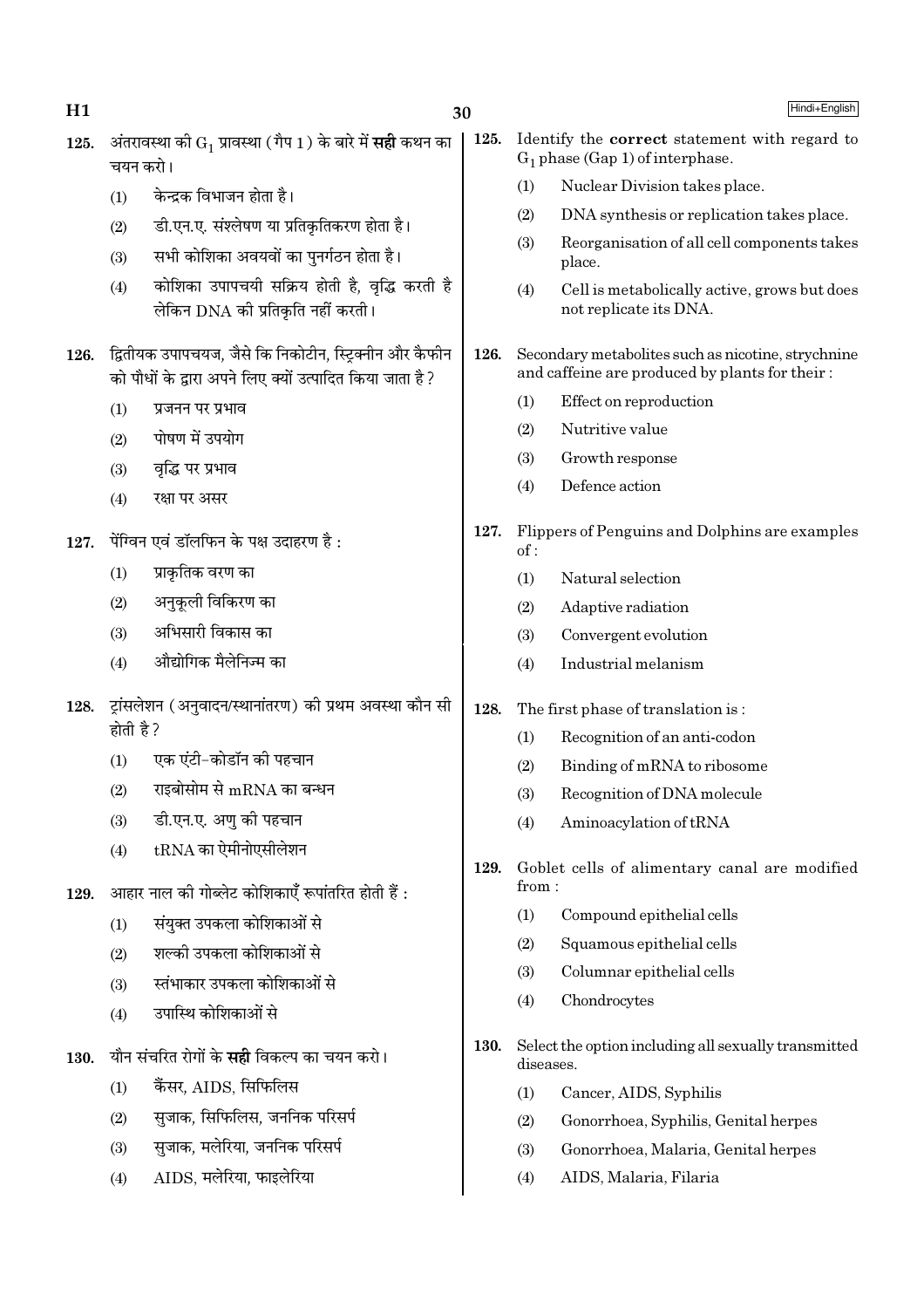- 131. निम्न में किस तकनीक की सहायता से ऐसी स्त्रियाँ जो गर्भधारण नहीं कर सकती. में भ्रण को स्थानांतरित किया जाता है ?
	- GIFT एवं ICSI  $(1)$
	- ZIFT एवं IUT  $(2)$
	- GIFT एवं ZIFT  $(3)$
	- ICSI एवं ZIFT  $(4)$
- 132. एक पारितन्त्र में सकल प्राथमिक उत्पादकता और नेट प्राथमिक उत्पादकता के संबन्ध में. निम्नलिखित में से कौन सा कथन **सद्दी** है ?
	- सकल प्राथमिक उत्पादकता और नेट प्राथमिक उत्पादकता  $(1)$ के बीच कोई सम्बन्ध नहीं है।
	- सकल प्राथमिक उत्पादकता सदैव नेट प्राथमिक उत्पादकता  $(2)$ से कम होती है।
	- सकल प्राथमिक उत्पादकता सदैव नेट प्राथमिक उत्पादकता  $(3)$ से अधिक होती है।
	- सकल प्राथमिक उत्पादकता और नेट प्राथमिक उत्पादकता  $(4)$ एक ही है और अभिन्न है।
- 133. उन पदार्थों को पहचानिए, जिनकी संरचनाओं में क्रमश: ग्लाइकोसाइडिक बंध और पेप्टाइड बंध पाये जाते हैं :
	- इनलिन, इंसुलिन  $(1)$
	- काइटिन, कोलेस्टरॉल  $(2)$
	- ग्लिसरॉल, टिप्सिन  $(3)$
	- सेलुलोज, लेसिथिन  $(4)$

 $(4)$ 

 $(iv)$ 

134. घास भमि पारितन्त्र में पोषी स्तरों के साथ जातियों के सही उदाहरण को समेलित कीजिए।

| (a)                        |       | चतुर्थ पोषी स्तर  |       |      | (i)   | कौवा  |
|----------------------------|-------|-------------------|-------|------|-------|-------|
| (b)                        |       | द्वितीय पोषी स्तर |       |      | (ii)  | गिद्ध |
| $\left( \mathrm{c}\right)$ |       | प्रथम पोषी स्तर   |       |      | (iii) | खरगोश |
| (d)                        |       | तृतीय पोषी स्तर   |       |      | (iv)  | घास   |
| <b>सही</b> विकल्प चुनिए :  |       |                   |       |      |       |       |
|                            | (a)   | (b)               | (c)   | (d)  |       |       |
| (1)                        | (i)   | (ii)              | (iii) | (iv) |       |       |
| (2)                        | (ii)  | (iii)             | (iv)  | (i)  |       |       |
| (3)                        | (iii) | (ii)              | (i)   | (iv) |       |       |

 $(ii)$ 

 $(iii)$ 

 $(i)$ 

- $\vert$  131. In which of the following techniques, the embryos are transferred to assist those females who cannot conceive?
	- GIFT and ICSI  $(1)$
	- ZIFT and IUT  $(2)$
	- GIFT and ZIFT  $(3)$
	- $(4)$ **ICSI** and **ZIFT**
	- 132. In relation to Gross primary productivity and Net primary productivity of an ecosystem, which one of the following statements is **correct**?
		- $(1)$ There is no relationship between Gross primary productivity and Net primary productivity.
		- $(2)$ Gross primary productivity is always less than net primary productivity.
		- $(3)$ Gross primary productivity is always more than net primary productivity.
		- $(4)$ Gross primary productivity and Net primary productivity are one and same.
	- 133. Identify the substances having glycosidic bond and peptide bond, respectively in their structure:
		- Inulin, insulin  $(1)$
		- $(2)$ Chitin, cholesterol
		- $(3)$ Glycerol, trypsin
		- Cellulose, lecithin  $(4)$
	- 134. Match the trophic levels with their correct species examples in grassland ecosystem.
		- $(a)$ Fourth trophic level  $(i)$ Crow
		- $(b)$ Second trophic level  $(ii)$ Vulture
		- First trophic level Rabbit  $\left( \text{c} \right)$  $(iii)$
		- Third trophic level  $(d)$  $(iv)$ Grass

 $\sim$   $\sim$ 

Select the correct option:  $\mathbf{u}$ 

 $\mathcal{L}^{\mathcal{A}}$  .

|                   | (a)       | (b)   | (c)   | (d)  |
|-------------------|-----------|-------|-------|------|
| $\rm(1)$          | $\rm (i)$ | (ii)  | (iii) | (iv) |
| (2)               | (ii)      | (iii) | (iv)  | (i)  |
| $\left( 3\right)$ | (iii)     | (ii)  | (i)   | (iv) |
| $\left( 4\right)$ | (iv)      | (iii) | (ii)  | (i)  |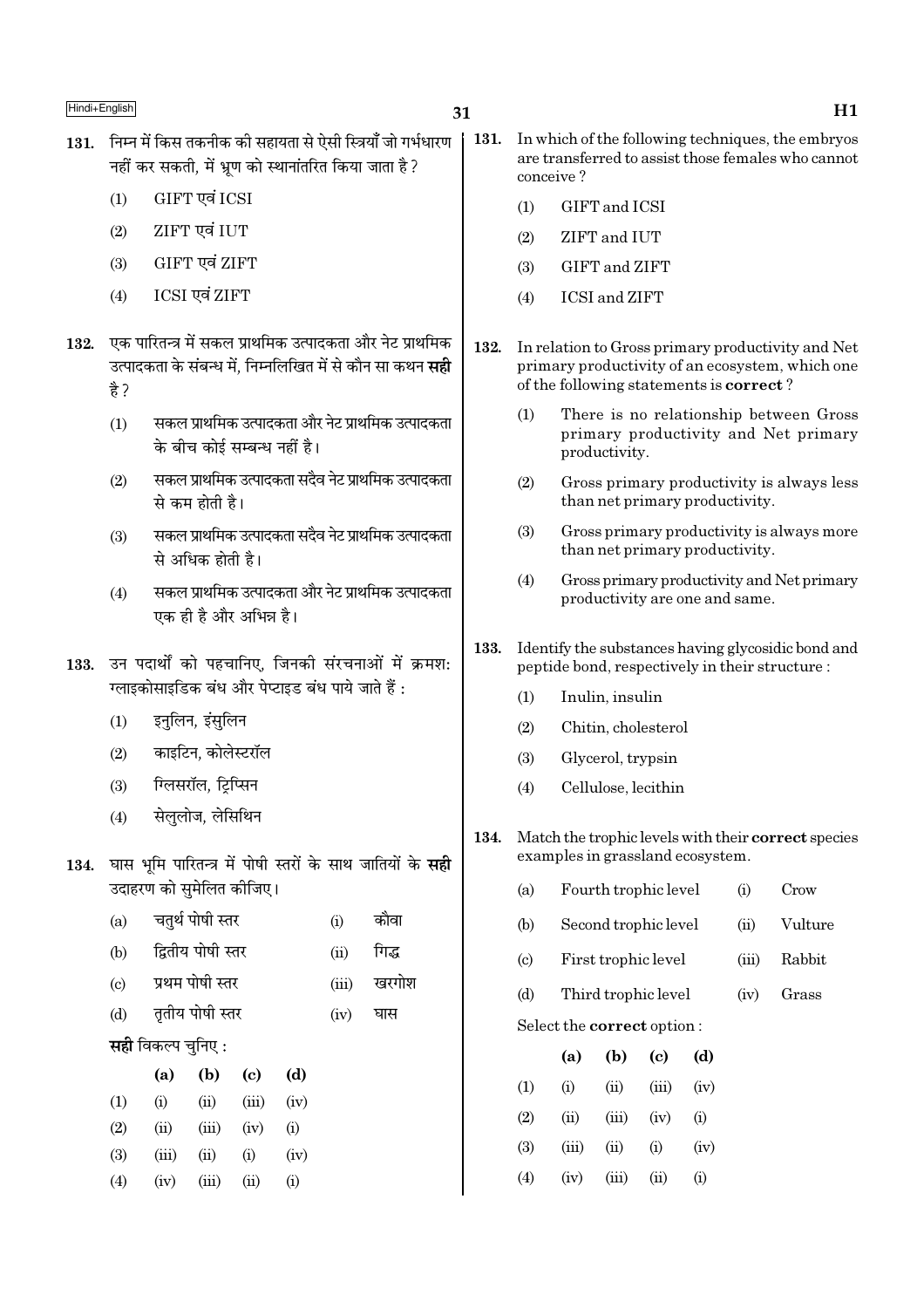Hindi+English

135. अर्द्धसूत्री विभाजन के संदर्भ में निम्नलिखित को सुमेलित  $\vert$  1 कोजिए $\cdot$ 

- युग्मपट्ट अवस्था  $(i)$ उपान्तीभवन  $(a)$
- काइऐज़्मेटा  $(b)$ स्थूलपट्ट अवस्था  $(ii)$
- द्विपटट अवस्था जीन विनिमय  $(c)$  $(iii)$
- पारगतिक्रम सूत्रयुग्मन  $(d)$  $(iv)$ (डायाकाइनेसिस)

निम्नलिखित में से **सही** विकल्प चुनिए :

|                   | (a)   | (b)   | (c)   | (d)   |
|-------------------|-------|-------|-------|-------|
| $\left( 1\right)$ | (ii)  | (iv)  | (iii) | (i)   |
| $\left( 2\right)$ | (iii) | (iv)  | (i)   | (ii)  |
| 3)                | (iv)  | (iii) | (ii)  | (i)   |
| $\left( 4\right)$ | (i)   | (ii)  | (iv)  | (iii) |

- 136. विरामावस्था के किसी इलेक्ट्रॉन को V वोल्ट के विभवान्तर से त्वरित किया गया है। यदि इस इलेक्ट्रॉन की दे ब्रॉग्ली तरंगदैर्ध्य  $1.227 \times 10^{-2}$  nm है, तो विभवान्तर है:
	- $10<sup>4</sup>$  V  $(1)$
	- $(2)$  $10V$
	- $10^2$  V  $(3)$
	- $10^3$  V  $(4)$
- 137. यंग के द्विझिरी प्रयोग में, यदि कलासंबद्ध स्रोतों के बीच का पृथकन आधा तथा पर्दे से कलासंबद्ध स्रोतों की दुरी को दो गुना कर दिया जाए, तो फ्रिंज चौडाई हो जाएगी :
	- एक-चौथाई  $(1)$
	- दो गुनी  $(2)$
	- आधी  $(3)$
	- चार गुनी  $(4)$
- 138. 4 kg और 6 kg द्रव्यमान के दो पिण्डों के सिरों को किसी द्रव्यमानरहित डोरी से बांधा गया है। यह डोरी किसी घर्षणरहित घिरनी से गुजरती है (आरेख देखिए)। गुरुत्वीय त्वरण (g) के पदों में इस निकाय का त्वरण है :



|  | <b>35.</b> Match the following with respect to meiosis: |  |  |
|--|---------------------------------------------------------|--|--|
|--|---------------------------------------------------------|--|--|

| (a) | Zygotene                 |             |       | (i) Terminalization                                  |
|-----|--------------------------|-------------|-------|------------------------------------------------------|
| (b) | Pachytene                |             | (ii)  | Chiasmata                                            |
| (c) |                          |             |       | Diplotene (iii) Crossing over                        |
| (d) | Diakinesis (iv) Synapsis |             |       |                                                      |
|     |                          |             |       | Select the <b>correct</b> option from the following: |
|     | (a)                      | $(b)$ $(c)$ |       | (d)                                                  |
| (1) | (ii)                     | (iv)        | (iii) | (i)                                                  |
| (2) | (iii)                    | (iv)        | (i)   | $\dot{\mathrm{u}}$                                   |
|     |                          |             |       |                                                      |

- $(3)$  $(iv)$  $(iii)$  $(ii)$  $(i)$
- $(4)$  $(i)$  $(ii)$  $(iv)$  $(iii)$
- 136. An electron is accelerated from rest through a potential difference of V volt. If the de Broglie wavelength of the electron is  $1.227 \times 10^{-2}$  nm, the potential difference is:
	- $10<sup>4</sup>$  V  $(1)$
	- $(2)$  $10V$
	- $10^2$  V  $(3)$
	- $10^3$  V  $(4)$
- 137. In Young's double slit experiment, if the separation between coherent sources is halved and the distance of the screen from the coherent sources is doubled, then the fringe width becomes:
	- one-fourth  $(1)$
	- $(2)$ double
	- $(3)$ half
	- $(4)$ four times
- 138. Two bodies of mass 4 kg and 6 kg are tied to the ends of a massless string. The string passes over a pulley which is frictionless (see figure). The acceleration of the system in terms of acceleration due to gravity  $(g)$  is:

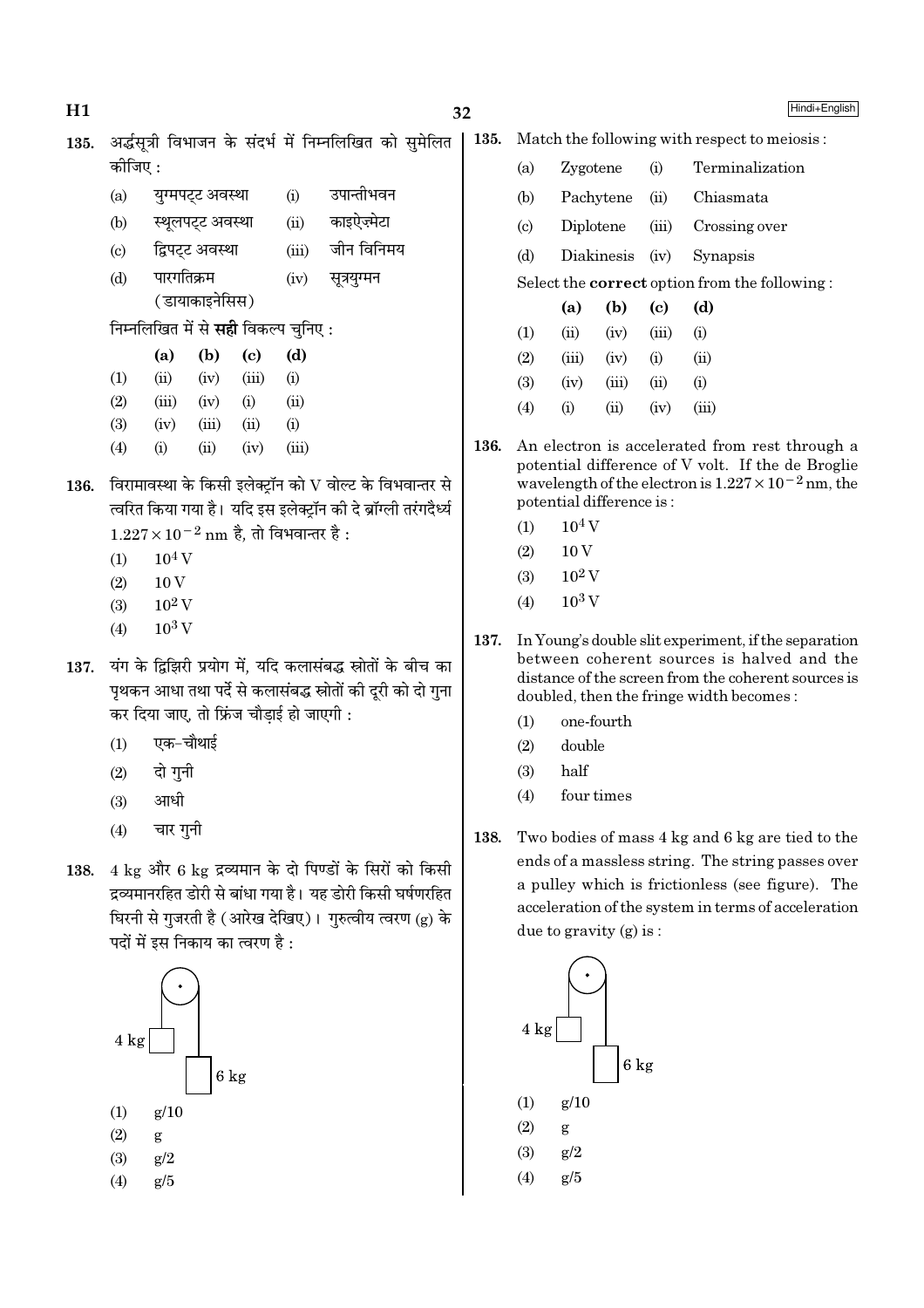- 139. किसी विद्युत चुम्बकीय तरंग में चुंबकीय क्षेत्र और विद्युत क्षेत्र के घटकों की तीव्रताओं के योगदानों का अनपात होता है :  $(c = \lceil \overline{\text{q}} \rceil \overline{\text{q}}$ म्बकीय तरंगों का वेग)
	- $1 : c<sup>2</sup>$  $(1)$
	- $(2)$  $c:1$
	- $1:1$  $(3)$
	- $(4)$  $1: c$
- 140. किसी गैस के लिए, जिसका आण्विक व्यास d तथा संख्या घनत्व n है, माध्य मुक्त पथ को इस प्रकार व्यक्त किया जा सकता है :

(1) 
$$
\frac{1}{\sqrt{2} n^2 \pi^2 d^2}
$$
  
\n(2)  $\frac{1}{\sqrt{2} n \pi d}$   
\n(3)  $\frac{1}{\sqrt{2} n \pi d^2}$   
\n(4)  $\frac{1}{\sqrt{2} n \pi d^2}$ 

- $(4)$  $\sqrt{2}$  n<sup>2</sup> $\pi$ d<sup>2</sup>
- 141. कोई श्रेणी LCR परिपथ किसी ए.सी. वोल्टता स्रोत से संयोजित है। जब L को हटा लिया जाता है. तो धारा और वोल्टता के बीच $\frac{\pi}{3}$  का कलान्तर होता है। यदि इसके स्थान पर परिपथ से C को हटाते हैं, तो भी धारा और वोल्टता के बीच कलान्तर  $\frac{\pi}{2}$ ही रहता है। इस परिपथ का शक्ति गुणक है:
	- $-1.0$  $(1)$
	- $(2)$ शून्य
	- $(3)$  $0.5$
	- $1.0$  $(4)$
- 142. कोई किरण लघ प्रिज़्म कोण (प्रिज़्म कोण A) के किसी एक पृष्ठ पर आपतन कोण  $i$  पर आपतन करके प्रिज़्म के विपरीत फलक से अभिलम्बवत निर्गत होती है। यदि इस प्रिज्म के पदार्थ का अपवर्तनांक µ है. तो आपतन कोण है. लगभग :
	- $\mu A$  $(1)$  $\overline{2}$  $(2)$
	- $(3)$
	- $\mu$  $(4)$
- 143. सार्थक अंकों को महत्व देते हुए  $9.99 \text{ m} 0.0099 \text{ m}$  का मान क्या है ?
	- $(1)$  $9.9 \; \mathrm{m}$
	- $(2)$  $9.9801 \,\mathrm{m}$
	- $(3)$  $9.98<sub>m</sub>$
	- $(4)$  $9.980 \text{ m}$
- 139. The ratio of contributions made by the electric field and magnetic field components to the intensity of an electromagnetic wave is:  $(c = speed of$ electromagnetic waves)
	- $1 : c<sup>2</sup>$  $(1)$
	- $(2)$  $c:1$
	- $(3)$  $1:1$  $(4)$  $1 : c$
- 140. The mean free path for a gas, with molecular diameter d and number density n can be expressed  $\overline{as}$ :

(1)  
\n
$$
\frac{1}{\sqrt{2} n^{2} \pi^{2} d^{2}}
$$
\n(2)  
\n
$$
\frac{1}{\sqrt{2} n \pi d}
$$
\n(3)  
\n
$$
\frac{1}{\sqrt{2} n \pi d^{2}}
$$
\n(4)  
\n
$$
\frac{1}{\sqrt{2} n^{2} \pi d^{2}}
$$

- 141. A series LCR circuit is connected to an ac voltage source. When L is removed from the circuit. the phase difference between current and voltage is  $\frac{\pi}{3}$ . If instead C is removed from the circuit, the phase difference is again  $\frac{\pi}{3}$  between current and voltage. The power factor of the circuit is:
	- $(1)$  $-1.0$
	- $(2)$ zero
	- $(3)$  $0.5$
	- $1.0$  $(4)$
- $142.$ A ray is incident at an angle of incidence  $i$  on one surface of a small angle prism (with angle of prism A) and emerges normally from the opposite surface. If the refractive index of the material of the prism is  $\mu$ , then the angle of incidence is nearly equal  $\overline{\text{to}}$ :
	- $(1)$  $(2)$  $(3)$
	- $(4)$  $\mu A$
- Taking into account of the significant figures, what 143. is the value of  $9.99 \text{ m} - 0.0099 \text{ m}$ ?
	- $9.9<sub>m</sub>$  $(1)$
	- $(2)$ 9.9801 m
	- $(3)$  $9.98<sub>m</sub>$
	- $(4)$  $9.980 m$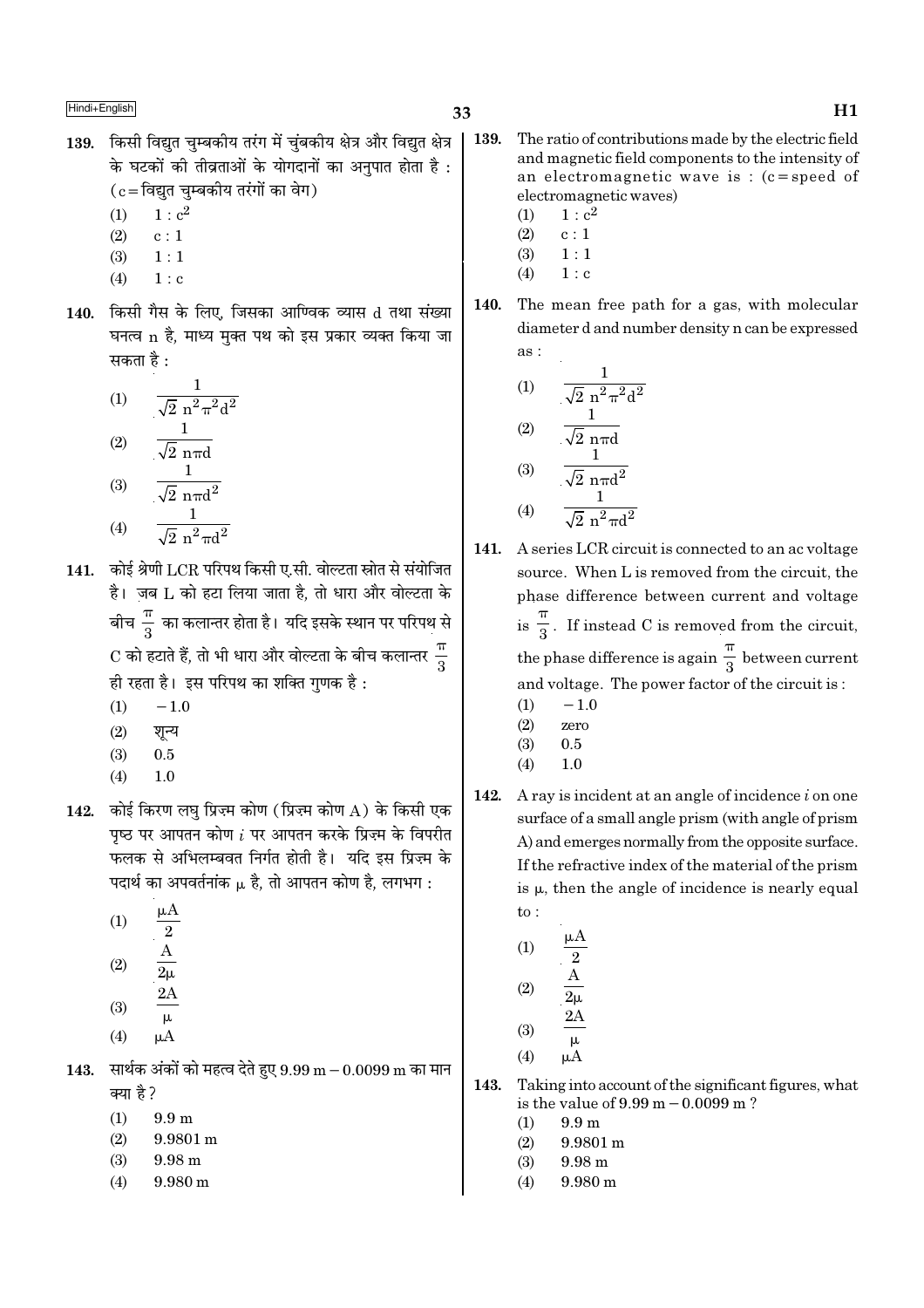- 144. निम्नलिखित में से किसके लिए बोर मॉडल वैध नहीं है ?
	- एकधा आयनित नियॉन परमाणु  $(Ne<sup>+</sup>)$  $(1)$
	- हाइड़ोजन परमाण  $(2)$
	- एकधा आयनित हीलियम परमाण  $(He<sup>+</sup>)$  $(3)$
	- डयटरॉन परमाण  $(4)$
- जब यूरेनियम के किसी समस्थानिक  $\frac{235}{92}$ U पर न्यूट्रॉन बमबारी 145. करता है, तो  ${}^{89}_{36}\mathrm{Kr}$  और तीन न्यूट्रॉनों के साथ उत्पन्न होने वाला नाभिक है :
	- $^{103}_{\,36} \rm{Kr}$  $(1)$
	- $\frac{144}{56}Ba$  $(2)$
	- $^{91}_{40}Zr$  $(3)$
	- $^{101}_{36}$ Kr  $(4)$
- 146. अंतरिक्ष के  $0.2 \text{ m}^3$  आयतन के किसी निश्चित क्षेत्र में हर स्थान पर विद्युत विभव 5 V पाया गया है। इस क्षेत्र में विद्युत क्षेत्र का परिमाण है :
	- $5 N/C$  $(1)$
	- $(2)$ शून्य
	- $0.5$  N/C  $(3)$
	- $(4)$  $1 N/C$
- नीचे दिया गया कौनसा ग्राफ कॉपर के लिए, ताप (T) के साथ 147. प्रतिरोधकता (p) के विचरण को निरूपित करता है ?



144. For which one of the following, Bohr model is **not** valid?

- $(1)$ Singly ionised neon atom  $(Ne^+)$
- $(2)$ Hydrogen atom
- $(3)$ Singly ionised helium atom  $(He<sup>+</sup>)$
- $(4)$ Deuteron atom
- When a uranium isotope  $\frac{235}{92}U$  is bombarded with 145. a neutron, it generates  $^{89}_{36}$ Kr, three neutrons and:
	- $^{103}_{36}$ Kr  $(1)$
	- $^{144}_{\ 56}$ Ba  $(2)$
	- $^{91}_{40} \text{Zr}$  $(3)$
	- $\frac{101}{36}\mathrm{Kr}$  $(4)$
- 146. In a certain region of space with volume  $0.2 \text{ m}^3$ , the electric potential is found to be 5 V throughout. The magnitude of electric field in this region is:
	- $5 N/C$  $(1)$
	- $(2)$ zero
	- $(3)$  $0.5$  N/C
	- $1 N/C$  $(4)$
- 147. Which of the following graph represents the variation of resistivity  $(\rho)$  with temperature (T) for copper?

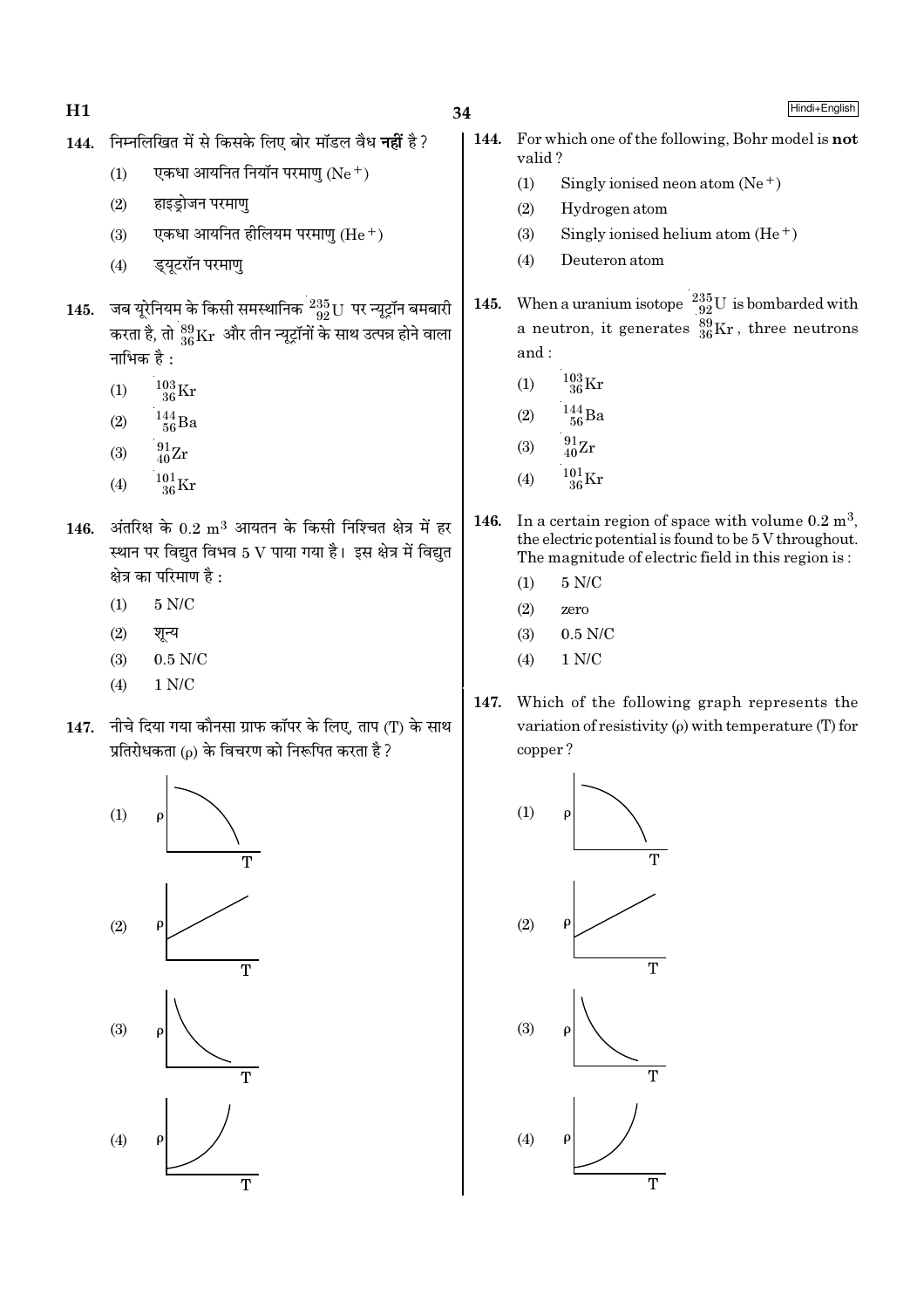- 148. समान धारिता के दो सिलिण्डर  $A$  और  $B$  एक दूसरे से किसी स्टॉप कॉक से होते हुए जुड़े हैं।  ${\rm A}$  में मानक ताप और दाब पर कोई आदर्श गैस भरी है। B पूर्णत: निर्वातित है। समस्त निकाय ऊष्मीयरोधित है। स्टॉप कॉक को अचानक खोल दिया गया है। यह प्रक्रिया है:
	- समदाबी  $(1)$
	- समतापी  $(2)$
	- रुद्धोष्म  $(3)$
	- समआयतनी  $(4)$
- 149. किसी मीटर सेत के बाएँ अन्तराल में संयोजित कोई प्रतिरोध तार इसके दाएँ अन्तराल के  $10\,\Omega$  प्रतिरोध को उस बिन्दु पर संतुलित करता है जो सेतृ के तार को  $3:2$  के अनुपात में विभाजित करता है। यदि प्रतिरोध तार की लम्बाई 1.5 m है, तो इस प्रतिरोध तार की वह लम्बाई जिसका प्रतिरोध 1  $\Omega$  होगा. है :
	- $1.5 \times 10^{-2}$  m  $(1)$
	- $1.0 \times 10^{-2}$  m  $(2)$
	- $1.0 \times 10^{-1}$  m  $(3)$
	- $1.5 \times 10^{-1}$  m  $(4)$
- 150.  $r_1$  और  $r_2$  त्रिज्याओं ( $r_1 = 1.5 r_2$ ) के दो कॉपर के ठोस गोलों के ताप में 1 K की वृद्धि करने के लिए आवश्यक ऊष्माओं की मात्राओं का अनुपात है :
	- $rac{5}{3}$   $rac{27}{8}$   $rac{9}{4}$   $rac{1}{3}$   $rac{1}{2}$  $(1)$  $(2)$  $(3)$  $(4)$
- 151. नीचे किसी प्रतिरोध का वर्ण कोड दिया गया है:



इसके प्रतिरोध और सह्यता के मान क्रमश: हैं:

- $470 \Omega, 5\%$  $(1)$
- $(2)$  $470 \text{ k}\Omega, 5\%$
- $47 \text{ k}\Omega, 10\%$  $(3)$
- $4.7 \text{ k}\Omega, 5\%$  $(4)$
- 148. Two cylinders A and B of equal capacity are connected to each other via a stop cock. A contains an ideal gas at standard temperature and pressure. B is completely evacuated. The entire system is thermally insulated. The stop cock is suddenly opened. The process is:
	- isobaric  $(1)$
	- $(2)$ isothermal
	- adiabatic  $(3)$
	- isochoric  $(4)$
- 149. A resistance wire connected in the left gap of a metre bridge balances a 10  $\Omega$  resistance in the right gap at a point which divides the bridge wire in the ratio  $3:2$ . If the length of the resistance wire is 1.5 m, then the length of 1  $\Omega$  of the resistance wire is:
	- $1.5 \times 10^{-2}$  m  $(1)$
	- $(2)$  $1.0 \times 10^{-2}$  m
	- $1.0 \times 10^{-1}$  m  $(3)$
	- $1.5 \times 10^{-1}$  m  $(4)$
- The quantities of heat required to raise the 150. temperature of two solid copper spheres of radii  $r_1$  and  $r_2$  ( $r_1$ =1.5  $r_2$ ) through 1 K are in the ratio:
	- $\overline{5}$  $(1)$  $\overline{\overline 3}$  $\frac{27}{8}$   $\frac{9}{4}$   $\frac{3}{2}$  $(2)$  $(3)$  $(4)$
- 151. The color code of a resistance is given below:



The values of resistance and tolerance, respectively, are:

- $(1)$  $470 \Omega, 5\%$
- $(2)$  $470 \text{ k}\Omega, 5\%$
- $47 k\Omega, 10\%$  $(3)$
- $(4)$  $4.7 \text{ k}\Omega, 5\%$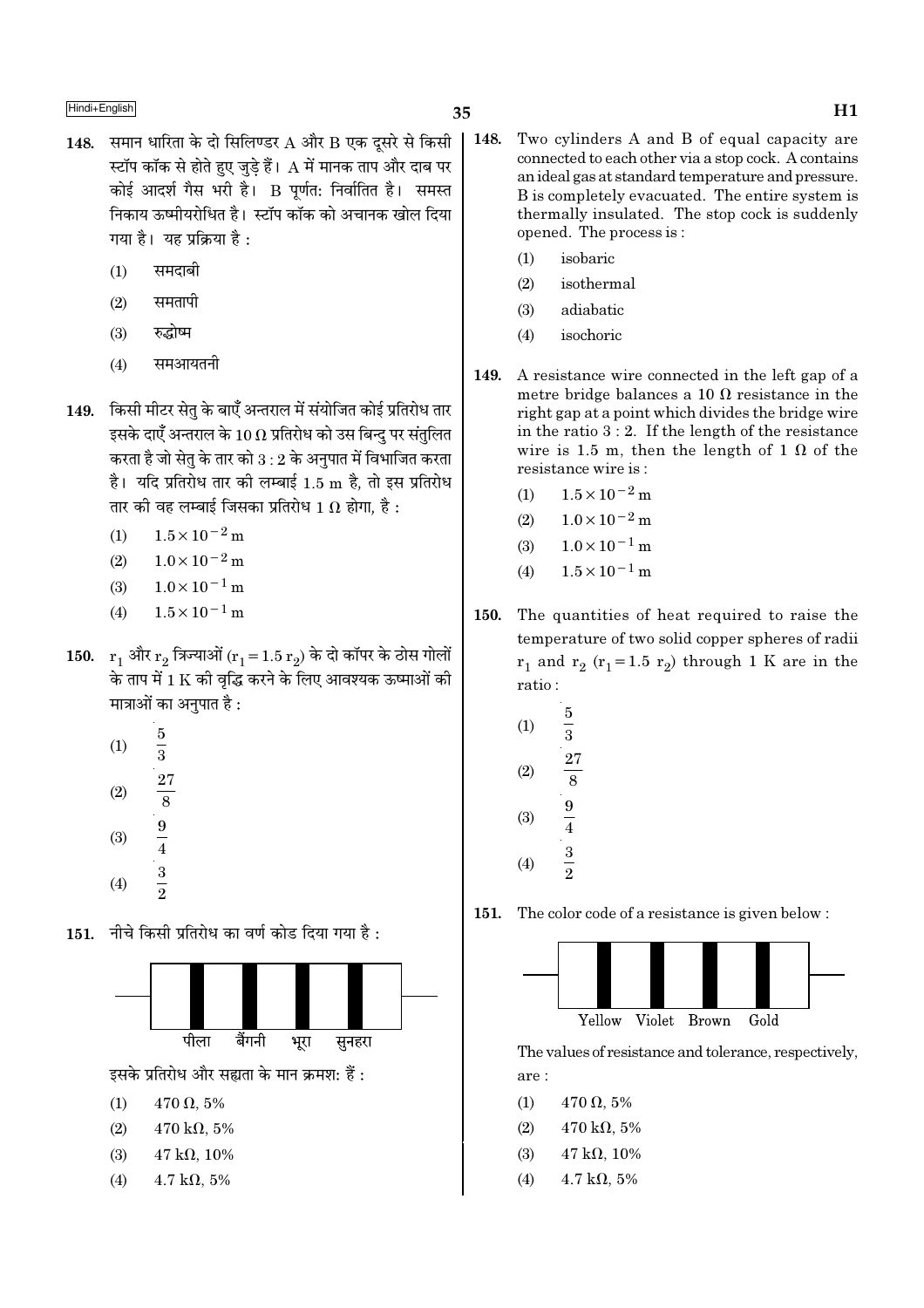- 36
- प्रतिरोध के ऋणात्मक ताप गणांक वाले ठोस होते हैं :  $152.$ 
	- रोधी और अर्धचालक  $(1)$
	- धातएँ  $(2)$
	- केवल रोधी  $(3)$
	- केवल अर्धचालक  $(4)$

ट्रांजिस्टर क्रिया के लिए नीचे दिया गया कौनसा कथन **सही** है ? 153.

- आधार क्षेत्र बहुत पतला और हल्का डोपित होना चाहिए।  $(1)$
- आधार, उत्सर्जक और संग्राहक क्षेत्रों की डोपन सांद्रताएँ  $(2)$ समान होनी चाहिए।
- आधार, उत्सर्जक और संग्राहक क्षेत्रों के साइज़ समान  $(3)$ होने चाहिए।
- उत्सर्जक संधि और संग्राहक संधि दोनों ही अग्रदिशिक  $(4)$ बायसित होती हैं।
- 154. 10 cm त्रिज्या के किसी गोलीय चालक पर  $3.2 \times 10^{-7}$  C आवेश एकसमान रूप से वितरित है। इस गोले के केन्द्र से 15 cm दुरी पर विद्युत क्षेत्र का परिमाण क्या है ?

$$
\left(\frac{1}{4\pi\epsilon_0} = 9 \times 10^9 \text{ N m}^2/\text{C}^2\right)
$$
  
(1) 1.28×10<sup>7</sup> N/C  
(2) 1.28×10<sup>4</sup> N/C  
(3) 1.28×10<sup>5</sup> N/C

- $1.28 \times 10^6$  N/C  $(4)$
- 155. देहली आवृत्ति की 1.5 गुनी आवृत्ति का प्रकाश, प्रकाश सुग्राही पदार्थ पर आपतन करता है। यदि प्रकाश की आवृत्ति आधी तथा उसकी तीव्रता दो गुनी कर दी जाए, तो प्रकाश विद्युत धारा कितनी होगी ?
	- $(1)$ शून्य
	- दो गुनी  $(2)$
	- चार गनी  $(3)$
	- एक-चौथाई  $(4)$
- 156. उपेक्षणीय द्रव्यमान की 1 m लम्बी किसी दृढ़ छड़ के दो सिरों से 5 kg और 10 kg द्रव्यमान के दो कण जुडे हैं।

 $5\,\mathrm{kg}$  के कण से इस निकाय के संहति केन्द्र की दुरी (लगभग) है :

- $(1)$ 80 cm
- $(2)$ 33 cm
- $50 \text{ cm}$  $(3)$
- 67 cm  $(4)$
- Hindi+English
- 152. The solids which have the negative temperature coefficient of resistance are:
	- insulators and semiconductors  $(1)$
	- metals  $(2)$
	- $(3)$ insulators only
	- semiconductors only  $(4)$
- 153. For transistor action, which of the following statements is correct?
	- $(1)$ The base region must be very thin and lightly doped.
	- $(2)$ Base, emitter and collector regions should have same doping concentrations.
	- Base, emitter and collector regions should  $(3)$ have same size.
	- $(4)$ Both emitter junction as well as the collector junction are forward biased.
- A spherical conductor of radius 10 cm has a charge 154. of  $3.2 \times 10^{-7}$  C distributed uniformly. What is the magnitude of electric field at a point 15 cm from the centre of the sphere?

$$
\left(\frac{1}{4\pi\epsilon_0} = 9 \times 10^9 \text{ N m}^2/\text{C}^2\right)
$$
  
(1) 1.28 × 10<sup>7</sup> N/C  
(2) 1.28 × 10<sup>4</sup> N/C  
(3) 1.28 × 10<sup>5</sup> N/C

- $1.28 \times 10^6$  N/C  $(4)$
- 155. Light of frequency 1.5 times the threshold frequency is incident on a photosensitive material. What will be the photoelectric current if the frequency is halved and intensity is doubled?
	- $(1)$ zero
	- $(2)$ doubled
	- four times  $(3)$
	- $(4)$ one-fourth
- 156. Two particles of mass 5 kg and 10 kg respectively are attached to the two ends of a rigid rod of length 1 m with negligible mass.

The centre of mass of the system from the 5 kg particle is nearly at a distance of:

- 80 cm  $(1)$
- $(2)$ 33 cm
- $(3)$  $50 \text{ cm}$
- 67 cm  $(4)$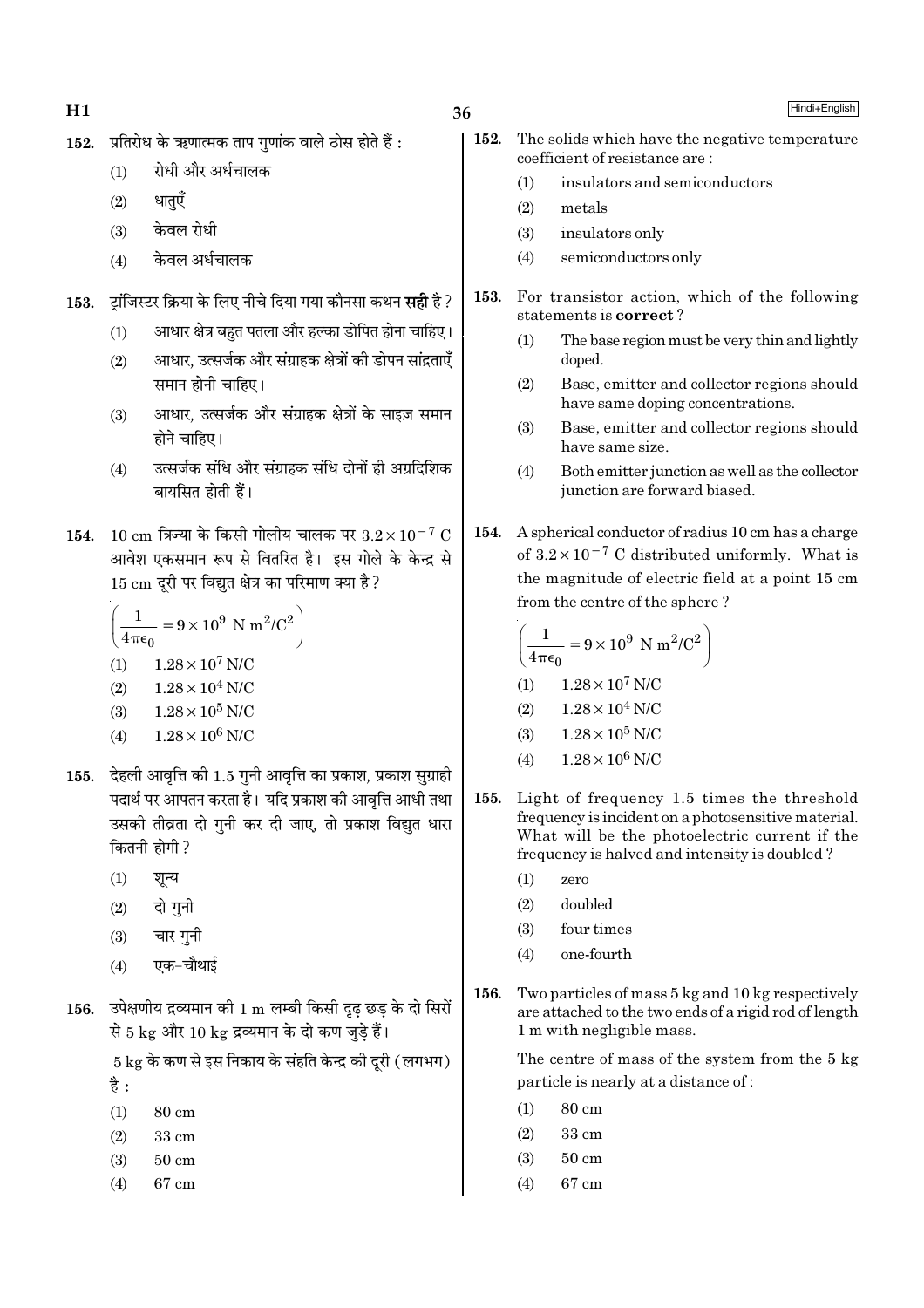157. अनुप्रस्थ काट क्षेत्रफल A तथा लम्बाई L का कोई तार किसी स्थायी टेक से लटका है। इस तार के मुक्त सिरे से किसी द्रव्यमान M को निलंबित करने पर इसकी लम्बाई  $L_1$  हो जाती है। यंग-गणांक के लिए व्यंजक है:

$$
\begin{array}{cc} (1) & \quad \frac{\rm MgL}{\rm A(L_1-L)}\\ (2) & \quad \frac{\rm MgL_1}{\rm AL} \end{array}
$$

- $\frac{Mg(L_1 L)}{AL}$  $(3)$  $(4)$
- 
- 158. किसी आवेशित कण, जिसका  $3 \times 10^{-10}$  Vm  $^{-1}$  तीव्रता के विद्युत क्षेत्र में अपवाह वेग  $7.5 \times 10^{-4}$  m s<sup>-1</sup> है, की  $m^2 V^{-1} s^{-1}$  में गतिशीलता है:
	- $2.25 \times 10^{-15}$  $(1)$
	- $(2)$  $2.25 \times 10^{15}$
	- $2.5 \times 10^6$  $(3)$
	- $2.5 \times 10^{-6}$  $(4)$
- 159. यह मानिए कि किसी तारे से  $600\,\mathrm{nm}$  तरंगदैर्ध्य का प्रकाश आ रहा है। उस दूरदर्शक जिसके अभिदुश्यक का व्यास 2 m है, के विभेदन की सीमा है:
	- $6.00 \times 10^{-7}$  rad  $(1)$
	- $3.66 \times 10^{-7}$  rad  $(2)$
	- $1.83 \times 10^{-7}$  rad  $(3)$
	- $7.32 \times 10^{-7}$  rad  $(4)$
- $\,$  160.  $\,$  किसी कण, जिसका स्थिति सदिश $\,$   $\,2\,\overset{\wedge}{k}\,$   $\,$   $\,$   $\,$   $\,$  है, पर जब मूल बिंदु के परित:  $\frac{1}{3}$   $\stackrel{\wedge}{N}$  का कोई बल कार्य करता है, तो बलआघूर्ण ज्ञात कीजिए।
	- $6\hat{k}$  N m  $(1)$
	- $6i$  N m  $(2)$
	- $6\stackrel{\wedge}{i}$  N m  $(3)$
	- $-6\hat{i}$  N m  $(4)$
- 161. 20  $\rm cm^2$  क्षेत्रफल के किसी अपरावर्ती पृष्ठ पर 20 W/ $\rm cm^2$ औसत फ्लक्स के साथ प्रकाश अभिलम्बवत आपतन करता है। 1 मिनट की समयावधि में इस पृष्ठ पर प्राप्त की गयी ऊर्जा है :
	- $48 \times 10^3$  J  $(1)$
	- $10 \times 10^3$  J  $(2)$
	- $12 \times 10^3$  J  $(3)$
	- $24 \times 10^3$  J  $(4)$

157. A wire of length L, area of cross section A is hanging from a fixed support. The length of the wire changes to  $L_1$  when mass M is suspended from its free end. The expression for Young's modulus is:

(1) 
$$
\frac{MgL}{A(L_1 - L)}
$$
  
(2) 
$$
\frac{MgL_1}{AL}
$$
  
(3) 
$$
\frac{Mg(L_1 - L)}{AL}
$$
  
(4) 
$$
\frac{MgL}{AL}
$$

- 158. A charged particle having drift velocity of  $7.5 \times 10^{-4}$  m s<sup>-1</sup> in an electric field of  $3 \times 10^{-10}$  Vm<sup>-1</sup>, has a mobility in m<sup>2</sup> V<sup>-1</sup> s<sup>-1</sup>  $of:$ 
	- $2.25 \times 10^{-15}$  $(1)$
	- $2.25 \times 10^{15}$  $(2)$
	- $2.5\times10^6$  $(3)$
	- $2.5 \times 10^{-6}$  $(4)$
- 159. Assume that light of wavelength 600 nm is coming from a star. The limit of resolution of telescope whose objective has a diameter of 2 m is:
	- $(1)$  $6.00 \times 10^{-7}$  rad
	- $3.66 \times 10^{-7}$  rad  $(2)$
	- $1.83 \times 10^{-7}$  rad  $(3)$
	- $7.32 \times 10^{-7}$  rad  $(4)$
- Find the torque about the origin when a force of 160.  $3\hat{i}$  N acts on a particle whose position vector is  $2 \hat{k}$  m.
	- $6\hat{k}$  N m  $(1)$
	- $6i$  N m  $(2)$
	- $6\hat{i}$  N m  $(3)$
	- $(4)$
- 161. Light with an average flux of  $20 \text{ W/cm}^2$  falls on a non-reflecting surface at normal incidence having surface area  $20 \text{ cm}^2$ . The energy received by the surface during time span of 1 minute is:
	- $48 \times 10^3$  J  $(1)$
	- $10 \times 10^3$  J  $(2)$
	- $(3)$  $12\times10^3$  J
	- $(4)$  $24 \times 10^3$  J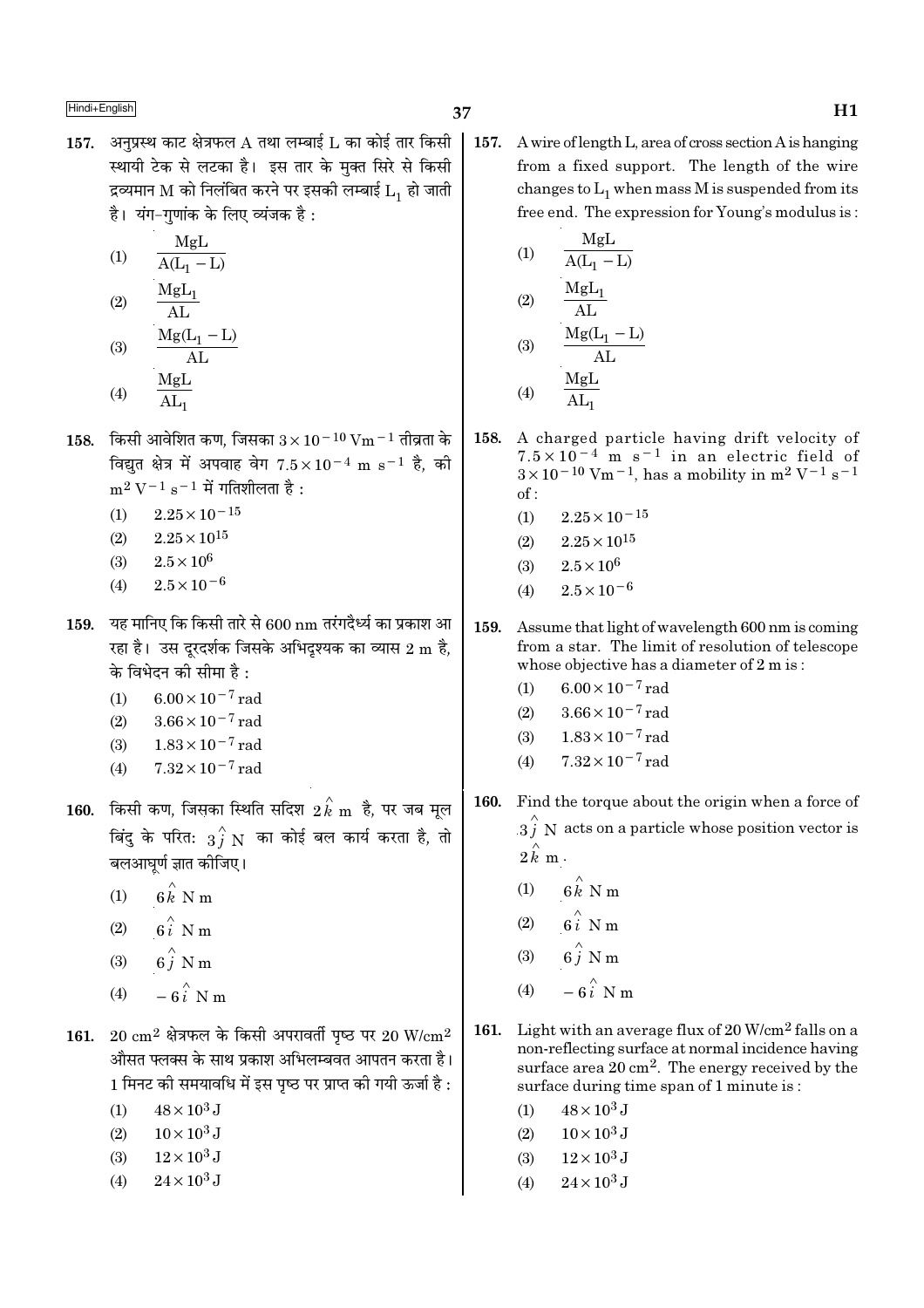162. किसी स्क्रू गेज़ का अल्पतमांक  $0.01 \text{ mm}$  है तथा इसके वृत्तीय पैमाने पर 50 भाग हैं।

इस स्क्र गेज़ का चडी अन्तराल (पिच) है:

- $(1)$  $1.0 \text{ mm}$
- $(2)$  $0.01$  mm
- $(3)$  $0.25$  mm
- $(4)$  $0.5 \text{ mm}$
- 163. किसी समान्तर पट्टिका संधारित्र, जिसमें माध्यम के रूप में वायु भरी है, की धारिता 6  $\mu$ F है। कोई परावैद्युत माध्यम भरने पर इसकी धारिता  $30 \mu$ F हो जाती है। इस माध्यम का परावैद्युतांक है :
	- $(\epsilon_0 = 8.85 \times 10^{-12} \text{ C}^2 \text{ N}^{-1} \text{ m}^{-2})$
	- $5.00 \text{ C}^2 \text{ N}^{-1} \text{ m}^{-2}$  $(1)$
	- $0.44 \times 10^{-13}$  C<sup>2</sup> N<sup>-1</sup> m<sup>-2</sup>  $(2)$
	- $1.77 \times 10^{-12}$  C<sup>2</sup> N<sup>-1</sup> m<sup>-2</sup>  $(3)$
	- $0.44 \times 10^{-10}$  C<sup>2</sup> N<sup>-1</sup> m<sup>-2</sup>  $(4)$

किसी पदार्थ के  $0.5$  g के तुल्यांक ऊर्जा है: 164.

- $0.5 \times 10^{13}$  J  $(1)$
- $4.5 \times 10^{16}$  J  $(2)$
- $4.5 \times 10^{13}$  J  $(3)$
- $(4)$  $1.5 \times 10^{13}$  J
- 165. पृथ्वी के पृष्ठ पर किसी पिण्ड का भार 72 N है। पृथ्वी की त्रिज्या की आधी दूरी के बराबर ऊँचाई पर इस पिण्ड पर गरुत्वाकर्षण बल कितना होगा ?
	- 24 N  $(1)$
	- $(2)$ 48 N
	- $(3)$ 32 N
	- 30 N  $(4)$
- 166. किसी मीनार के शिखर से किसी गेंद को 20 m/s के वेग से ऊर्ध्वाधर अधोमुखी फेंका गया है। कुछ समय पश्चात यह गेंद धरती से 80 m/s के वेग से टकराती है। इस मीनार की ऊँचाई  $\dot{\vec{g}}$ : (g = 10 m/s<sup>2</sup>)
	- $300 \text{ m}$  $(1)$
	- 360 m  $(2)$
	- $(3)$  $340<sub>m</sub>$
	- $320 \text{ m}$  $(4)$

162. A screw gauge has least count of 0.01 mm and there are 50 divisions in its circular scale.

The pitch of the screw gauge is:

- $1.0 \text{ mm}$  $(1)$
- $(2)$  $0.01$  mm
- $0.25$  mm  $(3)$
- $(4)$  $0.5 \text{ mm}$
- 163. The capacitance of a parallel plate capacitor with air as medium is  $6 \mu$ F. With the introduction of a dielectric medium, the capacitance becomes  $30 \mu$ F. The permittivity of the medium is:

 $(\epsilon_0 = 8.85 \times 10^{-12} \text{ C}^2 \text{ N}^{-1} \text{ m}^{-2})$ 

- $5.00 \mathrm{C}^2 \mathrm{N}^{-1} \mathrm{m}^{-2}$  $(1)$
- $0.44 \times 10^{-13}$  C<sup>2</sup> N<sup>-1</sup> m<sup>-2</sup>  $(2)$
- $1.77 \times 10^{-12}$  C<sup>2</sup> N<sup>-1</sup> m<sup>-2</sup>  $(3)$
- $0.44 \times 10^{-10}$  C<sup>2</sup> N<sup>-1</sup> m<sup>-2</sup>  $(4)$
- 164. The energy equivalent of  $0.5$  g of a substance is:
	- $0.5 \times 10^{13}$  J  $(1)$
	- $4.5 \times 10^{16}$  J  $(2)$
	- $4.5 \times 10^{13}$  J  $(3)$
	- $1.5 \times 10^{13}$  J  $(4)$
- 165. A body weighs 72 N on the surface of the earth. What is the gravitational force on it, at a height equal to half the radius of the earth?
	- 24 N  $(1)$
	- $(2)$ 48 N
	- 32 N  $(3)$
	- 30 N  $(4)$
- 166. A ball is thrown vertically downward with a velocity of 20 m/s from the top of a tower. It hits the ground after some time with a velocity of 80 m/s. The height of the tower is:  $(g=10 \text{ m/s}^2)$ 
	- $300 \text{ m}$  $(1)$
	- $(2)$  $360<sub>m</sub>$
	- $(3)$ 340 m
	- $(4)$ 320 m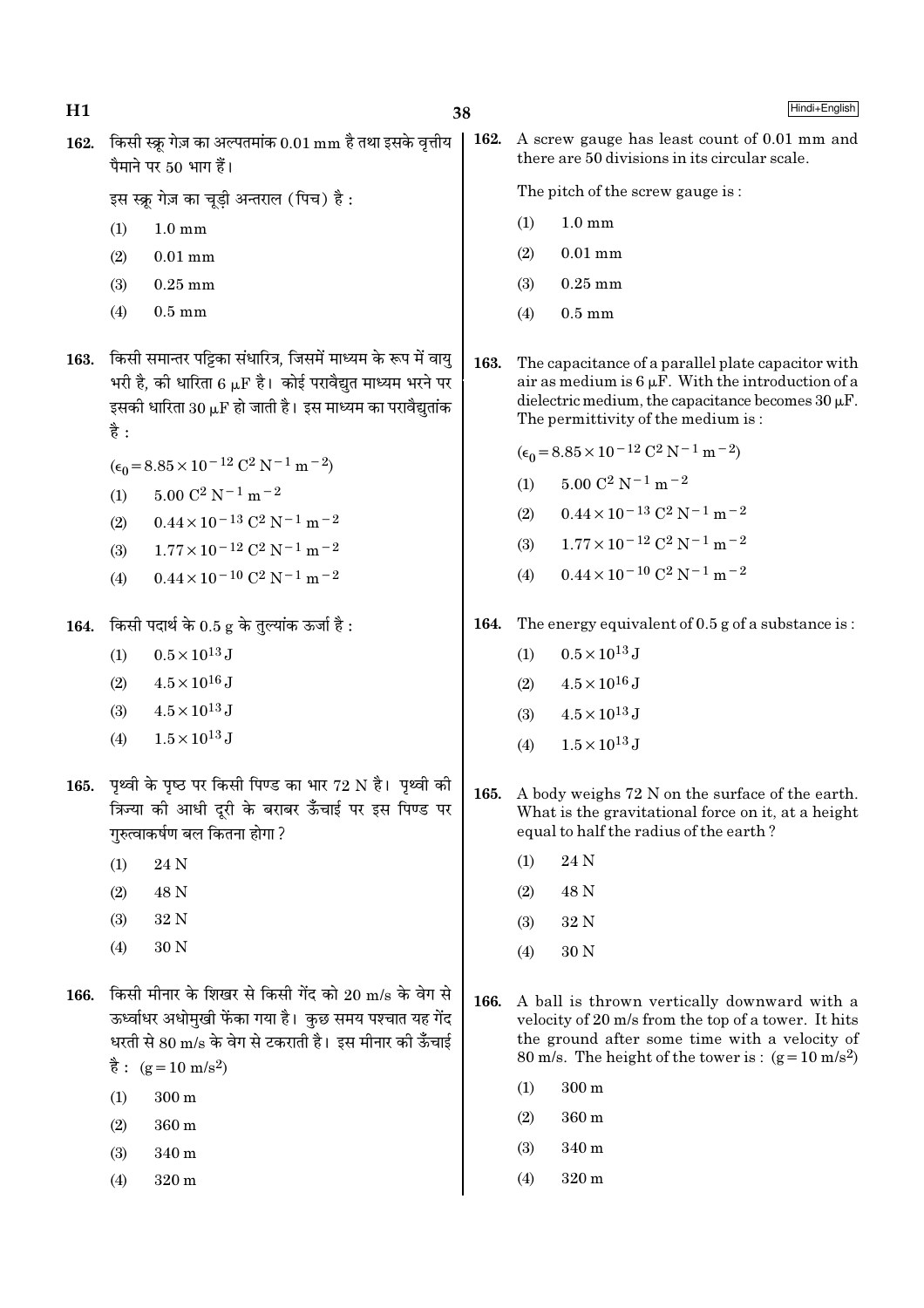- 167. त्रिज्या  $r$  की कोई केशिका नली जल में डबी है और इसमें जल ऊँचाई h तक चढ गया है। केशिका नली में भरे जल का द्रव्यमान 5 g है। त्रिज्या  $2r$  की कोई अन्य केशिका नली जल में ड़बी है। इस नली में ऊपर चढे जल का द्रव्यमान है :
	- $20.0 \text{ g}$  $(1)$
	- $(2)$  $2.5 g$
	- $(3)$  $5.0 g$
	- $(4)$  $10.0 g$
- 168. किसी गिटार में समान पदार्थ की बनी दो डोरियों  $A$  और  $B$  के स्वर हल्के से मेल नहीं खा रहे हैं और 6 Hz आवृत्ति के विस्पन्द उत्पन्न कर रहे हैं। जब B में तनाव को कछ कम कर .<br>दिया जाता है, तो विस्पन्द आवृत्ति बढकर  $7 \text{ Hz}$  हो जाती है। यदि A की आवत्ति 530 Hz है, तो B की मूल आवृत्ति है :
	- 537 Hz  $(1)$
	- $(2)$ 523 Hz
	- 524 Hz  $(3)$
	- 536 Hz  $(4)$
- किसी p-n संधि डायोड में अवक्षय-क्षेत्र की चौड़ाई में वृद्धि 169. का कारण है :
	- अग्रदिशिक धारा (current) में वृद्धि  $(1)$
	- केवल अग्रदिशिक बायस  $(2)$
	- केवल पश्चदिशिक बायस  $(3)$
	- अग्रदिशिक और पश्चदिशिक बायस दोनों  $(4)$
- $170.$  प्रतिबल की विमाएँ हैं :
	- $[ML^{-1}T^{-2}]$  $(1)$
	- $(2)$  $[MLT^{-2}]$
	- $[ML^2T^{-2}]$  $(3)$
	- $[ML^0T^{-2}]$  $(4)$
- 171. किसी लघु विद्युत द्विध्रुव का द्विध्रुव आघुर्ण  $16 \times 10^{-9}$  C m है। इस द्विध्रव के कारण, इस द्विध्रव के अक्ष से 60° का कोण बनाने वाली किसी रेखा पर स्थित 0.6 m दूरी के किसी बिन्दु पर, विद्युत विभव होगा :

$$
\left(\frac{1}{4\pi\epsilon_0} = 9 \times 10^9 \text{ N m}^2/\text{C}^2\right)
$$
  
(1)  $\sqrt[3]{\epsilon_0^2}$   
(2) 50 V

- $(3)$ 200 V
- 400 V  $(4)$
- $|167.$ A capillary tube of radius r is immersed in water and water rises in it to a height h. The mass of the water in the capillary is 5 g. Another capillary tube of radius 2r is immersed in water. The mass of water that will rise in this tube is:
	- $20.0 g$  $(1)$
	- $(2)$  $2.5 g$
	- $(3)$  $5.0 g$
	- $(4)$  $10.0 \text{ g}$
	- 168. In a guitar, two strings A and B made of same material are slightly out of tune and produce beats of frequency 6 Hz. When tension in B is slightly decreased, the beat frequency increases to 7 Hz. If the frequency of A is 530 Hz, the original frequency of B will be:
		- 537 Hz  $(1)$
		- 523 Hz  $(2)$
		- $(3)$  $524\,\mathrm{Hz}$
		- 536 Hz  $(4)$
	- 169. The increase in the width of the depletion region in a p-n junction diode is due to:
		- increase in forward current  $(1)$
		- $(2)$ forward bias only
		- reverse bias only  $(3)$
		- $(4)$ both forward bias and reverse bias
	- 170. Dimensions of stress are:
		- $[ML^{-1}T^{-2}]$  $(1)$
		- $[MLT^{-2}]$  $(2)$
		- $[ML^2T^{-2}]$  $(3)$
		- $[ML^0T^{-2}]$  $(4)$
	- A short electric dipole has a dipole moment of 171.  $16 \times 10^{-9}$  C m. The electric potential due to the dipole at a point at a distance of 0.6 m from the centre of the dipole, situated on a line making an angle of  $60^\circ$  with the dipole axis is:

$$
\left(\frac{1}{4\pi\epsilon_0} = 9 \times 10^9 \text{ N m}^2/\text{C}^2\right)
$$
  
(1) zero  
(2) 50 V  
(3) 200 V  
(4) 400 V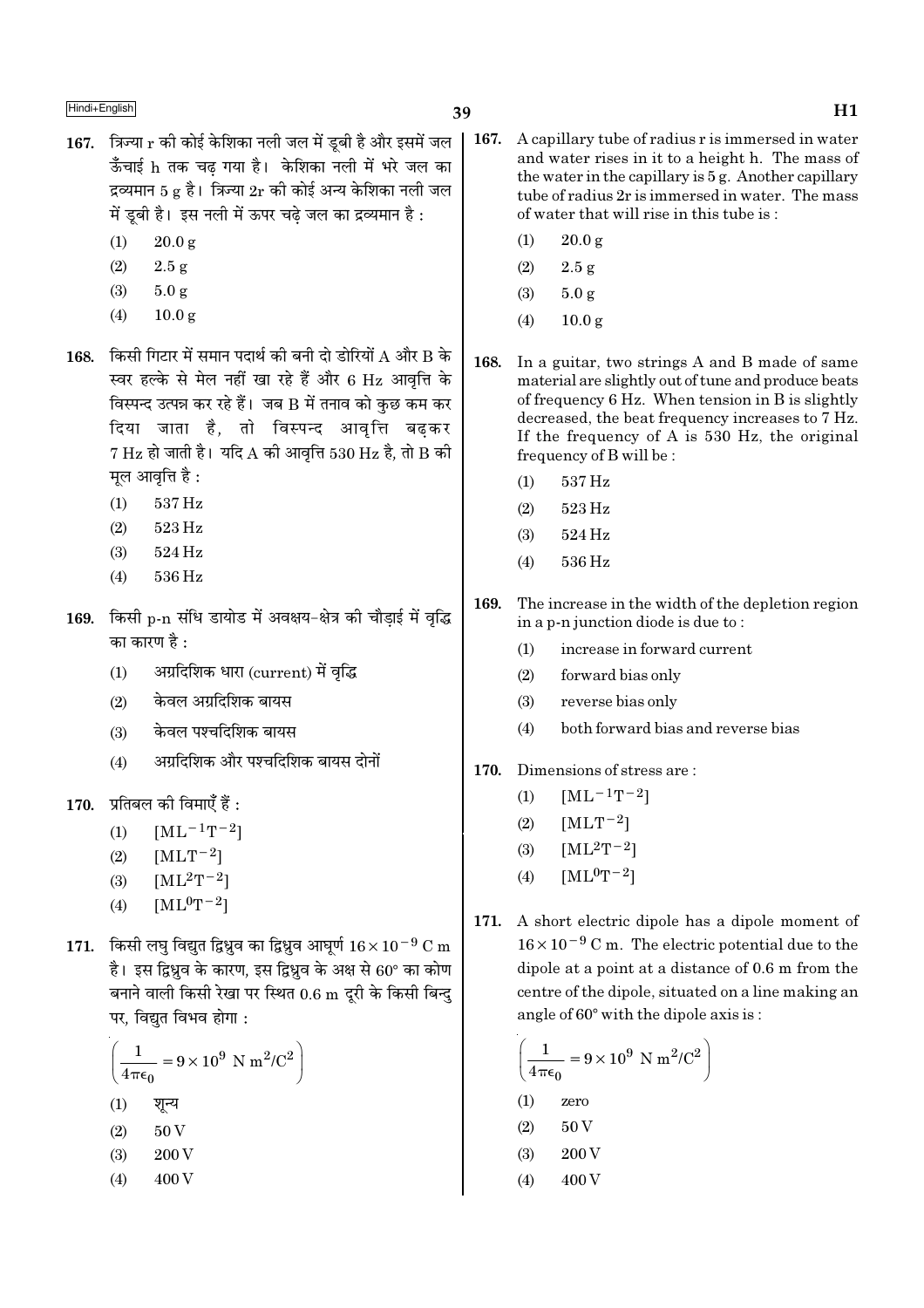- 172. सरल आवर्ती गति करते किसी कण के विस्थापन और त्वरण के बीच कलान्तर होता है $\cdot$ 
	- $(1)$ शून्य
	- $(2)$  $\pi$  rad
	- $\frac{3\pi}{2}$  rad  $(3)$  $rac{\pi}{2}$  rad  $(4)$
- 173.  $40 \mu$ F के किसी संधारित्र को 200 V, 50 Hz की ac आपर्ति से संयोजित किया गया है। इस परिपथ में धारा का वर्ग माध्य मूल (rms) मान है, लगभग:
	- $25.1A$  $(1)$
	- $(2)$  $1.7A$
	- $(3)$  $2.05A$
	- $(4)$  $2.5\,\mathrm{A}$
- 174. 599 धारणशीलता की किसी लोहे की छड़ पर 1200 A m<sup>-1</sup> तीव्रता का चुम्बकीय क्षेत्र लगाया गया है। इस छड के पदार्थ की पारगम्यता है:
	- $(\mu_0 = 4\pi \times 10^{-7} \text{ T m A}^{-1})$
	- $2.4\pi \times 10^{-7}$  T m A<sup>-1</sup>  $(1)$
	- $2.4\pi \times 10^{-4}$  T m A<sup>-1</sup>  $(2)$
	- $8.0 \times 10^{-5}$  T m A<sup>-1</sup>  $(3)$
	- $2.4\pi \times 10^{-5}$  T m A<sup>-1</sup>  $(4)$
- 175. किसी अन्तरापृष्ठ के लिए ब्रूस्टर कोण  $i<sub>k</sub>$  होना चाहिए :
	- $(1)$  $i_h = 90^\circ$
	- (2)  $0^{\circ} < i_h < 30^{\circ}$
	- $30^{\circ} < i_b < 45^{\circ}$  $(3)$
	- $45^{\circ} < i_h < 90^{\circ}$  $(4)$
- 176. 50 cm लम्बी किसी परिनालिका, जिसमें 100 फेरे हैं, से  $2.5$  A धारा प्रवाहित हो रही है। इस परिनालिका के केन्द्र पर चम्बकीय क्षेत्र है:

 $(\mu_0 = 4\pi \times 10^{-7} \text{ T m A}^{-1})$ 

- $(1)$  $3.14 \times 10^{-5}$  T
- $6.28 \times 10^{-4}$  T  $(2)$
- $3.14 \times 10^{-4}$  T  $(3)$
- $6.28 \times 10^{-5}$  T  $(4)$
- 172. The phase difference between displacement and acceleration of a particle in a simple harmonic motion is:
	- $(1)$ zero

$$
(2) \qquad \pi \text{ rad}
$$

(3) 
$$
\frac{3\pi}{2} \text{ rad}
$$
  
(4) 
$$
\frac{\pi}{2} \text{ rad}
$$

- 173. A 40 μF capacitor is connected to a 200 V, 50 Hz ac supply. The rms value of the current in the circuit is, nearly :
	- 25.1 A  $(1)$
	- $1.7A$  $(2)$
	- $2.05A$  $(3)$
	- $2.5A$  $(4)$
- An iron rod of susceptibility 599 is subjected to a 174. magnetising field of 1200 A  $m^{-1}$ . The permeability of the material of the rod is:
	- $(\mu_0 = 4\pi \times 10^{-7} \text{ T m A}^{-1})$
	- $2.4\pi \times 10^{-7}$  T m A<sup>-1</sup>  $(1)$
	- $2.4\pi \times 10^{-4}$  T m A<sup>-1</sup>  $(2)$
	- $8.0 \times 10^{-5}$  T m A<sup>-1</sup>  $(3)$
	- $2.4\pi \times 10^{-5}$  T m A<sup>-1</sup>  $(4)$
- 175. The Brewsters angle  $i_b$  for an interface should be :
	- $(1)$  $i_h = 90^{\circ}$
	- $0^{\circ} < i_b < 30^{\circ}$  $(2)$
	- $30^{\circ} < i_b < 45^{\circ}$  $(3)$
	- $45^{\circ} < i_h < 90^{\circ}$  $(4)$
- 176. A long solenoid of 50 cm length having 100 turns carries a current of 2.5 A. The magnetic field at the centre of the solenoid is:

 $(\mu_0 = 4\pi \times 10^{-7} \text{ T m A}^{-1})$ 

- (1)  $3.14 \times 10^{-5}$  T
- $(2)$  $6.28 \times 10^{-4}$  T
- $3.14 \times 10^{-4}$  T  $(3)$
- $6.28 \times 10^{-5}$  T  $(4)$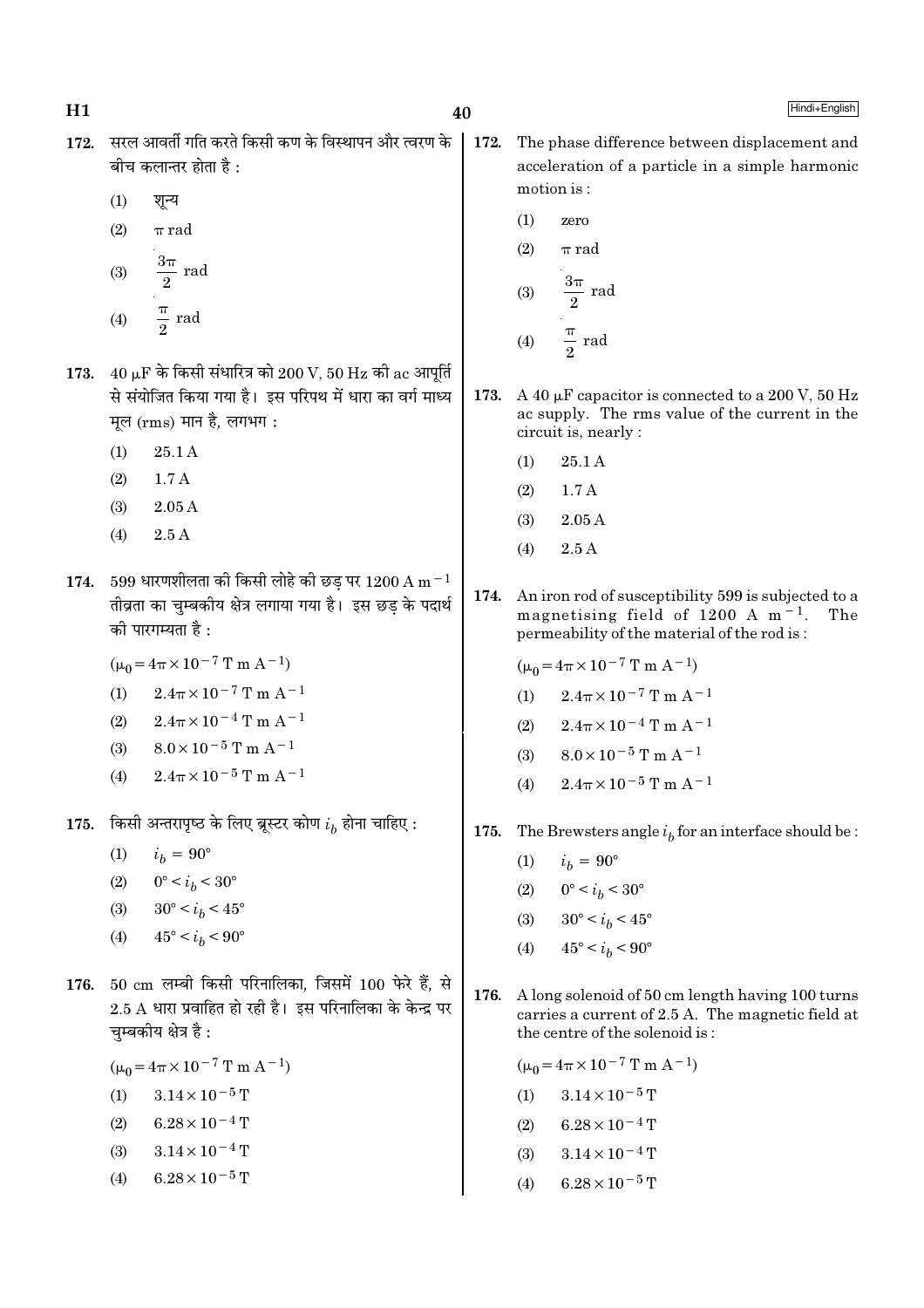177. दर्शाए गए तर्क परिपथ के लिए. सत्यमान सारणी है:



- $(3)$  $0.6$
- $(4)$  $0.06$
- 180. किसी सिलिण्डर में 249 kPa दाब और 27°C ताप पर हाइड्रोजन गैस भरी है।

 $-000 -$ 

इसका घनत्व है : (R = 8.3 J mol<sup>-1</sup> K<sup>-1</sup>)

- $0.02 \text{ kg/m}^3$  $(1)$
- $0.5 \text{ kg/m}^3$  $(2)$
- $0.2 \text{ kg/m}^3$  $(3)$
- $0.1 \text{ kg/m}^3$  $(4)$

Ý

41

177. For the logic circuit shown, the truth table is:



- The average thermal energy for a mono-atomic gas 178. is :  $(k_B$  is Boltzmann constant and T, absolute temperature)
	- $rac{7}{2}$  $(1)$  $k_B T$  $\frac{1}{2}$  k<sub>B</sub>T<br>  $\frac{3}{2}$  k<sub>B</sub>T<br>  $\frac{5}{2}$  k<sub>B</sub>T  $(2)$
	- $(3)$
	- $(4)$
- 179. The energy required to break one bond in DNA is  $10^{-20}$  J. This value in eV is nearly :
	- 0.006  $(1)$
	- $(2)$ 6
	- $(3)$  $0.6$
	- 0.06  $(4)$
- 180. A cylinder contains hydrogen gas at pressure of 249 kPa and temperature 27°C.

Its density is:  $(R = 8.3 J \text{ mol}^{-1} \text{K}^{-1})$ 

- $0.02 \text{ kg/m}^3$  $(1)$
- $(2)$  $0.5 \text{ kg/m}^3$
- $(3)$  $0.2 \text{ kg/m}^3$
- $0.1 \text{ kg/m}^3$  $(4)$

 $- 000 -$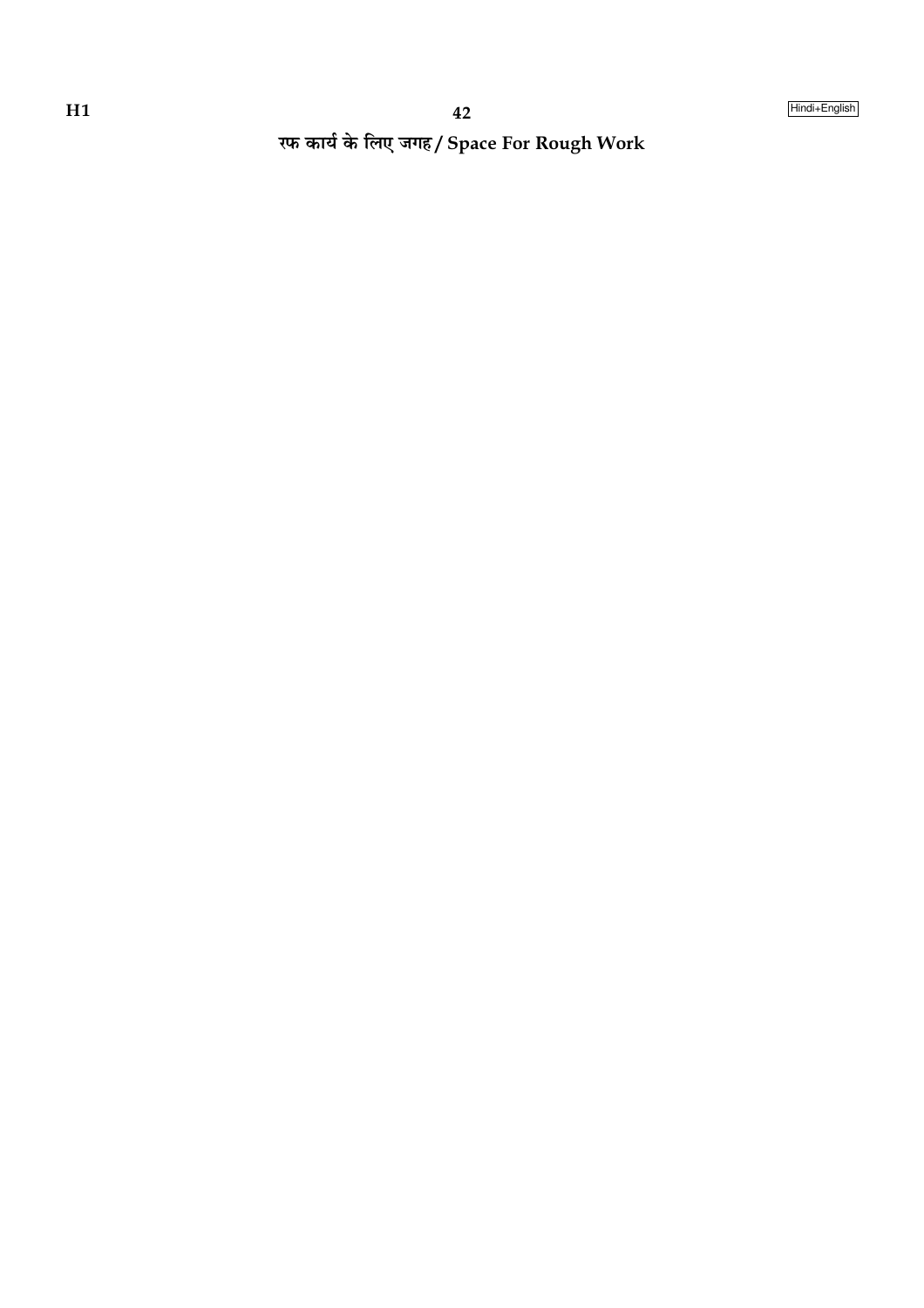रफ कार्य के लिए जगह/ Space For Rough Work